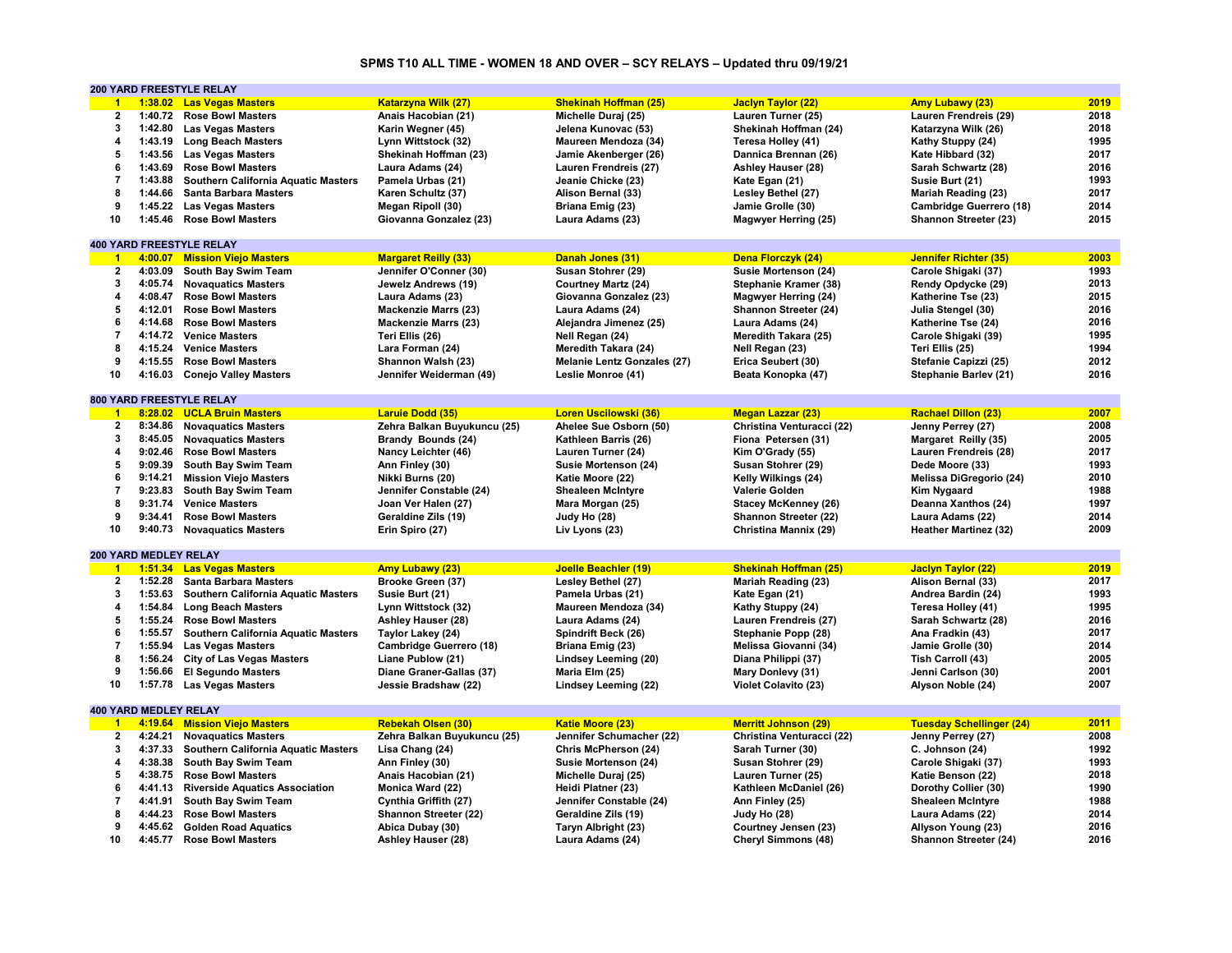# **SPMS T10 ALL TIME - WOMEN 25 AND OVER – SCY RELAYS – Updated thru 09/19/21**

|                      |                              | 200 YARD FREESTYLE RELAY                    |                              |                             |                              |                                 |      |
|----------------------|------------------------------|---------------------------------------------|------------------------------|-----------------------------|------------------------------|---------------------------------|------|
| $\blacktriangleleft$ | 1:37.79                      | <b>Westside Masters</b>                     | <b>Kimberly Worthen (28)</b> | <b>Shelly Worthen (28)</b>  | <b>Judith Katterman (25)</b> | <b>Sandy Neilson (28)</b>       | 1984 |
| $\bf 2$              | 1:38.43                      | <b>El Segundo Masters</b>                   | Diane Graner-Gallas (35)     | Mary Edwards (26)           | Janet Harlow (30)            | Hannenian Kissel (28)           | 1999 |
| 3                    | 1:39.36                      | Southern California Aquatic Masters         | Diane Graner (26)            | Kristine Bush (27)          | Alexandra Middaugh (25)      | Karen Melick (32)               | 1990 |
| 4                    | 1:41.13                      | <b>Tandem Masters</b>                       | Kimberly Worthern (27)       | Diana Todd (39)             | Cindy Schilling (29)         | Sandy Neilson (27)              | 1983 |
| 5                    |                              | 1:41.14 Industry Hills Aquatics Club        | Kimberly Mogalian (25)       | Rhian Gulassa (26)          | Cindy Schilling (27)         | Sandy Neilson (25)              | 1981 |
| 6                    | 1:41.76                      | <b>Southern California Aquatic Masters</b>  | Diane Graner Gallas (29)     | Alexandra Middaugh (28)     | Pam Lazzarotto (31)          | Ellen Ferguson (30)             | 1993 |
| $\overline{7}$       | 1:42.40                      | <b>Rose Bowl Masters</b>                    | Michelle Duraj (26)          | Lauren Turner (26)          | Lauren Frendreis (30)        | Elizabeth Jenkins (31)          | 2019 |
| 8                    | 1:42.63                      |                                             |                              |                             |                              |                                 | 1998 |
|                      |                              | <b>El Segundo Masters</b>                   | Heidi Hannenian (27)         | Mary Bergen (27)            | Karen Sing (41)              | Laura Hajost (30)               |      |
| 9                    | 1:42.96                      | <b>El Segundo Masters</b>                   | Michelle Dokter (30)         | Sue Mount (25)              | Theres Connelly (25)         | Aimee Berzins (26)              | 1994 |
| 10                   |                              | 1:43.05 Las Vegas Masters                   | Kate Hibbard (30)            | Shannon Colavito (27)       | Maki Moore (29)              | Melissa Giovanni (35)           | 2015 |
|                      |                              |                                             |                              |                             |                              |                                 |      |
|                      |                              | <b>400 YARD FREESTYLE RELAY</b>             |                              |                             |                              |                                 |      |
| $\overline{1}$       | 3:49.47                      | <b>Ojai-Santa Barbara Masters</b>           | <b>Jane Cairns (27)</b>      | <b>Wenke Hansen (28)</b>    | <b>Carina Chapman (26)</b>   | <b>Katrina Carson (25)</b>      | 1998 |
| $\mathbf{2}$         | 3:56.93                      | South Bay Swim Team                         | Cynthia Griffith (27)        | Ann Finley (25)             | <b>Therese Nugent</b>        | <b>Maren Scheuner</b>           | 1988 |
| 3                    | 3:58.47                      | <b>Mission Viejo Masters</b>                | Cynthia Lewis (34)           | Rebekah Olsen (29)          | Laura Dobbs (40)             | Nichole Talbot (32)             | 2010 |
| 4                    | 4:03.49                      | South Bay Swim Team                         | Ann Finley (27)              | Susan Stohrer (26)          | Sharon Owen (26)             | Sheryl Luera (28)               | 1990 |
| 5                    | 4:03.69                      | South Bay Swim Team                         | Ann Finley (28)              | Dede Moore (31)             | Cathy Moylan (33)            | Jennifer Constable (27)         | 1991 |
| 6                    |                              | 4:04.72 El Segundo Masters                  | Theresa Van Oppen (29)       | Maggie Van Oppen (28)       | T. Boyle                     | S. Keep                         | 1987 |
| $\overline{7}$       | 4:05.50                      | <b>Novaquatics Masters</b>                  | Mika Gomez (42)              | Megan Hedges (37)           | Katie Osborne (46)           | Lisal Moran (25)                | 2010 |
| 8                    | 4:07.22                      | <b>West Hollywood Aquatics</b>              | Andrea DeVuono (31)          | Kathleen Walsh (33)         | Elizabeth Halouzka (29)      | Amy Dantzler (29)               | 1994 |
| 9                    | 4:08.20                      | <b>Novaquatics Masters</b>                  | Kathleen Barris (26)         | Fiona Petersen (31)         | <b>Margaret Reilly (35)</b>  | Sorrel Hanson (33)              | 2005 |
| 10                   | 4:08.23                      | Southern California Aquatic Masters         | Leslie Gruenler (30)         | Diane Dagosta (37)          | Shannon Sullivan (39)        | Bonnie Adair (41)               | 1994 |
|                      |                              |                                             |                              |                             |                              |                                 |      |
|                      |                              | <b>800 YARD FREESTYLE RELAY</b>             |                              |                             |                              |                                 |      |
| $\blacktriangleleft$ | 8:46.91                      | <b>South Bay Swim Team</b>                  | <b>Ann Finley (27)</b>       | <b>Sharon Owen (26)</b>     | <b>Sheryl Luera (28)</b>     | <b>Susan Stohrer (26)</b>       | 1990 |
| $\mathbf{2}$         | 8:49.84                      | South Bay Swim Team                         | Cynthia Griffith (27)        | Ann Finley (25)             | Maren Scheuner (27)          | <b>Therese Nugent</b>           | 1988 |
| 3                    | 8:53.95                      | <b>Southern California Aquatic Masters</b>  |                              | Michelle Okulski (26)       | Shannon Sullivan (33)        | Karen Schmuhl (25)              | 1988 |
|                      |                              |                                             | Ellen Ferguson (26)          |                             |                              |                                 | 1988 |
| 4                    | 9:08.46                      | <b>Las Vegas Masters</b>                    | Vaune Kadlubek (30)          | <b>Teresa Sheppard (29)</b> | Pat Reeve (32)               | Michelle Luce (28)              |      |
| 5                    | 9:11.34                      | South Bay Swim Team                         | Ann Finley (31)              | Dede Moore (34)             | Jennifer O'Conner (31)       | Sharon Law (36)                 | 1994 |
| 6                    | 9:12.01                      | South Bay Swim Team                         | Ann Finley (28)              | Dede Moore (31)             | Cathy Moylan (33)            | J. Constable (27)               | 1991 |
| $\overline{7}$       | 9:20.76                      | <b>Novaquatics Masters</b>                  | Rendy Opdycke (27)           | <b>Megan MacDonald (25)</b> | Jenny Perrey (30)            | Kathleen Meloney (31)           | 2011 |
| 8                    | 9:26.24                      | <b>Mission Viejo Masters</b>                | Rebekah Olsen (29)           | Cassandra Ortega (28)       | Cynthia Lewis (34)           | Nichole Talbot (32)             | 2010 |
| 9                    | 9:29.33                      | <b>Novaquatics Masters</b>                  | Sorrel Hanson (38)           | Julia Juliusson (45)        | <b>Astrid Cybulskis (35)</b> | Ashley Merlo (29)               | 2010 |
| 10                   |                              | 9:36.53 Southern California Aquatic Masters | Diane Graner (26)            | Marianne Kelly (28)         | Molly Welsh (32)             | Dianna Tate (29)                | 1991 |
|                      |                              |                                             |                              |                             |                              |                                 |      |
|                      | <b>200 YARD MEDLEY RELAY</b> |                                             |                              |                             |                              |                                 |      |
| $\overline{1}$       | 1:47.70                      | <b>El Segundo Masters</b>                   | <b>Mary Edwards (26)</b>     | <b>Janet Harlow (30)</b>    | <b>Hannenian Kissel (28)</b> | <b>Diane Graner-Gallas (35)</b> | 1999 |
| $\overline{2}$       | 1:51.56                      | Southern California Aquatic Masters         | Diane Graner (26)            | Karen Melick (32)           | Ellen Ferguson (27)          | Kristine Bush (27)              | 1990 |
| 3                    | 1:52.62                      | <b>El Segundo Masters</b>                   | Diane Graner-Gallas (34)     | Mary Bergen (27)            | Heidi Hannenian (27)         | Laura Hajost (30)               | 1998 |
| 4                    | 1:52.99                      | Southern California Aquatic Masters         | Diane Graner-Gallas (29)     | Ellen Ferguson (30)         | Pam Lazzarotto (31)          | Alexandra Middaugh (28)         | 1993 |
| 5                    | 1:53.76                      | <b>Westside Masters</b>                     | Karen Sing (27)              | Karen Melick (27)           | Kimberly Worthen (28)        | Sandy Neilson (28)              | 1984 |
| 6                    | 1:53.85                      | <b>Rose Bowl Masters</b>                    | Lauren Turner (26)           | Michelle Duraj (26)         | Stefanie Capizzi (32)        | Lauren Frendreis (30)           | 2019 |
| $\overline{7}$       | 1:53.95                      | <b>Rose Bowl Masters</b>                    | Jena Marrinucci (28)         | Michelle Duraj (25)         | Lauren Frendreis (29)        | Lauren Turner (25)              | 2018 |
| 8                    | 1:55.55                      | Southern California Aquatic Masters         | Leslie Evers (30)            | Lisa Chang (26)             | Pam Lazzarotto (32)          | Alexandra Middaugh (29)         | 1994 |
| 9                    | 1:55.56                      | <b>Westside Masters</b>                     | Suzanne Margerum (27)        | Karen Melick (30)           | Cindy Schilling (33)         | Kimberly Worthen (31)           | 1987 |
| 10                   | 1:56.03                      |                                             |                              |                             |                              |                                 | 1991 |
|                      |                              | Southern California Aquatic Masters         | Diane Graner (27)            | Dianna Tate (30)            | Bonnie Adair (38)            | Diana Todd (47)                 |      |
|                      | <b>400 YARD MEDLEY RELAY</b> |                                             |                              |                             |                              |                                 |      |
| $\blacktriangleleft$ | 4:28.70                      | <b>South Bay Swim Team</b>                  |                              | <b>Susan Stohrer (26)</b>   | <b>Sheryl Luera (28)</b>     | <b>Sharon Owen (26)</b>         | 1990 |
| $\overline{2}$       | 4:34.96                      |                                             | <b>Ann Finley (27)</b>       |                             |                              |                                 | 1991 |
|                      |                              | Southern California Aquatic Masters         | Diane Graner (26)            | Dianna Tate (29)            | Marianne Kelly (28)          | Molly Welsh (32)                |      |
| 3                    | 4:37.48                      | <b>Novaguatics Masters</b>                  | Kathleen Barris (26)         | Fiona Petersen (31)         | <b>Margaret Reilly (35)</b>  | Sorrel Hanson (33)              | 2005 |
| 4                    | 4:38.40                      | <b>Conejo Valley Masters</b>                | Beata Konopka (45)           | Jennifer Weiderman (47)     | Jillian Friend (27)          | Lisa Schoenneman (51)           | 2014 |
| 5                    | 4:42.69                      | Southern California Aquatic Masters         | Alexandra Middaugh (25)      | Cynthia Griffith (29)       | Pamela Fix (30)              | Diane Dagosta (33)              | 1990 |
| 6                    | 4:48.72                      | <b>Novaquatics Masters</b>                  | Nicole Hessler (28)          | Gabriela Hickman (27)       | Sharon Blaha (40)            | Barbara Lastelic (34)           | 2001 |
| $\overline{7}$       | 4:52.13                      | <b>Mission Viejo Masters</b>                | Jennifer Fant (30)           | Melinda McClure (34)        | Tami Engel (41)              | Lisa Zawistoski (35)            | 2005 |
| 8                    | 4:53.34                      | <b>Venice Masters</b>                       | Carole Shigaki (41)          | Mara Morgan (25)            | Joan Ver Halen (27)          | <b>Stacey McKenny (26)</b>      | 1997 |
| 9                    |                              | 4:54.39 UC Irvine                           | Kristine Campbell (31)       | Ingrid Bruder (31)          | <b>Stacey Gavigan (30)</b>   | Connie Tong (29)                | 2001 |
| 10                   |                              | 4:58.83 Las Vegas Masters                   | <b>Teresa Sheppard (28)</b>  | Michelle Luce (27)          | Pat Reeve (31)               | Peggy Dursthoff (27)            | 1987 |
|                      |                              |                                             |                              |                             |                              |                                 |      |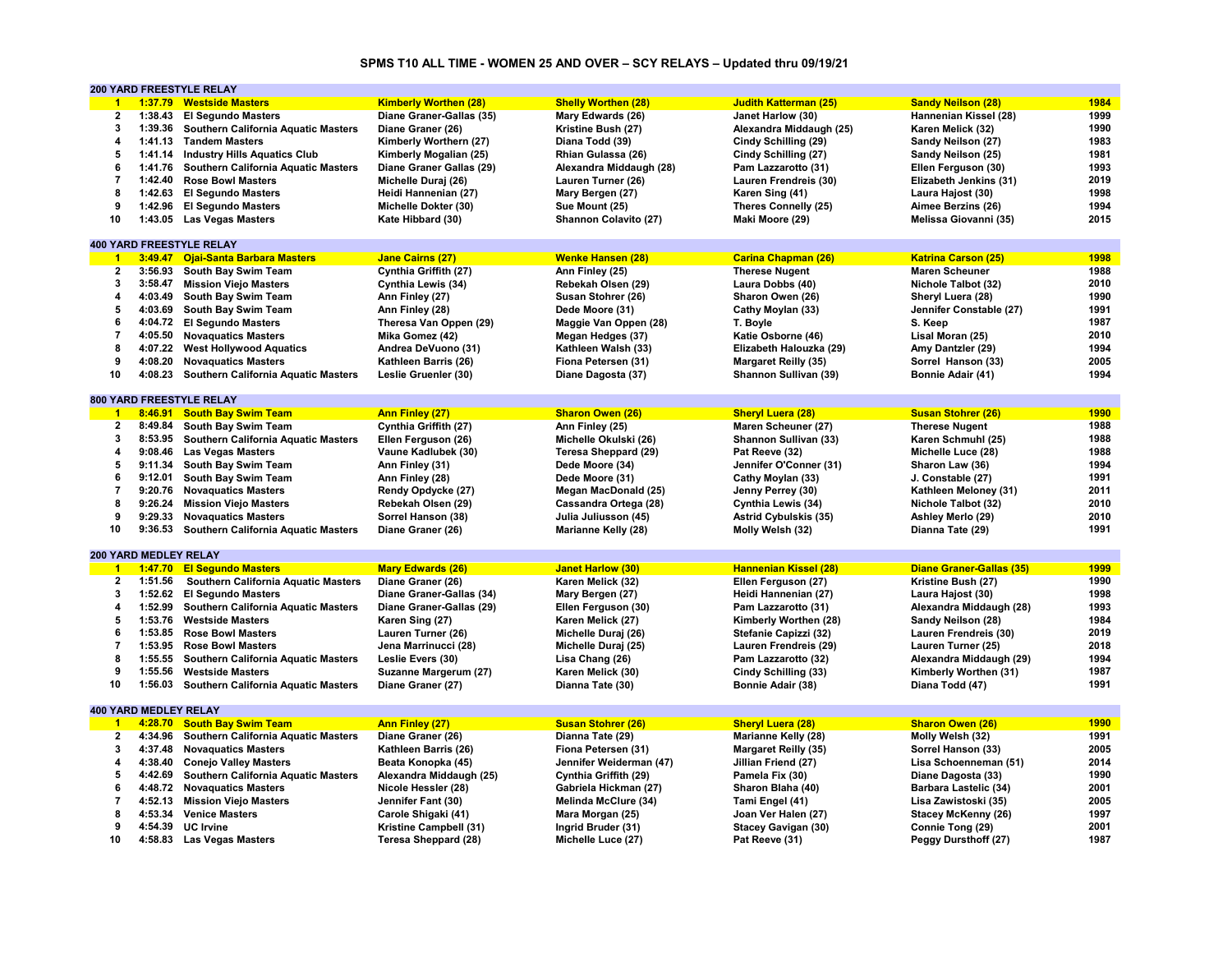# **SPMS T10 ALL TIME - WOMEN 35 AND OVER – SCY RELAYS – Updated thru 09/19/21**

|                         |                       | <b>200 YARD FREESTYLE RELAY</b>                                   |                                     |                                      |                                          |                                               |              |
|-------------------------|-----------------------|-------------------------------------------------------------------|-------------------------------------|--------------------------------------|------------------------------------------|-----------------------------------------------|--------------|
| $\blacktriangleleft$    | 1:42.37               | <b>Santa Barbara Masters</b>                                      | <b>Gabrielle Chang (39)</b>         | <b>Marcie Kjoller (48)</b>           | <b>Nicole Perkins (44)</b>               | <b>Pamela Tanase (50)</b>                     | 2017         |
| $\overline{\mathbf{2}}$ | 1:46.73               | <b>Conejo Valley Masters</b>                                      | Ahelee Sue Osborn (52)              | Julie Flores (43)                    | Jinxi Caddel (39)                        | Becky Cleavenger (46)                         | 2010         |
| $\mathbf{3}$            | 1:46.77               | Southern California Aquatic Masters                               | Diana Todd (49)                     | Karen Melick (36)                    | Teresa Holley (39)                       | Bonnie Adair (40)                             | 1993         |
| $\overline{\mathbf{4}}$ | 1:47.01               | <b>UCSB Masters Swimming</b>                                      | Marcie Kjoller (35)                 | Dawn Schroeder (37)                  | Lo Knapp (48)                            | Arlette Godges (39)                           | 2003         |
| 5                       |                       | 1:47.05 Westside Masters                                          | Diana Todd (40)                     | Miki McFadden (36)                   | Lucy Johnson (36)                        | Mimi Frank (37)                               | 1984         |
| 6                       | 1:47.80               | <b>Mission Viejo Masters</b>                                      | Tami Engel (40)                     | Ellyn Cahill (42)                    | Lisa Augerson (40)                       | Colleen Chandler (44)                         | 2004         |
| $\overline{7}$          | 1:48.41               |                                                                   |                                     |                                      |                                          |                                               | 2017         |
|                         |                       | <b>Las Vegas Masters</b>                                          | Mary Lee (35)                       | Melissa Giovanni (37)                | Shelly Santoro (40)                      | Karin Wegner (44)                             |              |
| 8                       | 1:49.15               | <b>Mission Viejo Masters</b>                                      | Jennifer Batcheller (48)            | Melissa Going (47)                   | Elizabeth Olsheim (43)                   | Heidi Walker (42)                             | 2017         |
| 9                       | 1:49.58               | <b>Las Vegas Masters</b>                                          | Susan Hitch (40)                    | Melissa Giovanni (39)                | Megan Andrus (37)                        | Mary Lee (37)                                 | 2019         |
| 10                      |                       | 1:50.02 Westside Masters                                          | Lucy Johnson (37)                   | Mary Martin (41)                     | Gail Roper (55)                          | Diana Todd (41)                               | 1985         |
|                         |                       |                                                                   |                                     |                                      |                                          |                                               |              |
|                         |                       | <b>400 YARD FREESTYLE RELAY</b>                                   |                                     |                                      |                                          |                                               |              |
| $\blacktriangleleft$    |                       | 4:00.54 Conejo Valley Masters                                     | <b>Arlette Godges (55)</b>          | <b>Eve Maidenberg (42)</b>           | Jennifer Weiderman (52)                  | <b>Becky Cleavenger (55)</b>                  | 2019         |
| $\overline{2}$          | 4:07.91               | <b>Southern California Aquatic Masters</b>                        | <b>Shirley Fladoos (45)</b>         | Rachel Pinto (40)                    | Rossella Pescatori (47)                  | Ana Fradkin (44)                              | 2018         |
| 3                       | 4:08.16               | <b>Novaguatics Masters</b>                                        | Julia Juliusson (43)                | Emily Odgers (40)                    | Stephanie Kozowyk (38)                   | Tracy White (43)                              | 2008         |
| $\overline{4}$          |                       | 4:12.22 Conejo Valley Masters                                     | Tomoko Naka (35)                    | Sarah Habib (36)                     | Leslie Monroe (43)                       | Arlette Godges (53)                           | 2018         |
| 5                       | 4:14.20               | Southern California Aquatic Masters                               | Melissa Latt (46)                   | Mary Jurey (43)                      | Jenny Cook (52)                          | Arlette Godges (46)                           | 2010         |
| 6                       | 4:19.85               | <b>Conejo Valley Masters</b>                                      | Arlette Godges (50)                 | <b>Michelle Stearns (43)</b>         | Beata Konopka (46)                       | Karin Langer (37)                             | 2015         |
| $\overline{7}$          |                       |                                                                   |                                     |                                      |                                          |                                               | 2010         |
|                         |                       | 4:20.05 Novaquatics Masters                                       | Barbara Lastelic (43)               | <b>Wendy Theders (42)</b>            | Janine McGauley (41)                     | Emily Odgers (42)                             |              |
| 8                       | 4:22.34               | <b>Conejo Valley Masters</b>                                      | Leslie Monroe (44)                  | Sarah Habib (37)                     | Deanna Koehler (49)                      | Beata Konopka (50)                            | 2019         |
| 9                       | 4:23.24               | South Bay Swim Team                                               | Jennifer Santillano (38)            | Carole Iwamoto (35)                  | Ellen Lohneiss (38)                      | Patricia Liegey (38)                          | 1991         |
| 10                      | 4:25.71               | <b>Mission Viejo Masters</b>                                      | <b>Wendy Theders (40)</b>           | Jennifer Batcheller (39)             | Kelly Richell (42)                       | Lisa Augerson (44)                            | 2008         |
|                         |                       |                                                                   |                                     |                                      |                                          |                                               |              |
|                         |                       | <b>800 YARD FREESTYLE RELAY</b>                                   |                                     |                                      |                                          |                                               |              |
| $-1$                    |                       | 9:17.85 Novaguatics Masters                                       | <b>Barbara Lastelic (43)</b>        | <b>Janine McGauley (41)</b>          | <b>Heidi Kaspers (42)</b>                | <b>Emily Odgers (42)</b>                      | 2010         |
| $\overline{2}$          |                       | 9:35.42 Conejo Valley Masters                                     | Leslie Monroe (41)                  | Jennifer Weiderman (49)              | Deanna Koehler (46)                      | Beata Konopka (47)                            | 2016         |
| 3                       | 9:47.33               | <b>Industry Hills Aquatics Club</b>                               | Karen Rubin (50)                    | Sherry Kittrell (35)                 | Kaeti Ecker (40)                         | Janet Royer (46)                              | 1987         |
| 4                       | 9:51.27               | <b>Mission Viejo Masters</b>                                      | Stacey Rees (41)                    | Jennifer Batcheller (39)             | Kelly Richell (42)                       | Lisa Augerson (44)                            | 2008         |
| 5                       |                       | 10:05.21 South Bay Swim Team                                      | Dede Moore (50)                     | Liz Hjorth (45)                      | Cynthia Snyder (45)                      | Elizabeth Snyder (40)                         | 2010         |
| 6                       |                       | 10:40.21 Mission Viejo Masters                                    |                                     |                                      |                                          |                                               | 2010         |
|                         |                       |                                                                   | Jennifer Batcheller (41)            | Laura Dobbs (40)                     | <b>Margaret Williams-Dalgart (43)</b>    | Lyndee Prazak (52)                            |              |
| $\overline{7}$          |                       | 10:40.92 Industry Hills Aquatics Club                             | Judy Bloore (35)                    | Janet Buchanan (36)                  | <b>K. Rubin (51)</b>                     | Kaeti Ecker (41)                              | 1988         |
| 8                       |                       | 11:02.75 Oiai Masters                                             | Laura Schreiner (42)                | Donna Whitman (43)                   | Christel Rogero (40)                     | Sarah DelVecchio (42)                         | 2008         |
| 9                       |                       | 11:04.98 Southern California Aquatic Masters                      | Linda Tepe (43)                     | Judy Bloore (37)                     | Tia Stack (36)                           | Sandy Young (42)                              | 1990         |
| 10                      |                       | 11:18.50 South Bay Swim Team                                      | Mimi Frank (42)                     | Jennifer Santillano (37)             | Ellen Lohneiss (37)                      | Patricia Burbank (43)                         | 1990         |
|                         |                       |                                                                   |                                     |                                      |                                          |                                               |              |
|                         | 200 YARD MEDLEY RELAY |                                                                   |                                     |                                      |                                          |                                               |              |
| $\blacksquare$          | 1:54.72               | <b>Santa Barbara Masters</b>                                      | <b>Marcie Kjoller (48)</b>          | <b>Gabrielle Chang (39)</b>          | <b>Nicole Perkins (44)</b>               | <b>Pamela Tanase (50)</b>                     | 2017         |
| $\mathbf{2}$            | 1:57.52               | Southern California Aquatic Masters                               | Bonnie Adair (40)                   | Karen Melick (36)                    | Diana Todd (49)                          | Teresa Holley (39)                            | 1993         |
| $\mathbf{3}$            | 1:58.14               | <b>UCSB Masters Swimming</b>                                      | Lo Knapp (48)                       | Dawn Schroeder (37)                  | Arlette Godges (39)                      | Marcie Kjoller (35)                           | 2003         |
| 4                       | 2:01.00               | <b>Conejo Valley Masters</b>                                      | Ahelee Sue Osborn (52)              | Julie Flores (43)                    | Jinxi Caddel (39)                        | Becky Cleavenger (46)                         | 2010         |
| 5                       | 2:01.05               | <b>Southern California Aquatic Masters</b>                        | Bonnie Adair (41)                   | Teresa Holley (40)                   | Diana Todd (50)                          | Diane Dagosta (37)                            | 1994         |
| 6                       |                       | 2:02.02 Westside Masters                                          | Diana Todd (40)                     | Miki McFadden (36)                   | Lucy Johnson (36)                        | Mimi Frank (37)                               | 1984         |
| $\overline{7}$          |                       |                                                                   |                                     |                                      |                                          |                                               |              |
|                         | 2:02.74               | <b>Las Vegas Masters</b>                                          | Mary Lee (35)                       | Shelly Santoro (40)                  | Melissa Giovanni (37)                    | Karin Wegner (44)                             | 2017         |
| 8                       | 2:03.07               | <b>Mission Viejo Masters</b>                                      | Elizabeth Olsheim (43)              | Melissa Going (47)                   | Heidi Walker (42)                        | Jennifer Batcheller (48)                      | 2017         |
| 9                       | 2:04.01               | <b>Las Vegas Masters</b>                                          | Susan Hitch (40)                    | Mary Lee (37)                        | Megan Andrus (37)                        | Melissa Giovanni (37)                         | 2019         |
| 10                      | 2:04.27               | <b>Conejo Valley Masters</b>                                      | Nancy Kirkpatrick-Reno (63)         | Leslie Daland-James (49)             | Jill Gellatly (51)                       | Eve Maidenberg (42)                           | 2019         |
|                         |                       |                                                                   |                                     |                                      |                                          |                                               |              |
|                         | 400 YARD MEDLEY RELAY |                                                                   |                                     |                                      |                                          |                                               |              |
| $\overline{1}$          | 4:38.55               | <b>Southern Calif. Aquatic Masters</b>                            | Tia Stack (38)                      | <b>Shannon Sullivan (37)</b>         | <b>Barbara Held (38)</b>                 | <b>Bonnie Adair (39)</b>                      | 1992         |
| $\overline{2}$          | 4:44.85               | <b>Novaquatics Masters</b>                                        | Barbara Lastelic (41)               | Ahelee Sue Osborn (50)               | Emily Odgers (40)                        | Stephanie Kozowyk (38)                        | 2008         |
| 3                       | 4:48.93               | <b>Conejo Valley Masters</b>                                      | Beata Konopka (50)                  | Sarah Habib (37)                     | Leslie Monroe (44)                       | Cindie Boosin (36)                            | 2019         |
| 4                       | 4:56.15               | <b>Mission Viejo Masters</b>                                      | Mindy Dougherty (55)                | Stacey Rees (41)                     | Lisa Augerson (44)                       | Kelly Richell (42)                            | 2008         |
| 5                       | 5:05.35               | Southern California Aquatic Masters                               | Bonnie Adair (38)                   | Tia Stack (37)                       | Shannon Sullivan (36)                    | Kathleen Conte (44)                           | 1991         |
| 6                       | 5:06.05               |                                                                   |                                     |                                      |                                          |                                               | 2010         |
|                         |                       | <b>Mission Viejo Masters</b>                                      | T.Sorenson (43)                     | Jennifer Batcheller (41)             | Laura Dobbs (40)                         | Kelly Richell (44)                            |              |
| $\overline{7}$          | 5:10.41               | <b>Novaquatics Masters</b>                                        | <b>Astrid Cybulskis (35)</b>        | Barbara Lastelic (43)                | Mika Gomez (42)                          | Janine McGauley (41)                          | 2010         |
| 8                       |                       |                                                                   |                                     |                                      | Julie Heather (52)                       |                                               | 2010         |
|                         | 5:21.67               | <b>Rose Bowl Masters</b>                                          | Lisa Hilger (50)                    | Gamze Kircalioglu (39)               |                                          | Lynn Canning (48)                             |              |
| 9<br>10                 | 5:21.72<br>5:23.27    | <b>Industry Hills Aquatics Club</b><br>Ojai-Santa Barbara Masters | Kaeti Ecker (40)<br>June Sears (41) | Linda Tepe (40)<br>Barbara Wood (41) | Janet Royer (46)<br>Michelle Bailey (35) | Janet Buchanan (35)<br>Deirdre Shoemaker (35) | 1987<br>1999 |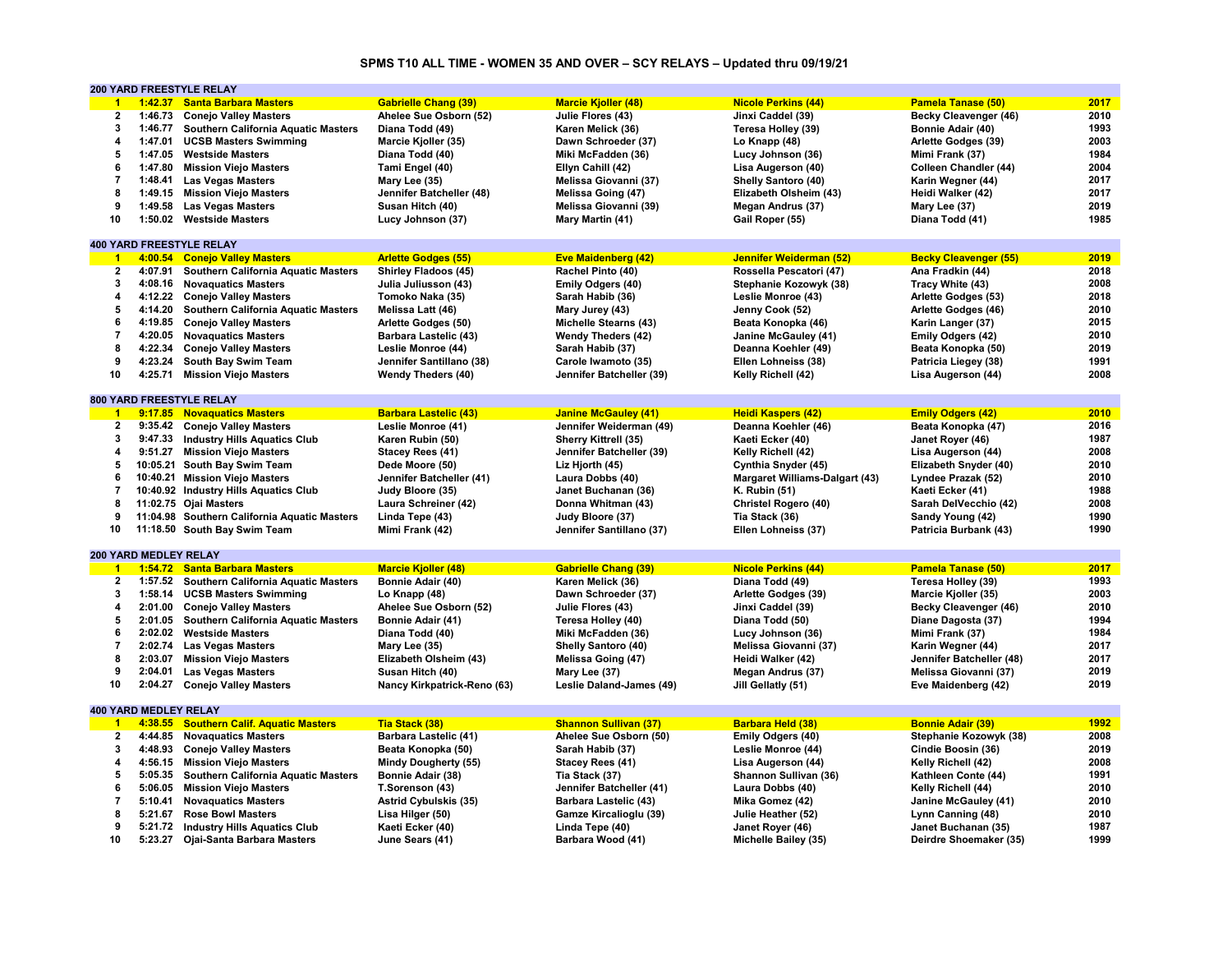# **SPMS T10 ALL TIME - WOMEN 45 AND OVER – SCY RELAYS – Updated thru 09/19/21**

|                         |                              | 200 YARD FREESTYLE RELAY               |                                   |                                 |                                 |                                 |      |
|-------------------------|------------------------------|----------------------------------------|-----------------------------------|---------------------------------|---------------------------------|---------------------------------|------|
| $\blacktriangleleft$    | 1:47.39                      | <b>Conejo Valley Masters</b>           | <b>Becky Cleavenger (55)</b>      | <b>Jill Gellatly (51)</b>       | <b>Leslie Daland-James (49)</b> | <b>Arlette Godges (54)</b>      | 2019 |
| $\mathbf{2}$            | 1:47.72                      | Los Angeles Peninsula Swimmers         | Laurie Ayoob (48)                 | Jane McCall (45)                | Kirsten Bartholomew (46)        | Traci Granger (47)              | 2005 |
| $\overline{\mathbf{3}}$ | 1:49.65                      | <b>Conejo Valley Masters</b>           | Beata Konopka (45)                | Becky Cleavenger (50)           | Lisa Schoenneman (51)           | Jennifer Weiderman (47)         | 2014 |
| $\overline{a}$          | 1:49.99                      | <b>Conejo Valley Masters</b>           | Arlette Godges (51)               | Jennifer Weiderman (49)         | Deanna Koehler (46)             | Becky Cleavenger (52)           | 2016 |
| 5                       | 1:51.78                      | Los Angeles Peninsula Swimmers         | Laurie Ayoob (51)                 | Karin Binz (46)                 | Kirsten Bartholomew (49)        | Traci Granger (50)              | 2008 |
| 6                       | 1:52.85                      | <b>Rose Bowl Masters</b>               | Nancy Leichter (46)               | Heidi Khalil (46)               | Cheryl Simmons (50)             | Nina Paddock (45)               | 2017 |
| $\overline{7}$          | 1:53.01                      | Los Angeles Peninsula Swimmers         | Traci Granger (53)                | Jeanne Carlsen (52)             | Barbara Goodwin (46)            | Jane McCall (51)                | 2011 |
| 8                       | 1:54.26                      | <b>Las Vegas Masters</b>               | Kari Adams (48)                   | Joanne Saul-Zachau (55)         | Carolyn Battin (60)             | Beverly Meteyer (60)            | 2014 |
| 9                       | 1:54.30                      | Los Angeles Peninsula Swimmers         | Traci Granger (59)                | Chris Linkletter (51)           | Barbara Goodwin (52)            | Ann Finley (54)                 | 2017 |
| 10                      | 1:54.88                      | <b>Las Vegas Masters</b>               | Kari Jauch (53)                   | Caroline Faure (50)             | Karin Wegner (46)               | Jelena Kunovac (54)             | 2019 |
|                         |                              |                                        |                                   |                                 |                                 |                                 |      |
|                         |                              | <b>400 YARD FREESTYLE RELAY</b>        |                                   |                                 |                                 |                                 |      |
| $\blacktriangleleft$    | 4:02.07                      | <b>Conejo Valley Masters</b>           | <b>Arlette Godges (51)</b>        | Lisa Schoenneman (53)           | Deanna Koehler (46)             | <b>Becky Cleavenger (52)</b>    | 2016 |
| $\mathbf{2}$            | 4:03.56                      | <b>Conejo Valley Masters</b>           | Becky Cleavenger (51)             | Lisa Schoenneman (52)           | Jennifer Weiderman (48)         | Deanna Koehler (45)             | 2015 |
| 3                       | 4:22.56                      | <b>Novaquatics Masters</b>             | Ahelee Sue Osborn (50)            | Kathy Barnett (45)              | Kerry Deputy (46)               | Colleen Yanco (49)              | 2008 |
| $\overline{\mathbf{4}}$ | 4:38.36                      | <b>Mission Viejo Masters</b>           | Suzi Fitzpatrick (46)             | <b>Melissa Going (48)</b>       | Patty Furukawa (46)             | Tammy Mills (49)                | 2018 |
| 5                       | 4:41.34                      | <b>Novaquatics Masters</b>             | Debbie Sutherland (46)            | Nina Jordan (48)                |                                 | Elizabeth Deschenes (51)        | 2005 |
| 6                       |                              |                                        |                                   |                                 | Lucia Minervini (50)            |                                 |      |
|                         | 4:49.95                      | <b>Conejo Valley Masters</b>           | Denise Hearst (58)                | Niki Stokols (58)               | Kimberly Meyer (57)             | Renee McDonough (52)            | 2016 |
| $\overline{7}$          | 4:56.52                      | <b>Rose Bowl Masters</b>               | Suzanne Hughes (49)               | Sally Cook (54)                 | Susan Gold (55)                 | <b>Cheryl Simmons (48)</b>      | 2016 |
| 8                       | 5:00.67                      | <b>Ojai Masters</b>                    | Sarah DelVecchio (47)             | Kathryn Wachtell (50)           | Andre Christou (46)             | Nancy Pierson (53)              | 2013 |
| 9                       | 5:09.29                      | <b>Rose Bowl Masters</b>               | Lisa Lange (47)                   | Allis Druffel (49)              | Laura Brown (51)                | Sarah Snare Dahlen (51)         | 2014 |
| 10                      | 5:09.51                      | <b>Ojai Masters</b>                    | Camilla Denton (47)               | Kathryn Wachtell (45)           | Barbara Wood (50)               | Susan McMahon (51)              | 2008 |
|                         |                              |                                        |                                   |                                 |                                 |                                 |      |
|                         |                              | 800 YARD FREESTYLE RELAY               |                                   |                                 |                                 |                                 |      |
| $\blacktriangleleft$    |                              | 8:33.70 Conejo Valley Masters          | <b>Jill Gellatly (51)</b>         | Jennifer Weiderman (52)         | <b>Leslie Daland-James (49)</b> | <b>Becky Cleavenger (55)</b>    | 2019 |
| $\mathbf{2}$            | 9:11.44                      | <b>Conejo Valley Masters</b>           | Becky Cleavenger (53)             | Lisa Schoenneman (54)           | Jennifer Weiderman (50)         | Deanna Koehler (47)             | 2017 |
| 3                       | 9:32.55                      | <b>Mission Viejo Masters</b>           | Melissa Going (48)                | Suzi Fitzpatrick (46)           | Patty Furukawa (46)             | Jennifer Batcheller (49)        | 2018 |
| $\overline{a}$          | 9:39.10                      | <b>Rose Bowl Masters</b>               | Nancy Leichter (47)               | Heidi Khalil (47)               | Cheryl Simmons (50)             | Nina Paddock (46)               | 2018 |
| 5                       |                              | 10:17.36 Novaguatics Masters           | Lucia Minervini (50)              | Nina Jordan (48)                | Debbie Sutherland (46)          | Elizabeth Deschenes (51)        | 2005 |
| 6                       |                              | 10:44.08 Mission Viejo Masters         | Deanne Weissman (47)              | Linda Spadoni (50)              | Kim Burton (47)                 | Lisa Augerson (46)              | 2010 |
| $\overline{7}$          |                              | 11:08.08 Ojai Masters                  | Sarah DelVecchio (47)             | Nancy Pierson (53)              | Andre Christou (46)             | Laura Rearwin (48)              | 2013 |
| 8                       |                              | 11:10.48 Ojai Masters                  | Sarah DelVecchio (46)             | Nancy Pierson (52)              | Kathryn Wachtell (49)           | Laura Rearwin (46)              | 2012 |
| 9                       |                              | 11:20.07 Ojai Masters                  | Molly Perry (47)                  | Camilla Becket (53)             | Laura Ward (48)                 | Kathryn Wachtell (51)           | 2014 |
| 10                      |                              | 11:20.14 Mission Viejo Masters         | Gwen Uthus (53)                   | Patty George (46)               | Alison Mitchell (53)            | Mary Woods (48)                 | 2008 |
|                         |                              |                                        |                                   |                                 |                                 |                                 |      |
|                         | <b>200 YARD MEDLEY RELAY</b> |                                        |                                   |                                 |                                 |                                 |      |
| $\overline{1}$          | 2:01.33                      | <b>Los Angeles Peninsula Swimmers</b>  | <b>Jane McCall (49)</b>           | <b>Kirsten Bartholomew (50)</b> | <b>Traci Granger (51)</b>       | <b>Laurie Ayoob (52)</b>        | 2009 |
| $\mathbf{2}$            | 2:01.34                      | <b>Conejo Valley Masters</b>           | Beata Konopka (48)                | Jennifer Weiderman (50)         | Arlette Godges (52)             | Becky Cleavenger (53)           | 2017 |
| 3                       | 2:01.74                      | <b>Conejo Valley Masters</b>           | Beata Konopka (50)                | Jennifer Weiderman (52)         | Arlette Godges (54)             | <b>Becky Cleavenger (44)</b>    | 2019 |
| $\overline{\mathbf{4}}$ | 2:01.90                      | <b>Conejo Valley Masters</b>           | Diane Smith (68)                  | Nancy Kirkpatrick-Reno (57)     | <b>Becky Cleavenger (49)</b>    | Carol Boyan-Held (51)           | 2013 |
| 5                       | 2:05.82                      | <b>Conejo Valley Masters</b>           | Nancy Kirkpatrick-Reno (58)       | Jennifer Weiderman (47)         | Becky Cleavenger (50)           | Lisa Schoenneman (51)           | 2014 |
| 6                       |                              | 2:06.19 Los Angeles Peninsula Swimmers | Jane McCall (51)                  | Mary Ellen Leithiser (50)       | Traci Granger (53)              | Jeanne Carlsen (52)             | 2011 |
| $\overline{7}$          | 2:06.67                      | <b>Conejo Valley Masters</b>           | Becky Cleavenger (52)             | Jennifer Weiderman (49)         | Arlette Godges (51)             | Deanna Koehler (46)             | 2016 |
| 8                       | 2:07.43                      | <b>Rose Bowl Masters</b>               | Nina Paddock (45)                 | Cheryl Simmons (50)             | Heidi Khalil (46)               | Nancy Leichter (46)             | 2017 |
| 9                       | 2:08.00                      | Los Angeles Peninsula Swimmers         | <b>Bonnie Spivey (59)</b>         | <b>Chris Linkletter (52)</b>    | Traci Granger (60)              | Ann Finley (55)                 | 2018 |
| 10                      | 2:09.06                      | <b>Mission Viejo Masters</b>           | Suzi Fitzpatrick (46)             | Melissa Going (48)              | Patty Furukawa (46)             | Sarah Hoisington (50)           | 2018 |
|                         |                              |                                        |                                   |                                 |                                 |                                 |      |
|                         | <b>400 YARD MEDLEY RELAY</b> |                                        |                                   |                                 |                                 |                                 |      |
| $\blacktriangleleft$    |                              | 4:47.15 Mission Viejo Masters          | <b>Suzi Fitzpatrick(46)</b>       | <b>Melissa Going (48)</b>       | <b>Patty Furukawa (46)</b>      | <b>Jennifer Batcheller (49)</b> | 2018 |
| $\overline{2}$          | 5:25.07                      | <b>Caltech Masters</b>                 | Linda Simons (50)                 | Nancie Rodriguez (54)           | Nikki Takarabe (50)             | Suzanne Dodd (54)               | 2016 |
| 3                       | 5:30.56                      | <b>Rose Bowl Masters</b>               | Suzanne Cassady (51)              | <b>Cheryl Simmons (50)</b>      | Nina Paddock (46)               | Heidi Khalil (47)               | 2018 |
| $\overline{4}$          | 5:33.47                      | <b>Novaguatics Masters</b>             | Lucia Minervini (50)              | Nina Jordan (48)                | Debbie Sutherland (46)          | Elizabeth Deschenes (51)        | 2005 |
| 5                       | 5:55.04                      | <b>Novaquatics Masters</b>             | <b>Sherry Wendzel Brooks (50)</b> | Heather Philipp (46)            | Julia Juliusson (46)            | Kerry Deputy (49)               | 2011 |
| 6                       | 6:08.62                      | <b>Mission Viejo Masters</b>           | Patty George (46)                 | Gwen Uthus (53)                 | Alison Mitchell (53)            | Mary Woods (48)                 | 2008 |
| $\overline{7}$          | 6:38.86                      | Santa Barbara Swim Club                | Gay Collins (56)                  | Nancy Chase (51)                | Marcia Rowland (54)             | Grace Altus (63)                | 1987 |
| 8                       | 6:43.08                      | Ojai-Santa Barbara Masters             | <b>Victoria Matthews (51)</b>     | Issa Ainsworth (48)             | Carole Borland (51)             | Leslie Ogden (48)               | 1995 |
| 9                       | 6:46.14                      | Ojai-Santa Barbara Masters             | Lois Goodman (50)                 | Kitty Johnston (54)             | Leslie Ogden (50)               | Leone Webster (48)              | 1997 |
|                         |                              |                                        |                                   |                                 |                                 |                                 |      |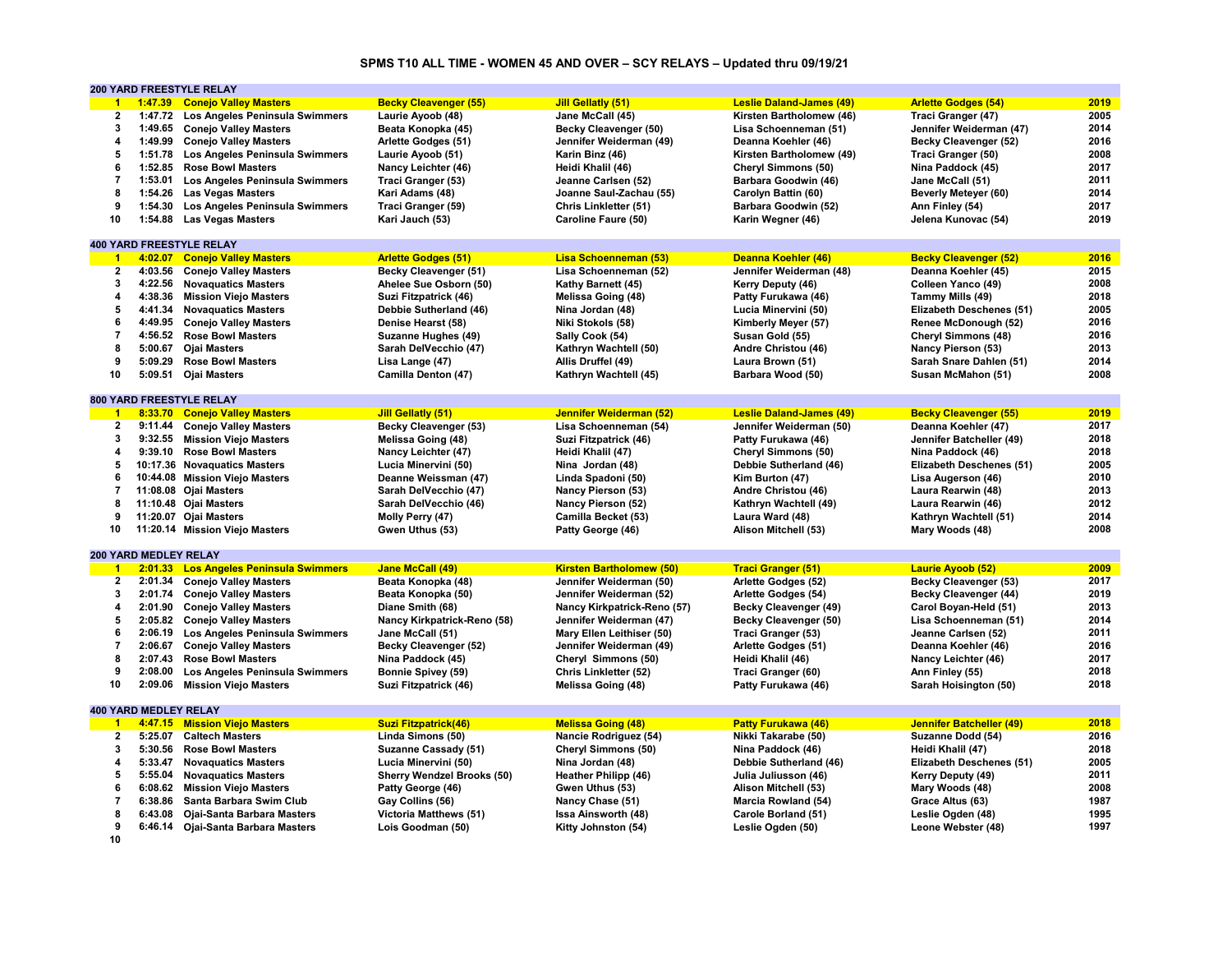#### **SPMS T10 ALL TIME - WOMEN 55 AND OVER – SCY RELAYS – Updated thru 09/19/21**

|                      |                              | <b>200 YARD FREESTYLE RELAY</b>            |                                 |                                   |                               |                               |      |
|----------------------|------------------------------|--------------------------------------------|---------------------------------|-----------------------------------|-------------------------------|-------------------------------|------|
| $\overline{1}$       |                              | 1:50.81 Los Angeles Peninsula Swimmers     | <b>Bonnie Spivey (60)</b>       | <b>Ann Finley (56)</b>            | Debbie Richardson (56)        | <b>Traci Granger (61)</b>     | 2019 |
| $\mathbf{2}$         |                              | 1:51.52 UCLA Bruin Masters                 | Jenny Cook (55)                 | Christie Ciraulo (59)             | Karen Einsidler (57)          | Veronica Hibben (56)          | 2013 |
| 3                    |                              | 2:00.51 Las Vegas Masters                  | Michelle Ashworth (55)          | Carolyn Battin (65)               | Beverly Meteyer (65)          | Joanne Saul-Zachau (60)       | 2019 |
| 4                    |                              | 2:04.57 Santa Barbara Masters              | Marion Schoneberger (62)        | <b>Charlotte Gutierrez (64)</b>   | Lynn Rutherford (63)          | Monica Little (64)            | 2017 |
| 5                    |                              | 2:10.60 Mission Viejo Masters              | Gwen Uthus (55)                 | Alison Mitchell (55)              | Deborah Raboin (59)           | <b>Beverly Montrella (63)</b> | 2010 |
| 6                    |                              | 2:11.30 Las Vegas Masters                  | Joanne Saul-Zachau (59)         | Diana Dolan LaMar (60)            | Priscilla Brunella (57)       | <b>Beverly Metever (64)</b>   | 2018 |
| $\overline{7}$       |                              | 2:15.87 Conejo Valley Masters              | Nancy Kirkpatrick-Reno (61)     | Kimberly Meyer (58)               | Niki Stokols (59)             | Diane Smith (72)              | 2017 |
| 8                    |                              | 2:19.00 Santa Barbara Swim Club            |                                 | Ruth Baar (67)                    |                               |                               | 1990 |
| 9                    |                              |                                            | Gay Collins (59)                |                                   | Bunny Gatch (60)              | Dorothy LaChasse (65)         | 1981 |
|                      | 2:21.60                      | Santa Barbara Swim Club                    | <b>Shirley Erickson (57)</b>    | Joy McDaris (56)                  | Sandy Stinson (58)            | Dorothy LaChasse (57)         |      |
| 10                   |                              | 2:23.25 Las Vegas Masters                  | Janice Henson (57)              | Terese Duggan (60)                | <b>Banchik Gonorazky (56)</b> | Susan Smith (63)              | 2017 |
|                      |                              |                                            |                                 |                                   |                               |                               |      |
|                      |                              | <b>400 YARD FREESTYLE RELAY</b>            |                                 |                                   |                               |                               |      |
| $\overline{1}$       |                              | 4:04.74 UCLA Bruin Masters                 | <b>Jacki Hirsty (63)</b>        | <b>Christie Ciraulo (62)</b>      | Jenny Cook (57)               | Veronica Hibben (56)          | 2016 |
| $\overline{2}$       |                              | 4:06.63 UCLA Bruin Masters                 | Jenny Cook (55)                 | Karen Einsidler (57)              | Christie Ciraulo (59)         | Veronica Hibben (56)          | 2013 |
| 3                    |                              | 4:54.68 Mission Viejo Masters              | Robin Smith (55)                | <b>Beverly Montrella (63)</b>     | Deborah Raboin (59)           | Alison Mitchell (55)          | 2010 |
| 4                    |                              | 5:56.23 Mission Viejo Masters              | <b>Beverly Montrella (71)</b>   | Kelli Cavaliero (56)              | Deanna Peterson (55)          | Gwen Uthus (63)               | 2018 |
| 5                    |                              | 5:57.67 Novaquatics Masters                | Cori McConkle (55)              | Lora Granovsky (59)               | <b>Maureen McKinley (56)</b>  | Kim Thornton (58)             | 2010 |
| 6                    |                              | 6:00.98 Ojai-Santa Barbara Masters         | Gay Collins (63)                | Jan Rains (60)                    | Malchia Olshan (62)           | Ruth Farnham (64)             | 1994 |
| $\overline{7}$       |                              | 6:01.02 Ojai-Santa Barbara Masters         | Peggy Sanborn (67)              | Jan Rains (61)                    | Sylvia Glenn (57)             | Malchia Olshan (64)           | 1995 |
| 8                    |                              | 6:06.08 Mission Viejo Masters              | Gillian Dargan (56)             | <b>Maurine Kornfeld (88)</b>      | Alison Mitchell (55)          | Deborah Raboin (59)           | 2010 |
| 9                    |                              | 6:10.57 Mission Viejo Masters              | Joanne Corrao (56)              | Carol Colonnese (61)              | Margrit Graef (76)            | Mindy Dougherty (55)          | 2008 |
| 10                   |                              | 6:14.61 Ojai Masters                       | Jo O'Connell (60)               | Pamela Scotten (62)               | Leone Webster (64)            | Reese Garza (59)              | 2013 |
|                      |                              |                                            |                                 |                                   |                               |                               |      |
|                      |                              | 800 YARD FREESTYLE RELAY                   |                                 |                                   |                               |                               |      |
| $\overline{1}$       |                              | 9:04.47 UCLA Bruin Masters                 | Veronica Hibben (56)            | <b>Karen Einsidler (57)</b>       | <b>Christie Ciraulo (59)</b>  | Jenny Cook (55)               | 2013 |
| $\mathbf{2}$         |                              | 10:40.04 Las Vegas Masters                 | <b>Beverly Meteyer (64)</b>     | Priscilla Brunella (57)           | Diana Dolan LaMar (60)        | Joanne Saul-Zachau (59)       | 2018 |
| 3                    |                              | 11:17.91 Mission Viejo Masters             | Gwen Uthus (55)                 | Deborah Raboin (59)               | <b>Beverly Montrella (63)</b> | Alison Mitchell (55)          | 2010 |
| 4                    |                              |                                            |                                 |                                   |                               | <b>Barbara Moore Barnett</b>  | 2021 |
|                      |                              | 12:07.09 Mission Viejo Masters             | Diana Dolan LaMar (63)          | <b>Sherry Wendzel Brooks (60)</b> | <b>Margaret Stuart (62)</b>   |                               |      |
| 5                    |                              | 12:19.87 Santa Barbara Swim Club           | Malchia Olshan (56)             | Grace Altus (63)                  | Ruth Baar (64)                | <b>Shirley Erickson (63)</b>  | 1987 |
| 6                    |                              | 12:29.70 Santa Barbara Swim Club           | Grace Altus (64)                | Marcia Rowland (55)               | Ruth Baar (65)                | Malchia Olshan (57)           | 1988 |
| $\overline{7}$       |                              | 13:25.15 Mission Viejo Masters             | <b>Mindy Dougherty (55)</b>     | <b>Margrit Graef (76)</b>         | Joanne Corrao (56)            | Carol Colonnese (61)          | 2008 |
| 8                    |                              | 14:05.42 Ojai-Santa Barbara Masters        | Malchia Olshan (63)             | Gay Collins (63)                  | Rita May (58)                 | Ruth Farnham (64)             | 1994 |
| 9                    |                              | 14:07.32 Ojai Masters                      | Carole Borland (64)             | Sylvia Glenn (70)                 | Sheri Ann Cate (62)           | Lois Goodman (61)             | 2008 |
| 10                   |                              | 14:32.46 Ojai-Santa Barbara Masters        | Ruth Farnham (67)               | Grace Altus (73)                  | Eleanor Brown (71)            | Sylvia Glenn (59)             | 1997 |
|                      |                              |                                            |                                 |                                   |                               |                               |      |
|                      | 200 YARD MEDLEY RELAY        |                                            |                                 |                                   |                               |                               |      |
| $\overline{1}$       |                              | 2:06.54 UCLA Bruin Masters                 | <b>Karen Einsidler (57)</b>     | Jenny Cook (55)                   | <b>Christie Ciraulo (59)</b>  | Veronica Hibben (56)          | 2013 |
| $\overline{2}$       |                              | 2:17.80 Santa Barbara Masters              | <b>Marion Schoneberger (62)</b> | <b>Charlotte Gutierrez (64)</b>   | Lynn Rutherford (63)          | Elizabeth Boscacci (61)       | 2017 |
| 3                    | 2:21.51                      | <b>Mission Viejo Masters</b>               | <b>Mindy Dougherty (57)</b>     | Robin Smith (55)                  | <b>Beverly Montrella (63)</b> | Alison Mitchell (56)          | 2010 |
| 4                    |                              | 2:23.25 Las Vegas Masters                  | Michelle Ashworth (55)          | Pamela Ivey (57)                  | Beverly Meteyer (65)          | Carolyn Battin (65)           | 2019 |
| 5                    |                              | 2:28.02 Las Vegas Masters                  | Joanne Saul-Zachau (59)         | Diana Dolan LaMar (60)            | Priscilla Brunella (57)       | Beverly Meteyer (64)          | 2018 |
| 6                    |                              | 2:32.45 Mission Viejo Masters              | <b>Beverly Montrella (63)</b>   | Deborah Raboin (59)               | Robin Smith (55)              | Alison Mitchell (55)          | 2010 |
| $\overline{7}$       | 2:36.53                      | <b>Conejo Valley Masters</b>               | Diane Smith (72)                | Niki Stokols (59)                 | Nancy Kirkpatrick-Reno (61)   | Kimberly Meyer (58)           | 2017 |
| 8                    |                              | 2:40.35 Santa Barbara Swim Club            |                                 |                                   |                               |                               | 1981 |
| 9                    | 2:42.60                      | Santa Barbara Swim Club                    | Dorothy LaChasse (57)           | Joy McDaris (56)                  | Shirley Erickson (57)         | Sandy Stinson (58)            | 1980 |
|                      |                              |                                            | Dorothy LaChasse (56)           | Joy McDaris (55)                  | Grace Altus (55)              | Shirley Erickson (56)         |      |
| 10                   |                              | 2:48.00 Triton Swimming and Triathlon Team | Cindy Cook (59)                 | Wendy Scherwat Ducourneau (65)    | Helene Hirsch (58)            | Patty Crosby (60)             | 2016 |
|                      |                              |                                            |                                 |                                   |                               |                               |      |
|                      | <b>400 YARD MEDLEY RELAY</b> |                                            |                                 |                                   |                               |                               |      |
| $\blacktriangleleft$ |                              | 4:38.48 UCLA Bruin Masters                 | <b>Karen Einsidler (57)</b>     | Jenny Cook (55)                   | <b>Christie Ciraulo (59)</b>  | Veronica Hibben (56)          | 2013 |
| $\overline{2}$       |                              | 5:43.99 Las Vegas Masters                  | Joanne Saul-Zachau (59)         | Priscilla Brunella (57)           | Diana Dolan LaMar (60)        | <b>Beverly Meteyer (64)</b>   | 2018 |
| 3                    |                              | 5:48.42 Mission Viejo Masters              | <b>Beverly Montrella (63)</b>   | Deborah Raboin (59)               | Alison Mitchell (55)          | Gwen Uthus (55)               | 2010 |
| 4                    |                              | 6:19.44 Santa Barbara Swim Club            | Grace Altus (64)                | Malchia Olshan (57)               | Marcia Rowland (55)           | Ruth Baar (65)                | 1988 |
| 5                    |                              | 6:29.62 Novaquatics Masters                | Cori McConkle (55)              | Lora Granovsky (59)               | Kim Thornton (58)             | <b>Maureen McKinley (56)</b>  | 2010 |
| 6                    |                              | 6:34.11 Santa Barbara Swim Club            | Dorothy LaChasse (63)           | Malchia Olshan (56)               | <b>Shirley Erickson (63)</b>  | Ruth Baar (64)                | 1987 |
| $\overline{7}$       |                              | 6:52.33 Ojai Masters                       | Reese Garza (58)                | Jo O'Connell (59)                 | Susan McMahon (55)            | Pamela Scotten (61)           | 2012 |
| 8                    |                              | 6:56.97 Santa Barbara Swim Club            | Gay Collins (59)                | Bunny Gatch (60)                  | Grace Altus (66)              | Ruth Baar (67)                | 1990 |
| 9                    |                              | 7:04.77 Mission Viejo Masters              | Barbara Moore Barnett (60)      | <b>Sherry Wenzel Brooks (60)</b>  | Diana Dolan Lamar (63)        | <b>Margaret Stuart (62)</b>   | 2021 |
| 10                   |                              | 7:06.28 Ojai-Santa Barbara Masters         | Sylvia Glenn (59)               | Maggie Mors (71)                  | Malchia Olshan (66)           | Ruth Baar (74)                | 1997 |
|                      |                              |                                            |                                 |                                   |                               |                               |      |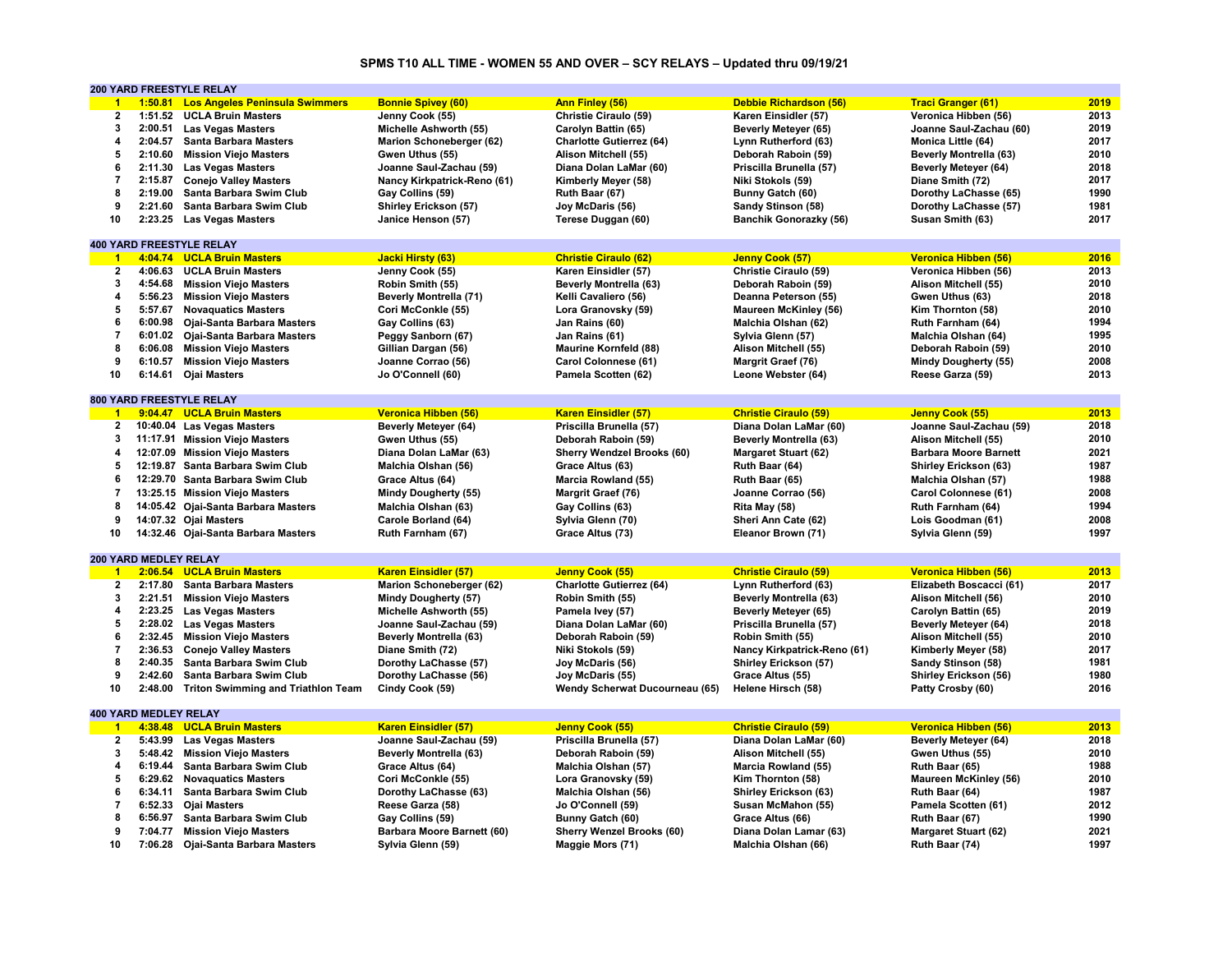# **SPMS T10 ALL TIME – WOMEN 65 AND OVER – SCY RELAYS – Updated thru 09/19/21**

|                         |                              | 200 YARD FREESTYLE RELAY            |                              |                              |                              |                              |      |
|-------------------------|------------------------------|-------------------------------------|------------------------------|------------------------------|------------------------------|------------------------------|------|
| $\blacktriangleleft$    | 2:24.64                      | <b>Santa Barbara Swim Club</b>      | <b>Shirley Erickson (65)</b> | <b>Grace Altus (65)</b>      | <b>Dorothy LaChasse (65)</b> | Ruth Baar (66)               | 1989 |
| $\mathbf{2}$            | 2:40.53                      | Ojai-Santa Barbara Masters          | Malchia Olshan (65)          | Ruth Farnham (66)            | Grace Altus (72)             | Ruth Baar (73)               | 1996 |
| 3                       |                              | 2:40.97 Ojai-Santa Barbara Masters  | Malchia Olshan (66)          | Grace Altus (73)             | Gay Collins (66)             | Ruth Baar (74)               | 1997 |
| 4                       | 2:50.90                      | Ojai-Santa Barbara Masters          | Grace Altus (70)             | Ruth Baar (71)               | Maggie Mors (68)             | Peggy Sanborn (66)           | 1994 |
| 5                       | 2:57.97                      | <b>Ojai Masters</b>                 | Carole Borland (69)          | Sheri Ann Cate (68)          | Katina Drennan (65)          | Lois Goodman (66)            | 2013 |
| 6                       | 2:59.19                      | <b>Long Beach Masters</b>           | Dorothea Cole (70)           | Grace Deal (67)              | Irene Van Vorst (67)         | Maxine Merlino (67)          | 1980 |
| $\overline{7}$          | 3:01.84                      | <b>Coast Masters</b>                | <b>Maurine Kornfeld (76)</b> | Louise Jobson (79)           | Kathy Dixon (70)             | Gloria Marienthal (73)       | 1998 |
| 8                       | 3:03.00                      | <b>Long Beach Masters</b>           | Irene Van Vorst (71)         | <b>Maxine Merlino (71)</b>   | Tilly Weil (75)              | Rita Simonton (65)           | 1984 |
| 9                       | 3:03.74                      | <b>Ojai Masters</b>                 | Sylvia Glenn (76)            | Sherril Ornelas (65)         | Carole Borland (70)          | Lois Goodman (67)            | 2014 |
| 10                      |                              | 3:16.15 Ojai-Santa Barbara Masters  | Malchia Olshan (67)          | Eleanor Brown (72)           | Darlene Rand (69)            | Ruth Farnham (68)            | 1998 |
|                         |                              |                                     |                              |                              |                              |                              |      |
|                         |                              | <b>400 YARD FREESTYLE RELAY</b>     |                              |                              |                              |                              |      |
| $\overline{1}$          |                              | 5:32.88 Santa Barbara Swim Club     |                              | <b>Grace Altus (65)</b>      |                              |                              | 1989 |
|                         |                              |                                     | <b>Shirley Erickson (65)</b> |                              | Ruth Baar (64)               | <b>Dorothy LaChasse (65)</b> |      |
| $\mathbf{2}$            | 6:36.60                      | Ojai-Santa Barbara Masters          | Ruth Baar (74)               | Gay Collins (66)             | Maggie Mors (71)             | Malchia Olshan (66)          | 1997 |
| 3                       | 6:40.84                      | <b>Oiai Masters</b>                 | Carole Borland (69)          | Katina Drennan (65)          | Sheri Ann Cate (68)          | Lois Goodman (66)            | 2013 |
| 4                       | 6:40.88                      | Ojai-Santa Barbara Masters          | Peggy Sanborn (66)           | Eleanor Brown (67)           | Grace Altus (70)             | Ruth Baar (71)               | 1994 |
| 5                       | 6:42.69                      | <b>Mission Viejo Masters</b>        | Bonnie Kotzbach (66)         | <b>Margrit Graef (78)</b>    | Jeanne Little (73)           | <b>Maurine Kornfeld (88)</b> | 2010 |
| 6                       | 6:46.53                      | <b>Ojai Masters</b>                 | Sheri Ann Cate (68)          | Sherril Ornelas (65)         | Carole Borland (70)          | Lois Goodman (67)            | 2014 |
| $\overline{7}$          | 6:49.07                      | Ojai-Santa Barbara Masters          | Eleanor Brown (71)           | Grace Altus (74)             | Ruth Farnham (68)            | Malchia Olshan (66)          | 1998 |
| 8                       | 8:11.10                      | Ojai-Santa Barbara Masters          | Malchia Olshan (67)          | Grace Altus (74)             | Eleanor Brown (72)           | Jennie Taylor (80)           | 1998 |
| 9                       |                              | 11:06.11 Ojai Masters               | Nancy Voyer (74)             | Mitnee Duque (71)            | Sylvia Glenn (69)            | Jennie Taylor (89)           | 2007 |
| 10                      |                              |                                     |                              |                              |                              |                              |      |
|                         |                              |                                     |                              |                              |                              |                              |      |
|                         |                              | 800 YARD FREESTYLE RELAY            |                              |                              |                              |                              |      |
|                         |                              | 1 12:14.80 Santa Barbara Swim Club  | <b>Shirley Erickson (65)</b> | <b>Grace Altus (65)</b>      | Ruth Baar (64)               | <b>Dorothy LaChasse (65)</b> | 1989 |
| $\overline{2}$          |                              | 13:36.63 Ojai-Santa Barbara Masters | Gay Collins (66)             | Maggie Mors (71)             | Ruth Baar (74)               | Malchia Olshan (66)          | 1997 |
| $\mathbf{3}$            |                              | 13:39.23 Mission Viejo Masters      | <b>Maurine Kornfeld (88)</b> | <b>Margrit Graef (78)</b>    | Jeanne Little (73)           | Bonnie Kotzbach (66)         | 2010 |
| 4                       |                              | 14:58.14 Ojai Masters               | Carole Borland (69)          | Lois Goodman (66)            | Katina Drennan (65)          | Sheri Ann Cate (68)          | 2013 |
| 5                       |                              | 15:06.53 Ojai Masters               | Sylvia Glenn (76)            | Sherril Ornelas (65)         | Carole Borland (70)          | Lois Goodman (67)            | 2014 |
| 6                       |                              | 15:55.28 Ojai-Santa Barbara Masters | Peggy Sanborn (66)           | Grace Altus (70)             | Maggie Mors (68)             | Eleanor Brown (68)           | 1994 |
| $\overline{7}$          |                              | 18:09.00 Ojai-Santa Barbara Masters | Peggy Sanborn (67)           | Eleanor Brown (69)           | Jennie Taylor (77)           | Ruth Farnham (65)            | 1995 |
| 8                       |                              | 18:09.79 Ojai-Santa Barbara Masters | Malchia Olshan (67)          | Ruth Farnham (68)            | Eleanor Brown (72)           | Jennie Taylor (80)           | 1998 |
| 9                       |                              |                                     |                              |                              |                              |                              |      |
| 10                      |                              |                                     |                              |                              |                              |                              |      |
|                         |                              |                                     |                              |                              |                              |                              |      |
|                         | 200 YARD MEDLEY RELAY        |                                     |                              |                              |                              |                              |      |
| $\overline{1}$          |                              | 2:55.36 Santa Barbara Swim Club     | <b>Dorothy LaChasse (65)</b> | <b>Shirley Erickson (65)</b> | <b>Grace Altus (65)</b>      | Ruth Baar (66)               | 1989 |
| $\mathbf{2}$            | 3:04.27                      | Ojai-Santa Barbara Masters          | Peggy Sanborn (66)           | Maggie Mors (68)             | Grace Altus (70)             | Ruth Baar (71)               | 1994 |
| $\overline{\mathbf{3}}$ | 3:09.07                      | Ojai-Santa Barbara Masters          | Gay Collins (66)             | Maggie Mors (71)             | Malchia Olshan (66)          | Ruth Baar (74)               | 1997 |
| 4                       | 3:23.44                      | Ojai-Santa Barbara Masters          | Peggy Sanborn (67)           | Eleanor Brown (69)           | Grace Altus (71)             | Ruth Farnham (65)            | 1995 |
| 5                       | 3:24.20                      | <b>Mission Viejo Masters</b>        | Bonnie Kotzbach (66)         | <b>Margrit Graef (78)</b>    | Jeanne Little (73)           | <b>Maurine Kornfeld (88)</b> | 2010 |
| 6                       | 3:27.26                      | <b>Long Beach Masters</b>           | Irene Van Vorst (71)         | <b>Maxine Merlino (71)</b>   | Tilly Weil (75)              | Rita Simonton (65)           | 1984 |
| $\overline{7}$          | 3:27.68                      | <b>Ojai Masters</b>                 | Sheri Ann Cate (68)          | Carole Borland (70)          | Lois Goodman (67)            | Sherril Ornelas (65)         | 2014 |
| 8                       |                              | 3:28.48 Long Beach Masters          | Dorothea Cole (70)           | Irene Van Vorst (67)         | Grace Deal (67)              | <b>Maxine Merlino (67)</b>   | 1980 |
| 9                       | 3:30.57                      | <b>Ojai Masters</b>                 | Sheri Ann Cate (68)          | Katina Drennan (65)          | Lois Goodman (66)            | Carole Borland (69)          | 2013 |
| 10                      | 3:31.62                      | Ojai-Santa Barbara Masters          | Peggy Sanborn (68)           | Grace Altus (72)             | Ruth Farnham (66)            | Ruth Baar (73)               | 1996 |
|                         |                              |                                     |                              |                              |                              |                              |      |
|                         | <b>400 YARD MEDLEY RELAY</b> |                                     |                              |                              |                              |                              |      |
| $\overline{1}$          | 6:47.55                      | <b>Santa Barbara Swim Club</b>      | <b>Dorothy LaChasse (65)</b> | <b>Shirley Erickson (65)</b> | <b>Grace Altus (65)</b>      | Ruth Baar (66)               | 1989 |
| $\mathbf{2}$            | 7:49.18                      | Ojai-Santa Barbara Masters          | Malchia Olshan (67)          | Grace Altus (74)             | Ruth Farnham (68)            | Eleanor Brown (72)           | 1998 |
| 3                       | 7:51.55                      | <b>Ojai-Santa Barbara Masters</b>   | Peggy Sanborn (66)           | Maggie Mors (68)             | Grace Altus (70)             | Eleanor Brown (68)           | 1994 |
| 4                       | 7:52.69                      | <b>Ojai Masters</b>                 | Sheri Ann Cate (68)          | Katina Drennan (65)          | Lois Goodman (66)            | Carole Borland (69)          | 2013 |
| 5                       |                              | 8:19.59 Ojai-Santa Barbara Masters  | Ruth Farnham (67)            | Eleanor Brown (71)           | Gay Collins (66)             | Grace Altus (73)             | 1997 |
| 6                       |                              |                                     |                              |                              |                              |                              |      |
| $\overline{7}$          |                              |                                     |                              |                              |                              |                              |      |
| 8                       |                              |                                     |                              |                              |                              |                              |      |
| 9                       |                              |                                     |                              |                              |                              |                              |      |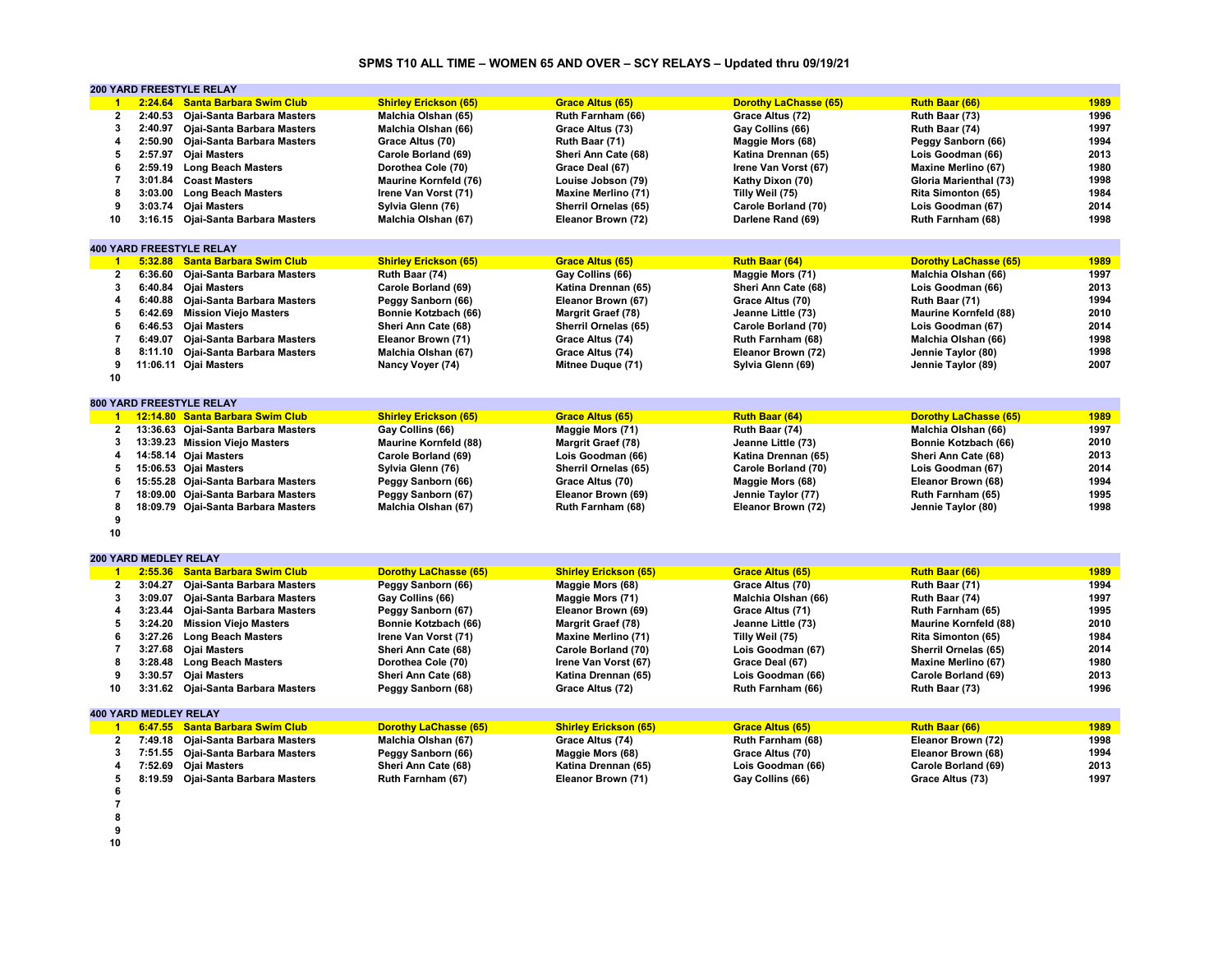|    | 200 YARD FREESTYLE RELAY |
|----|--------------------------|
|    | <b>NO RECORD</b>         |
|    |                          |
|    |                          |
|    |                          |
|    |                          |
|    |                          |
|    |                          |
|    |                          |
|    |                          |
| 10 |                          |

|    | <b>400 YARD FREESTYLE RELAY</b> |                              |                           |                              |                            |      |
|----|---------------------------------|------------------------------|---------------------------|------------------------------|----------------------------|------|
|    | 9:04.11 Coast Masters           | <b>Maurine Kornfeld (76)</b> | <b>Marti Gogniat (87)</b> | <b>Madeleine Miller (87)</b> | <b>Maxine Merlino (85)</b> | 1998 |
|    |                                 |                              |                           |                              |                            |      |
|    |                                 |                              |                           |                              |                            |      |
|    |                                 |                              |                           |                              |                            |      |
|    |                                 |                              |                           |                              |                            |      |
|    |                                 |                              |                           |                              |                            |      |
|    |                                 |                              |                           |                              |                            |      |
|    |                                 |                              |                           |                              |                            |      |
|    |                                 |                              |                           |                              |                            |      |
| 10 |                                 |                              |                           |                              |                            |      |

|    | 800 YARD FREESTYLE RELAY |                           |                              |                            |                              |      |
|----|--------------------------|---------------------------|------------------------------|----------------------------|------------------------------|------|
|    | 20:01.67 Coast Masters   | <b>Marti Gogniat (87)</b> | <b>Madeleine Miller (87)</b> | <b>Maxine Merlino (85)</b> | <b>Maurine Kornfeld (76)</b> | 1998 |
|    |                          |                           |                              |                            |                              |      |
|    |                          |                           |                              |                            |                              |      |
|    |                          |                           |                              |                            |                              |      |
|    |                          |                           |                              |                            |                              |      |
|    |                          |                           |                              |                            |                              |      |
|    |                          |                           |                              |                            |                              |      |
|    |                          |                           |                              |                            |                              |      |
|    |                          |                           |                              |                            |                              |      |
| 10 |                          |                           |                              |                            |                              |      |
|    |                          |                           |                              |                            |                              |      |

|    | 200 YARD MEDLEY RELAY |                       |                              |                           |                            |                              |      |  |  |  |
|----|-----------------------|-----------------------|------------------------------|---------------------------|----------------------------|------------------------------|------|--|--|--|
|    |                       | 4:30.06 Coast Masters | <b>Maurine Kornfeld (76)</b> | <b>Marti Gogniat (87)</b> | <b>Maxine Merlino (85)</b> | <b>Madeleine Miller (87)</b> | 1998 |  |  |  |
|    |                       |                       |                              |                           |                            |                              |      |  |  |  |
|    |                       |                       |                              |                           |                            |                              |      |  |  |  |
|    |                       |                       |                              |                           |                            |                              |      |  |  |  |
|    |                       |                       |                              |                           |                            |                              |      |  |  |  |
|    |                       |                       |                              |                           |                            |                              |      |  |  |  |
|    |                       |                       |                              |                           |                            |                              |      |  |  |  |
|    |                       |                       |                              |                           |                            |                              |      |  |  |  |
|    |                       |                       |                              |                           |                            |                              |      |  |  |  |
| 10 |                       |                       |                              |                           |                            |                              |      |  |  |  |
|    |                       |                       |                              |                           |                            |                              |      |  |  |  |

|    | <b>400 YARD MEDLEY RELAY</b> |                              |                              |                            |                    |      |  |  |  |  |
|----|------------------------------|------------------------------|------------------------------|----------------------------|--------------------|------|--|--|--|--|
|    | 10:10.83 Coast Masters       | <b>Maurine Kornfeld (76)</b> | <b>Madeleine Miller (87)</b> | <b>Maxine Merlino (85)</b> | Louise Jobson (79) | 1998 |  |  |  |  |
|    |                              |                              |                              |                            |                    |      |  |  |  |  |
|    |                              |                              |                              |                            |                    |      |  |  |  |  |
|    |                              |                              |                              |                            |                    |      |  |  |  |  |
|    |                              |                              |                              |                            |                    |      |  |  |  |  |
|    |                              |                              |                              |                            |                    |      |  |  |  |  |
|    |                              |                              |                              |                            |                    |      |  |  |  |  |
|    |                              |                              |                              |                            |                    |      |  |  |  |  |
|    |                              |                              |                              |                            |                    |      |  |  |  |  |
| 10 |                              |                              |                              |                            |                    |      |  |  |  |  |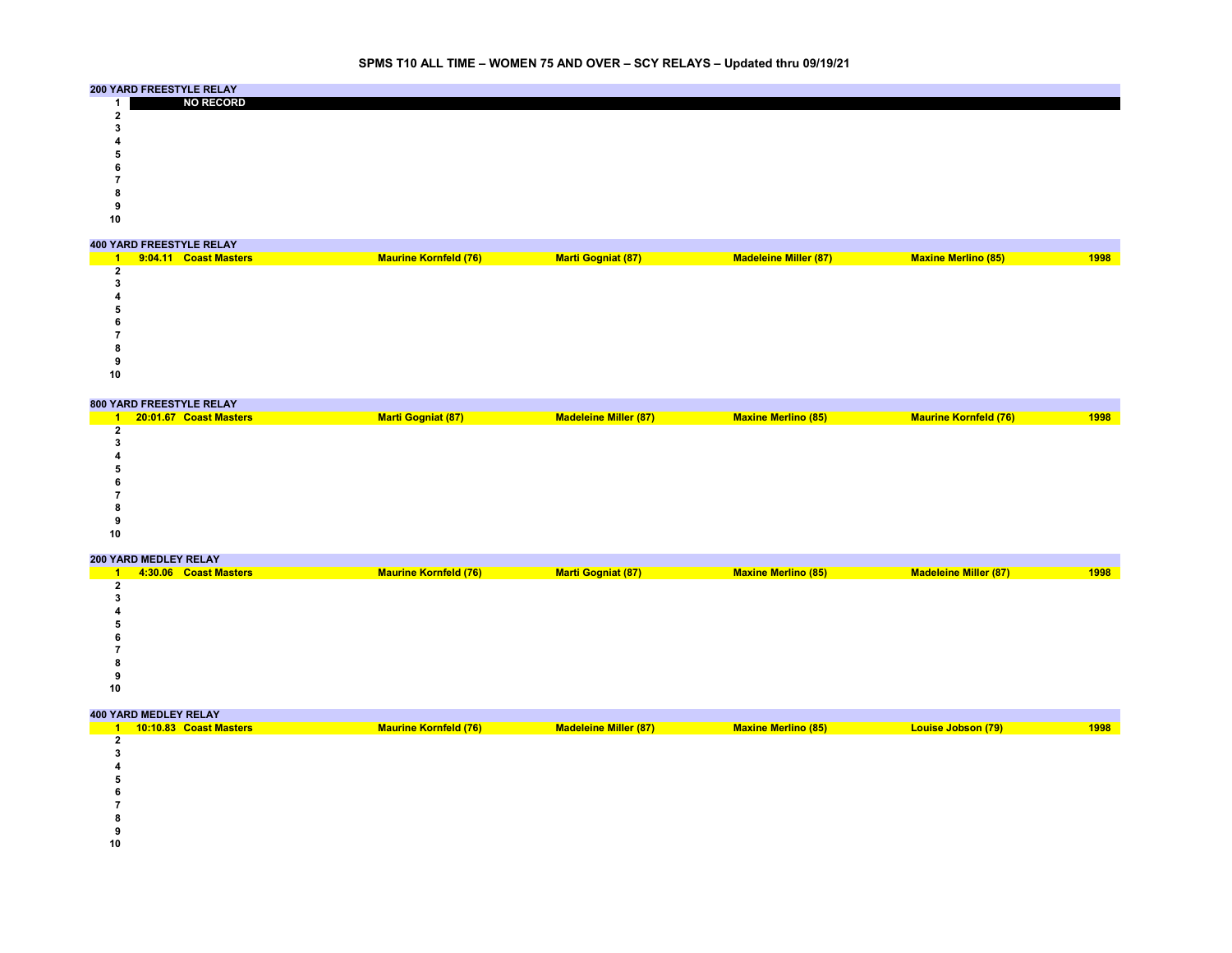# **SPMS T10 ALL TIME – MEN 18 AND OVER – SCY RELAYS – Updated thru 09/19/21**

|                         |                              | 200 YARD FREESTYLE RELAY                    |                               |                                   |                              |                              |      |
|-------------------------|------------------------------|---------------------------------------------|-------------------------------|-----------------------------------|------------------------------|------------------------------|------|
| $\blacktriangleleft$    |                              | 1:23.66 Las Vegas Masters                   | <b>Thomas Gutman (27)</b>     | <b>Forrest Beesley (23)</b>       | <b>Joe Starkweather (22)</b> | Van Wynsberge (23)           | 2019 |
| 2                       |                              | 1:26.15 Southern California Aquatic Masters | Peter Egan (29)               | Peter McLafferty (30)             | <b>Richard Drewelow (23)</b> | Brian Kurza (23)             | 1993 |
| 3                       | 1:26.25                      | <b>West Hollywood Aquatics</b>              | <b>Christopher Smith (22)</b> | Jonathan Russell (24)             | Brian Olver (29)             | Justin Brannock (26)         | 2007 |
| 4                       | 1:26.34                      | <b>El Segundo Masters</b>                   | Bert Bergen (34)              | Nathan Hottle (24)                | <b>Marcel Rinzler (30)</b>   | Will Douglass (41)           | 2001 |
| 5                       | 1:26.51                      | <b>City of Las Vegas Masters</b>            | Eric Peterson (32)            | <b>Manuel Cadaval (31)</b>        | Ryan Wynn (24)               | Andreas Roestenberg (31)     | 2003 |
| 6                       | 1:26.63                      | <b>Rose Bowl Aquatics</b>                   | Nelson Silva (24)             | Ed Moses (30)                     | Ryan Wensley (25)            | Miguel Veintimilla (23)      | 2011 |
| $\overline{7}$          | 1:26.98                      | <b>Long Beach Masters</b>                   | Jeffrey Roe (21)              | Scott McGihon (27)                | Jason Roe (20)               | Bert Bergen (27)             | 1994 |
| 8                       |                              | 1:27.05 Novaguatics Masters                 |                               |                                   |                              |                              | 2017 |
|                         |                              |                                             | Jon Norman (24)               | Jeff Natalizio (35)               | Steve West (45)              | Keith Ryan (33)              |      |
| 9                       | 1:27.46                      | <b>UC</b> Irvine                            | Will Wollam (22)              | <b>Nathan Rogers (23)</b>         | Danny Giometti (23)          | <b>Blaine Fletcher (22)</b>  | 2010 |
| 10                      | 1:27.57                      | <b>City of Las Vegas Masters</b>            | Andreas Roestenberg (30)      | Keith Hughes (40)                 | Eric Peterson (31)           | Ryan Wynn (23)               | 2002 |
|                         |                              |                                             |                               |                                   |                              |                              |      |
|                         |                              | <b>400 YARD FREESTYLE RELAY</b>             |                               |                                   |                              |                              |      |
| $\blacktriangleleft$    | 3:01.60                      | <b>Golden Road Aquatics</b>                 | <b>Mario Marshall (34)</b>    | <b>Nicholas Korth (24)</b>        | Max Jaben (30)               | Tony Cox (25)                | 2016 |
| $\mathbf{2}$            | 3:15.45                      | Santa Clarita Masters Club                  | Bryan Kitchener (20)          | Curren Bates (22)                 | Christopher Stroh (25)       | Mario Marshall (30)          | 2012 |
| 3                       | 3:16.64                      | <b>Golden Road Aquatics</b>                 | Trevor Hoyt (24)              | Alexander Aceino (24)             | Ivan Serrano (32)            | Jacob Cook (28)              | 2016 |
| 4                       |                              | 3:19.46 Novaguatics Masters                 | Bernie Zeruhn (34)            | Paul Carter (47)                  | <b>Brian Pharris (28)</b>    | Patrick Dideum (23)          | 2005 |
| 5                       | 3:21.25                      | <b>Golden Road Aquatics</b>                 | <b>Mario Marshall (37)</b>    | Casey Powers (29)                 | Nick Boshoff (50)            | <b>Matthew Costigan (24)</b> | 2019 |
| 6                       | 3:21.36                      | Southern California Aquatic Masters         | <b>Richard Drewelow (22)</b>  | Rol Williams (22)                 | Duffy Cutler (28)            | Peter Egan (28)              | 1992 |
| $\overline{7}$          | 3:21.38                      | <b>Los Makos Borac</b>                      | Paul O'Brien (32)             | Brendan Halffman (25)             | Darren Anderson (24)         | Don Havens (47)              | 1995 |
| 8                       |                              | 3:22.22 South Bay Swim Team                 | Jeff Hart (24)                | Patrick Jacobson (25)             | Mark Tripp (29)              | Bob Eberwine (49)            | 2010 |
| 9                       | 3:22.42                      | <b>Venice Masters</b>                       | Bob Eberwine (34)             | Stephen Joyce (23)                | Gerry Rodrigues (32)         | Bruce Stahl (36)             | 1995 |
| 10                      | 3:22.56                      | <b>Newport-Costa Mesa</b>                   | Paul O'Brien (31)             | Don Havens (46)                   | Erik Blum (25)               | Brendan Halffman (24)        | 1994 |
|                         |                              |                                             |                               |                                   |                              |                              |      |
|                         |                              | 800 YARD FREESTYLE RELAY                    |                               |                                   |                              |                              |      |
| $\overline{1}$          |                              | 6:59.62 Golden Road Aquatics                | Tony Cox (25)                 | <b>Mario Marshall (34)</b>        | Max Jaben (30)               | <b>Trevor Hoyt (24)</b>      | 2016 |
| $\mathbf{2}$            | 7:09.51                      | <b>West Hollywood Aquatics</b>              | Justin Brannock (26)          | <b>Matthew Schmidt (28)</b>       | Brian Olver (29)             | Jonathan Russell (24)        | 2007 |
| 3                       |                              | 7:24.18 Novaguatics Masters                 | <b>Robert Dmytrow (29)</b>    | Steve West (39)                   | Andrew Seo (23)              | Dickie Fernandez (39)        | 2011 |
| 4                       |                              |                                             |                               |                                   |                              |                              | 2019 |
|                         | 7:35.63                      | <b>San Luis Obispo Masters</b>              | Daniel Gibbons (34)           | Morgan Moore (23)                 | RJ Jacobs (30)               | Zachary Allen (21)           |      |
| 5                       | 7:40.25                      | <b>Southern California Aquatic Masters</b>  | Duffy Cutler (26)             | Jerry Shandrew (24)               | <b>Rick Phillips (35)</b>    | Randy Miller (31)            | 1990 |
| 6                       | 7:40.42                      | Southern California Aquatic Masters         | Chris Hall (25)               | Keith Kaplan (25)                 | Jerry Shandrew (26)          | <b>Richard Drewelow (23)</b> | 1993 |
| $\overline{7}$          | 7:40.73                      | <b>Riverside Aquatics Association</b>       | Ken Telloian (32)             | Steve Clark (37)                  | Steven Behrens (24)          | <b>Robert Barrett (27)</b>   | 1990 |
| 8                       | 7:42.56                      | <b>Newport-Costa Mesa</b>                   | Jim lacometti (29)            | Brendan Halffman (24)             | Erik Blum (25)               | Paul O'Brien (31)            | 1994 |
| 9                       | 7:49.30                      | <b>Novaquatics Masters</b>                  | Ryan Chapman (33)             | Tim Shumate (43)                  | <b>Michael Collins (39)</b>  | Patrick Dideum (23)          | 2005 |
| 10                      |                              | 7:53.82 Venice Masters                      | Bob Eberwine (34)             | Stephen Joyce (23)                | Bruce Stahl (36)             | Gerry Rodrigues (32)         | 1995 |
|                         |                              |                                             |                               |                                   |                              |                              |      |
|                         | <b>200 YARD MEDLEY RELAY</b> |                                             |                               |                                   |                              |                              |      |
| $\blacksquare$          | 1:32.47                      | <b>Las Vegas Masters</b>                    | <b>Thomas Gutman (27)</b>     | <b>Forrest Beesley (23)</b>       | <b>Joe Starkweather (22)</b> | Vn Wynsberge (23)            | 2019 |
| $\overline{2}$          |                              | 1:32.92 West Hollywood Aquatics             | Christopher Gibson (35)       | Steven Van Deventer (26)          | Antoine Kunsch (31)          | Nikita Bondarenko (23)       | 2019 |
| 3                       | 1:32.93                      | <b>Golden Road Aquatics</b>                 | Tony Cox (25)                 | Nicholas Korth (24)               | Trevor Hoyt (24)             | Alexander Campbell (24)      | 2016 |
| 4                       | 1:33.69                      | <b>Novaguatics Masters</b>                  | Jeff Natalizio (35)           | Steve West (45)                   | Jon Norman (24)              | Wayne Hwang (39)             | 2017 |
| 5                       | 1:34.09                      | <b>Rose Bowl Aquatics</b>                   | Robert Frantz (24)            | Eric Carlson (27)                 | Miller Williams (24)         | Andrew Carlson (25)          | 2012 |
| 6                       |                              | 1:34.25 Long Beach Masters                  | Michael Kanner (25)           | <b>Bruce Howell (37)</b>          | Jeffrey Roe (21)             | Bert Bergen (27)             | 1994 |
| $\overline{\mathbf{r}}$ | 1:35.79                      | <b>Rose Bowl Aquatics</b>                   | Nelson Silva (24)             | Ed Moses (30)                     | Tait Ecklund (29)            | Miguel Veintimilla (23)      | 2011 |
| 8                       | 1:35.83                      | <b>West Hollywood Aquatics</b>              | Christopher Gibson (33)       | Nikola Delic (32)                 | Carl Larsen (39)             | James Sinclair (23)          | 2017 |
|                         |                              |                                             |                               |                                   |                              |                              |      |
| 9                       | 1:36.45                      | <b>Las Vegas Masters</b>                    | Ben Erickson (25)             | Jamie Zwick (26)                  | Devin Saez (23)              | Jeffrey Anderes (30)         | 2007 |
| 10                      | 1:36.63                      | <b>Southern California Aquatic Masters</b>  | <b>Richard Drewelow (23)</b>  | Guy Farrow (28)                   | Don Reyburn (30)             | Brian Kurza (23)             | 1993 |
|                         |                              |                                             |                               |                                   |                              |                              |      |
|                         | <b>400 YARD MEDLEY RELAY</b> |                                             |                               |                                   |                              |                              |      |
| $\mathbf{1}$            | 3:36.78                      | <b>Southern California Aquatic Masters</b>  | <b>Richard Drewelow (22)</b>  | <b>Christopher Cavanaugh (29)</b> | <b>Justin Breese (27)</b>    | <b>Gerry Rodrigues (29)</b>  | 1992 |
| $\overline{2}$          | 3:42.72                      | <b>Southern California Aquatic Masters</b>  | <b>Richard Drewelow (21)</b>  | Randy Miller (32)                 | Chris Eddington (24)         | Jeffrey Haber (28)           | 1991 |
| 3                       | 3:48.21                      | <b>Novaguatics Masters</b>                  | Michael Matz (26)             | Ben Buras (25)                    | <b>Matthew Marshall (25)</b> | Christopher Swanson (21)     | 2008 |
| 4                       | 3:52.56                      | <b>Novaquatics Masters</b>                  | Michael Spiegel (26)          | Michael Jessop (21)               | Kevin Smith (22)             | Douglas Fairchild (26)       | 2009 |
| 5                       | 3:56.00                      | <b>Golden Road Aquatics</b>                 | <b>Mario Marshall (37)</b>    | Nick Boshoff (50)                 | Casey Powers (29)            | <b>Matthew Costigan (24)</b> | 2019 |
| 6                       |                              | 3:56.24 Novaquatics Masters                 | Bernie Zeruhn (34)            | Peter Barbrick (41)               | <b>Brian Pharris (28)</b>    | Patrick Dideum (23)          | 2005 |
| $\overline{7}$          | 3:57.53                      | San Luis Obispo Masters                     | Alan Peterson (25)            | Morgan Moore (23)                 | Collin Moore (23)            | Liam Dooley (20)             | 2019 |
| 8                       | 3:57.57                      | South Bay Swim Team                         | Bob Eberwine (49)             | Patrick Jacobson (25)             | Jeff Hart (24)               | Mark Tripp (29)              | 2010 |
| 9                       | 3:58.79                      | <b>Mission Viejo Masters</b>                | <b>Brendan Herlihy (41)</b>   | Steven Geier (23)                 | Daniel Roa (27)              | Matthew Berkman (50)         | 2018 |
| 10                      | 3:58.94                      | <b>Riverside Aquatics Association</b>       | Steve Clark (37)              | Bob Best (57)                     | Robert Barrett (27)          | Steven Behrens (24)          | 1990 |
|                         |                              |                                             |                               |                                   |                              |                              |      |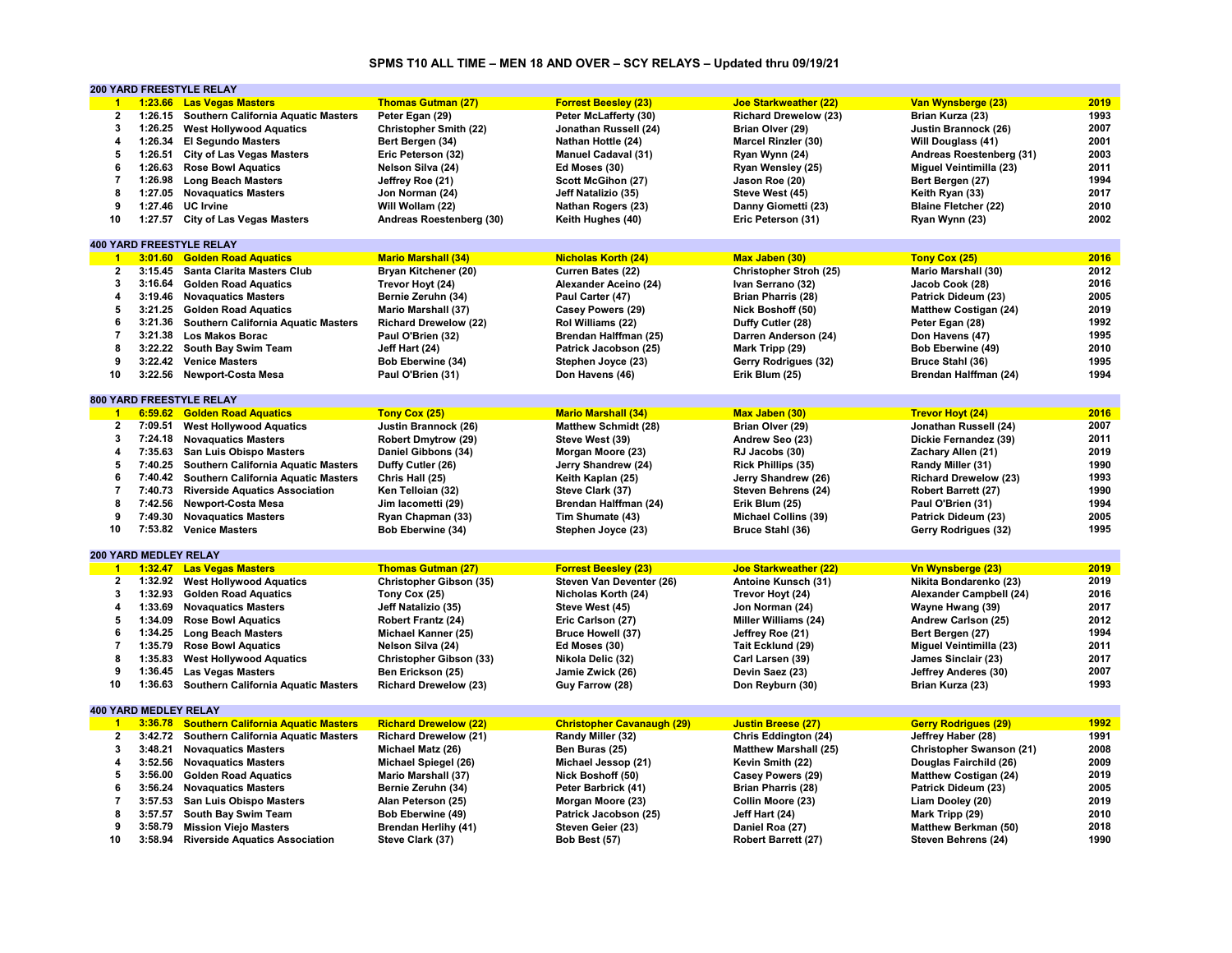# **SPMS T10 ALL TIME – MEN 25 AND OVER – SCY RELAYS – Updated thru 09/19/21**

|                        |                       | 200 YARD FREESTYLE RELAY                    |                              |                             |                              |                             |      |
|------------------------|-----------------------|---------------------------------------------|------------------------------|-----------------------------|------------------------------|-----------------------------|------|
| $\mathbf{1}$           | 1:20.48               | <b>Golden Road Aquatics</b>                 | Tony Cox (26)                | <b>Luke Pechmann (27)</b>   | Dimitri Colupaev (27)        | <b>Ryan Lochte (32)</b>     | 2017 |
| $\mathbf{2}$           | 1:23.79               | <b>Golden Road Aquatics</b>                 | Mario L Marshall (35)        | Nicholas Popov (26)         | Max Jaben (31)               | Mike Alexandrov (32)        | 2017 |
| $\mathbf{3}$           | 1:25.20               | <b>El Segundo Masters</b>                   | Bert Bergen (31)             | Marc Rinzler (27)           | Dekek Robinson (28)          | Frank Wattles (27)          | 1998 |
| $\boldsymbol{\Lambda}$ | 1:25.60               | <b>Golden Road Aquatics</b>                 | Tony Cox (25)                | Max Jaben (30)              | <b>Mario Marshall (34)</b>   | Ivan Serrano (32)           | 2016 |
| 5                      | 1:25.69               | <b>Marina Masters</b>                       | Steve Baxter (29)            | Clay Evans (29)             | Mark Chatfield (29)          | Jim McConica (32)           | 1983 |
| 6                      | 1:25.77               | <b>Southern California Aquatic Masters</b>  | <b>Chuck Ponthier (27)</b>   | Gerry Rodrigues (27)        | Peter McClafferty (27)       | Will Douglass (30)          | 1990 |
| $\overline{7}$         | 1:25.83               | <b>Southern California Aquatic Masters</b>  | Christopher Cavanaugh (30)   | Guy Farrow (28)             | Charles Siroky (29)          | Nate Derby (25)             | 1993 |
|                        |                       |                                             |                              |                             |                              |                             |      |
| 8                      | 1:26.16               | <b>West Hollywood Aquatics</b>              | Thomas Reed (26)             | Brian Olver (31)            | <b>Matthew Schmidt (31)</b>  | Jonathan Russell (26)       | 2009 |
| 9                      | 1:26.23               | <b>Long Beach Masters</b>                   | <b>Matthew Mitchell (25)</b> | Todd Sells (26)             | Craig Dolley (25)            | Bert Bergen (26)            | 1993 |
| 10                     | 1:26.36               | <b>Santa Monica Masters</b>                 | Steven Davies (25)           | Clay Evans (27)             | Marc Kelly (26)              | Mark Elliot (28)            | 1981 |
|                        |                       |                                             |                              |                             |                              |                             |      |
|                        |                       | <b>400 YARD FREESTYLE RELAY</b>             |                              |                             |                              |                             |      |
| $\overline{1}$         |                       | 3:10.75 Team TYR                            | Dan Wegner (33)              | <b>Brad Hibbard (35)</b>    | <b>Michael Ruffner (39)</b>  | <b>Rich Saeger (41)</b>     | 2005 |
| $\mathbf{2}$           | 3:10.76               | <b>Mission Viejo Masters</b>                | Karol Zemier (27)            | David Sumner (39)           | Jeffrey Mitchell (41)        | Mark Soho (29)              | 2010 |
| 3                      | 3:14.35               | <b>Southern California Aquatic Masters</b>  | Christopher Cavanaugh (30)   | Keith Kaplan (25)           | Peter McClafferty (29)       | Gerry Rodrigues (29)        | 1992 |
| 4                      | 3:14.75               | South Bay Swim Team                         | Brian Kelca (29)             | Bob Eberwine (29)           | William Purcell (29)         | Darryl Johnson (27)         | 1990 |
| 5                      | 3:15.23               | Southern California Aquatic Masters         | Jim Belardi (33)             | Gerry Rodrigues (27)        | Peter McClafferty (27)       | Will Douglass (30)          | 1990 |
| 6                      | 3:17.68               | Southern California Aquatic Masters         | Peter McClafferty (28)       | Gerry Rodrigues (28)        | Peter Showler (25)           | Jerry Shandrew (25)         | 1991 |
| $\overline{7}$         |                       | 3:20.18 Caltech Masters                     | William Doupe (29)           | Malcolm Cooper (35)         | Matt Wood (31)               | Jim Roberts (31)            | 1992 |
| 8                      | 3:20.74               | South Bay Swim Team                         | Bob Eberwine (30)            | Brian Kelca (30)            | Frank Bird (27)              | Chuck Ponthier (28)         | 1991 |
| 9                      | 3:21.39               | <b>El Segundo Masters</b>                   |                              | Chris Lansberg (33)         | R. Patterson                 | Marc Kelly (32)             | 1987 |
|                        |                       |                                             | Mark Rubke (34)              |                             |                              |                             |      |
| 10                     | 3:21.68               | South Bay Swim Team                         | Chuck Ponthier (30)          | Brian Kelca (32)            | Scott Southron (28)          | Brian Johnson (32)          | 1993 |
|                        |                       |                                             |                              |                             |                              |                             |      |
|                        |                       | <b>800 YARD FREESTYLE RELAY</b>             |                              |                             |                              |                             |      |
| $\blacksquare$ 1       |                       | 7:06.78 Long Beach Masters                  | Hank Wise (25)               | <b>Matt Mitchell (25)</b>   | <b>Todd Sells (25)</b>       | <b>Tim Hennessy (26)</b>    | 1983 |
| $\overline{2}$         |                       | 7:17.46 South Bay Swim Team                 | Brian Kelca (29)             | Bob Eberwine (29)           | William Purcell (29)         | Darryl Johnson (27)         | 1990 |
| 3                      | 7:24.05               | Southern California Aquatic Masters         | Gerry Rodrigues (28)         | Peter Showler (25)          | Jim Belardi (34)             | Peter McClafferty (28)      | 1991 |
| $\overline{4}$         | 7:24.75               | Southern California Aquatic Masters         | Craig Nadel (27)             | Robert Hudek (25)           | Peter O'Keeffe (37)          | Clay Evans (34)             | 1988 |
| 5                      | 7:30.66               | South Bay Swim Team                         | William Purcell (27)         | <b>Mark Griffith</b>        | Mark Keller (27)             | Daniel Bartlett (31)        | 1988 |
| 6                      |                       | 7:32.12 South Bay Swim Team                 | Chuck Ponthier (30)          | Brian Kelca (32)            | Scott Southron (28)          | Brian Johnson (32)          | 1993 |
| $\overline{7}$         |                       | 7:33.72 Southern California Aquatic Masters | Christopher Cavanaugh (30)   | Duffy Cutler (28)           | Paul Donohue (31)            | Gerry Rodrigues (29)        | 1992 |
| 8                      | 7:37.60               | South Bay Swim Team                         | Bob Eberwine (31)            | Scott Southron (27)         | Brian Kelca (31)             | Gordon Lindeen (31)         | 1992 |
| 9                      | 7:39.61               | <b>Southern California Aquatic Masters</b>  | Peter O'Keeffe (39)          | Peter McClafferty (27)      | Gerry Rodrigues (27)         | Thomas Keating (29)         | 1990 |
| 10                     |                       | 7:39.92 Golden Road Aquatics                | Casey Powers (29)            | Nick Boshoff (50)           | Michael Lucero (48)          | <b>Mario Marshall (37)</b>  | 2019 |
|                        |                       |                                             |                              |                             |                              |                             |      |
|                        | 200 YARD MEDLEY RELAY |                                             |                              |                             |                              |                             |      |
|                        |                       |                                             |                              |                             |                              |                             |      |
| $1 -$                  | 1:27.81               | <b>Golden Road Aquatics</b>                 | <b>Ryan Lochte (32)</b>      | <b>Mike Alexandrov (32)</b> | Tony Cox 926)                | <b>Luke Pechmann (27)</b>   | 2017 |
| $\mathbf{2}$           | 1:30.85               | <b>Golden Road Aquatics</b>                 | Dimitri Colupaev (27)        | Ed Moses (36)               | <b>Mario Marshall (35)</b>   | Nicholas Popov (26)         | 2017 |
| $\mathbf{3}$           | 1:33.95               | <b>Long Beach Shore Aquatics</b>            | Michael Kanner (28)          | <b>Bruce Howell (40)</b>    | Jeff Faiola (25)             | Adam Schmitt (31)           | 1997 |
| 4                      | 1:34.16               | Southern California Aquatic Masters         | Charles Siroky (29)          | Peter McClafferty (30)      | Peter Egan (29)              | Nate Derby (25)             | 1993 |
| 5                      | 1:34.36               | <b>Long Beach Masters</b>                   | Craig Dolley (25)            | Henry Wise (25)             | <b>Matthew Mitchell (25)</b> | Bert Bergen (26)            | 1993 |
| 6                      | 1:34.42               | <b>West Hollywood Aquatics</b>              | Thomas Reed (26)             | <b>Matthew Schmidt (31)</b> | Brian Olver (31)             | Jonathan Russell (26)       | 2009 |
| $\overline{7}$         | 1:34.99               | <b>El Segundo Masters</b>                   | Derek Robinson (27)          | James Bergen (29)           | <b>Marcel Rinzler (26)</b>   | Bert Bergen (30)            | 1997 |
| 8                      | 1:35.05               | <b>Marina Masters</b>                       | Clay Evans (29)              | Mark Chatfield (29)         | Steve Baxter (29)            | Jim McConica (32)           | 1983 |
| 9                      | 1:35.61               | <b>Long Beach Masters</b>                   | Michael Kanner (26)          | <b>Bruce Howell (38)</b>    | Michael Heather (41)         | Bert Bergen (28)            | 1995 |
| 10                     | 1:35.86               | <b>Long Beach Masters</b>                   | Michael Kanner (27)          | <b>Bruce Howell (39)</b>    | Alec Campbell (30)           | James Bergen (28)           | 1996 |
|                        |                       |                                             |                              |                             |                              |                             |      |
|                        | 400 YARD MEDLEY RELAY |                                             |                              |                             |                              |                             |      |
|                        |                       |                                             |                              |                             |                              |                             |      |
| $\blacktriangleleft$   |                       | 3:40.25 South Bay Swim Team                 | <b>William Purcell (29)</b>  | <b>Harvey Allen (28)</b>    | <b>Brian Kelca (29)</b>      | <b>Robert Eberwine (29)</b> | 1990 |
| $\overline{2}$         | 3:41.54               | South Bay Swim Team                         | Bob Eberwine (31)            | Brian Kelca (31)            | Scott Southron (29)          | Chuck Ponthier (29)         | 1992 |
| $\mathbf{3}$           | 3:41.70               | Southern California Aquatic Masters         | Peter Showler (25)           | Peter McClafferty (28)      | Jerry Shandrew (25)          | Gerry Rodrigues (28)        | 1991 |
| $\overline{4}$         |                       | 3:42.16 West Hollywood Aquatics             | James Ballard (32)           | Tom Reudy (35)              | Peter Dobson (27)            | Bruce Menefee (31)          | 1990 |
| 5                      | 3:42.61               | <b>Caltech Masters</b>                      | William Doupe (29)           | Doug Dewitt (29)            | Matt Wood (31)               | Steve Lowe (34)             | 1992 |
| 6                      | 3:43.63               | South Bay Swim Team                         | Bob Eberwine (30)            | Brian Kelca (30)            | Chuck Ponthier (28)          | Norm Matte (26)             | 1991 |
| $\overline{7}$         | 3:44.45               | <b>Southern California Aquatic Masters</b>  | Will Douglas (30)            | Peter McClafferty (27)      | Gerry Rodrigues (27)         | John Secunda (40)           | 1990 |
| 8                      | 3:47.60               | South Bay Swim Team                         | William Purcell (27)         | William Charbonneau (41)    | Mark Keller (27)             | Robert Whitley (38)         | 1988 |
| 9                      | 3:49.82               | <b>Novaguatics Masters</b>                  | Jim Dietrich (39)            | Steve West (38)             | Danny Puchalski (28)         | John Kirker (39)            | 2010 |
| 10                     | 3:51.88               | <b>Long Beach Masters</b>                   | Michael Heather (41)         | <b>Bruce Howell (38)</b>    | Doug Wagner (28)             | Bert Bergen (28)            | 1995 |
|                        |                       |                                             |                              |                             |                              |                             |      |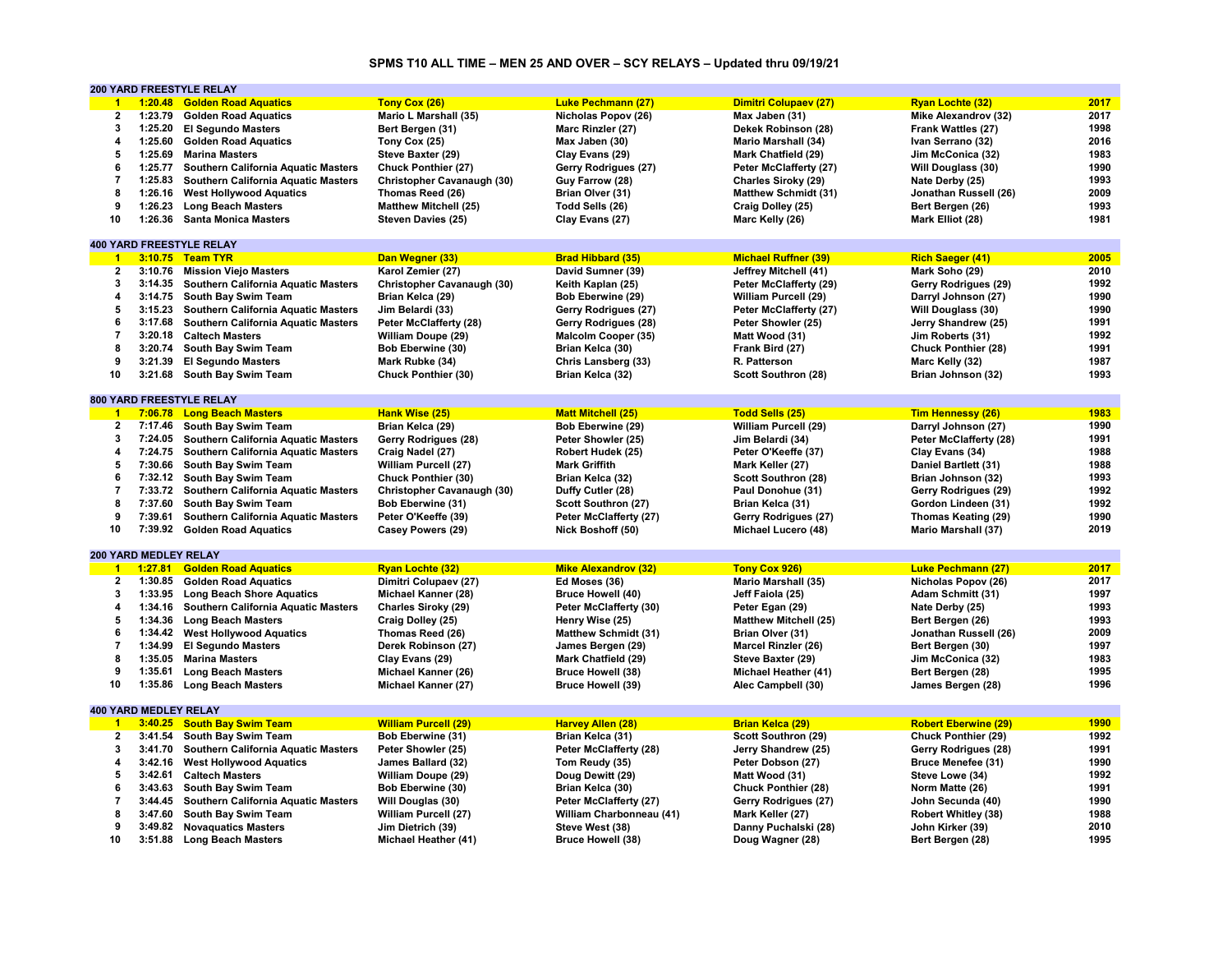# **SPMS T10 ALL TIME – MEN 35 AND OVER – SCY RELAYS – Updated thru 09/19/21**

|                         |                              | <b>200 YARD FREESTYLE RELAY</b>             |                               |                               |                                  |                               |      |
|-------------------------|------------------------------|---------------------------------------------|-------------------------------|-------------------------------|----------------------------------|-------------------------------|------|
| $\blacktriangleleft$    |                              | 1:27.55 Las Vegas Masters                   | <b>Glenn Counts (39)</b>      | <b>Billy Gaines (36)</b>      | <b>Randy Jackson (35)</b>        | <b>Chris Counts (41)</b>      | 2017 |
| $\mathbf{2}$            | 1:27.75                      | Southern California Aquatic Masters         | Christopher Beach (39)        | Daniel Muth (42)              | Chris Wall (47)                  | Erik Hochstein (40)           | 2009 |
| $\overline{\mathbf{3}}$ | 1:27.79                      | Southern California Aquatic Masters         | Fred Hubbell (41)             | Peter O'Keeffe (43)           | Tom Katasouleas (36)             | James Belardi (37)            | 1994 |
| $\overline{a}$          | 1:27.92                      | Southern California Aquatic Masters         | Clay Evans (36)               | Fred Hubbell (37)             | Jim McConica (39)                | Peter O'Keeffe (39)           | 1990 |
| 5                       |                              | 1:28.47 Ventura County Masters              | Mike Shaffer (35)             | Don Smith (39)                | Bryant Lum (39)                  | Tim Hedrick (37)              | 2001 |
|                         |                              |                                             |                               |                               |                                  |                               |      |
| 6                       |                              | 1:28.69 Trojan Swim Club                    | Kenneth Krueger (35)          | Robert Smith (38)             | Lance Larson (40)                | Robert Boyer (35)             | 1981 |
| $\overline{7}$          |                              | 1:28.74 UCSB Masters Swimming               | Mike Shaffer (37)             | <b>Stanley Fujimoto (43)</b>  | <b>Richard Schroeder (41)</b>    | Jon Otsuki (38)               | 2003 |
| 8                       | 1:29.27                      | <b>Mission Viejo Masters</b>                | David Sumner (39)             | Brian T Busacca (51)          | Steve Gunnell (39)               | Jeffrey Mitchell (41)         | 2010 |
| 9                       | 1:29.41                      | <b>El Segundo Masters</b>                   | Mark Rubke (37)               | Marc Kelly (35)               | <b>Christopher Lansberg (36)</b> | Bryan Weaver (36)             | 1990 |
| 10                      |                              | 1:29.95 Southern California Aquatic Masters | Scott Adair (45)              | Daniel Muth (42)              | Chris Wall (47)                  | Christopher Beach (39)        | 2009 |
|                         |                              |                                             |                               |                               |                                  |                               |      |
|                         |                              | <b>400 YARD FREESTYLE RELAY</b>             |                               |                               |                                  |                               |      |
| $\blacktriangleleft$    |                              | 3:07.75 Team TYR                            | Dan Wegner (35)               | <b>Scott Hubbard (35)</b>     | <b>Christopher Beach (37)</b>    | <b>Erik Hochstein (38)</b>    | 2007 |
| $\overline{2}$          | 3:23.76                      | <b>Southern California Aquatic Masters</b>  | Peter O'Keeffe (39)           | <b>Rick Phillips (35)</b>     | John Secunda (40)                | Fred Hubbell (37)             | 1990 |
|                         |                              |                                             |                               |                               |                                  |                               |      |
| 3                       | 3:23.77                      | <b>West Hollywood Aquatics</b>              | Tom Reudy (43)                | Bruce Hatton (40)             | Gary Quinn (39)                  | Kurt Smith (37)               | 1998 |
| $\overline{4}$          |                              | 3:25.12 South Bay Swim Team                 | Christopher Lansberg (37)     | Marc Kelly (36)               | Mark Rubke (38)                  | <b>Michael Patterson (36)</b> | 1991 |
| 5                       | 3:26.30                      | <b>El Segundo Masters</b>                   | Christopher Lansberg (36)     | Marc Kelly (35)               | Bryan Weaver (36)                | Mark Rubke (37)               | 1990 |
| 6                       | 3:26.37                      | Southern California Aquatic Masters         | Christopher Beach (38)        | Chris Wall (46)               | Brad Magit (50)                  | Erik Hochstein (39)           | 2008 |
| $\overline{7}$          |                              | 3:27.16 Novaquatics Masters                 | Mike McNeill (42)             | John Kirker (38)              | Katsuya Takahashi (41)           | Dickie Fernandez (37)         | 2009 |
| 8                       | 3:29.80                      | <b>Novaguatics Masters</b>                  | John Kirker (40)              | Scott Jackson (36)            | Jim Dietrich (40)                | Dickie Fernandez (39)         | 2011 |
| 9                       | 3:29.93                      | <b>West Hollywood Aquatics</b>              | James Ballard (37)            | Gary Quinn (36)               | Tim Burke (37)                   | Tom Ruedy (40)                | 1995 |
| 10                      |                              | 3:30.35 West Hollywood Aquatics             | <b>Richard Wienecke (35)</b>  | Gary Quinn (35)               | Bruce Hatton (37)                | Tom Ruedy (39)                | 1994 |
|                         |                              |                                             |                               |                               |                                  |                               |      |
|                         |                              |                                             |                               |                               |                                  |                               |      |
|                         |                              | 800 YARD FREESTYLE RELAY                    |                               |                               |                                  |                               |      |
| $\blacksquare$ 1        |                              | 6:56.69 Team TYR                            | Dan Wegner (35)               | <b>Scott Hubbard (35)</b>     | <b>Christopher Beach (37)</b>    | <b>Erik Hochstein (38)</b>    | 2007 |
| $\mathbf{2}$            |                              | 7:44.17 South Bay Swim Team                 | Mark Rubke (38)               | Christopher Lansberg (37)     | <b>Michael Patterson (36)</b>    | Marc Kelly (36)               | 1991 |
| 3                       | 7:46.49                      | <b>Novaquatics Masters</b>                  | Katsuya Takahashi (40)        | Cameron Eckman (41)           | Dickie Fernandez (36)            | <b>Michael Collins (42)</b>   | 2008 |
| $\overline{4}$          | 7:51.57                      | <b>West Hollywood Aquatics</b>              | <b>Bruce Hatton (37)</b>      | Tom Ruedy (39)                | Scott Genkinger (35)             | Gary Quinn (36)               | 1994 |
| 5                       | 7:59.44                      | <b>Southern California Aquatic Masters</b>  | Erik Hochstein (39)           | Tony Austin (50)              | Christopher Beach (38)           | Dan Leonard (53)              | 2008 |
| 6                       | 8:08.95                      | <b>Southern California Aquatic Masters</b>  | Peter O'Keeffe (36)           | Larry Raffaelli (44)          | Rob McGowan (35)                 | Rog Hardy (40)                | 1987 |
| $\overline{7}$          |                              | 8:12.99 UCLA Bruin Masters                  |                               |                               |                                  |                               | 2007 |
|                         |                              |                                             | Gerry Rodrigues (44)          | <b>Michael Stokes (44)</b>    | Greg Pottie (45)                 | Simon Millar (41)             |      |
| 8                       | 8:20.24                      | <b>Novaguatics Masters</b>                  | Dickie Fernandez (37)         | Ray Greene (39)               | Mike McNeill (42)                | David Bartels (37)            | 2009 |
| 9                       | 8:22.22                      | <b>Southern California Aquatic Masters</b>  | Steven Nussbaum (50)          | James Lucas (60)              | Michael Boosin (44)              | Jay Calhoun (51)              | 2011 |
| 10                      |                              | 8:24.98 Conejo Valley Masters               | Vincent Visco (41)            | Michael Denny (39)            | Darin Buschmann (43)             | Kelly Karren (44)             | 2018 |
|                         |                              |                                             |                               |                               |                                  |                               |      |
|                         | <b>200 YARD MEDLEY RELAY</b> |                                             |                               |                               |                                  |                               |      |
| $\mathbf{1}$            | 1:36.48                      | <b>Las Vegas Masters</b>                    | <b>Chris Counts (38)</b>      | Glenn Counts (36)             | <b>Scott VonSchoff (35)</b>      | Dan Wegner (42)               | 2014 |
| $\overline{2}$          | 1:38.03                      | <b>UCSB Masters Swimming</b>                | Mike Shaffer (37)             | <b>Richard Schroeder (41)</b> | <b>Stanley Fujimoto (43)</b>     | Jon Otsuki (38)               | 2003 |
| 3                       | 1:39.02                      | <b>Southern California Aquatic Masters</b>  | Peter O'Keeffe (39)           | Paul Henne (43)               | Fred Hubbell (37)                | Jim McConica (39)             | 1990 |
|                         |                              |                                             |                               |                               |                                  |                               |      |
| 4                       | 1:39.04                      | <b>Las Vegas Masters</b>                    | Chris Counts (41)             | Glenn Counts (39)             | Randy Jackson (35)               | <b>Billy Gaines (36)</b>      | 2017 |
| 5                       | 1:39.53                      | Southern California Aquatic Masters         | Clay Evans (40)               | Chris Dale (37)               | James Belardi (37)               | Fred Hubbell (41)             | 1994 |
| 6                       | 1:40.14                      | <b>Novaquatics Masters</b>                  | <b>Marcel Rinzler (39)</b>    | Steve West (38)               | Felipe Delgado (36)              | John Kirker (39)              | 2010 |
| $\overline{7}$          | 1:40.79                      | <b>Ventura County Masters</b>               | Mike Shaffer (35)             | Don Smith (39)                | Bryant Lum (39)                  | Peter Frank (39)              | 2001 |
| 8                       | 1:40.83                      | <b>Southern California Aquatic Masters</b>  | Peter O'Keeffe (36)           | Paul Henne (40)               | Gary Langendoen (41)             | Jim McConica (36)             | 1987 |
| 9                       | 1:41.02                      | <b>Trojan Swim Club</b>                     | Kenneth Krueger (35)          | Hap Cole (40)                 | Lance Larson (40)                | Robert Boyer (35)             | 1981 |
| 10                      | 1:41.44                      | <b>Novaguatics Masters</b>                  | Jim Dietrich (40)             | Steve West (39)               | Roberto Delgado (36)             | Dickie Fernandez (39)         | 2011 |
|                         |                              |                                             |                               |                               |                                  |                               |      |
|                         | <b>400 YARD MEDLEY RELAY</b> |                                             |                               |                               |                                  |                               |      |
|                         |                              |                                             |                               |                               |                                  |                               |      |
| $\blacktriangleleft$    |                              | 3:34.76 Team TYR                            | <b>Rich Saeger (41)</b>       | <b>Michael Ruffner (39)</b>   | <b>Brad Hibbard (35)</b>         | Dean Quintal (39)             | 2005 |
| $\mathbf{2}$            | 3:41.64                      | <b>West Hollywood Aquatics</b>              | James Ballard (40)            | Tom Reudy (43)                | Kurt Smith (37)                  | Mike Mere (39)                | 1998 |
| 3                       | 3:50.05                      | Southern California Aquatic Masters         | Peter O'Keeffe (39)           | Paul Henne (43)               | Boo Gallas (42)                  | Rick Phillips (35)            | 1990 |
| $\overline{4}$          | 3:54.32                      | <b>Novaguatics Masters</b>                  | James Riddle (45)             | Steve West (36)               | Katsuya Takahashi (40)           | Dickie Fernandez (36)         | 2008 |
| 5                       | 3:54.51                      | Southern California Aquatic Masters         | Peter O'Keefe (40)            | David Estey (35)              | Fred Hubbell (38)                | Ken Mirch (35)                | 1991 |
| 6                       | 3:55.51                      | <b>Mission Viejo Masters</b>                | David Sumner (40)             | Steve Gunnell (40)            | Calvin Weis (36)                 | Jeffrey Mitchell (42)         | 2011 |
| $\overline{7}$          | 3:56.33                      | <b>UC</b> Irvine                            | Sean Parker (37)              | Philip John Templin (51)      | Brian Kelca (44)                 | Todd Jacobsen (40)            | 2005 |
| 8                       |                              |                                             |                               |                               |                                  |                               | 1995 |
|                         |                              | 3:57.76 West Hollywood Aquatics             | <b>Bruce Hatton (38)</b>      | Mauro Bordovsky (38)          | James Ballard (37)               | Gary Quinn (37)               |      |
| $\pmb{9}$               |                              | 4:01.92 El Segundo Masters                  | <b>Michael Patterson (39)</b> | Marc Kelly (39)               | Mark Rubke (41)                  | Christopher Lansberg (40)     | 1994 |
| 10                      |                              | 4:03.55 West Hollywood Aquatics             | Mark Chatfield (37)           | Jon Bauer (38)                | <b>Brian Murphy (42)</b>         | Mark Spratt (35)              | 1991 |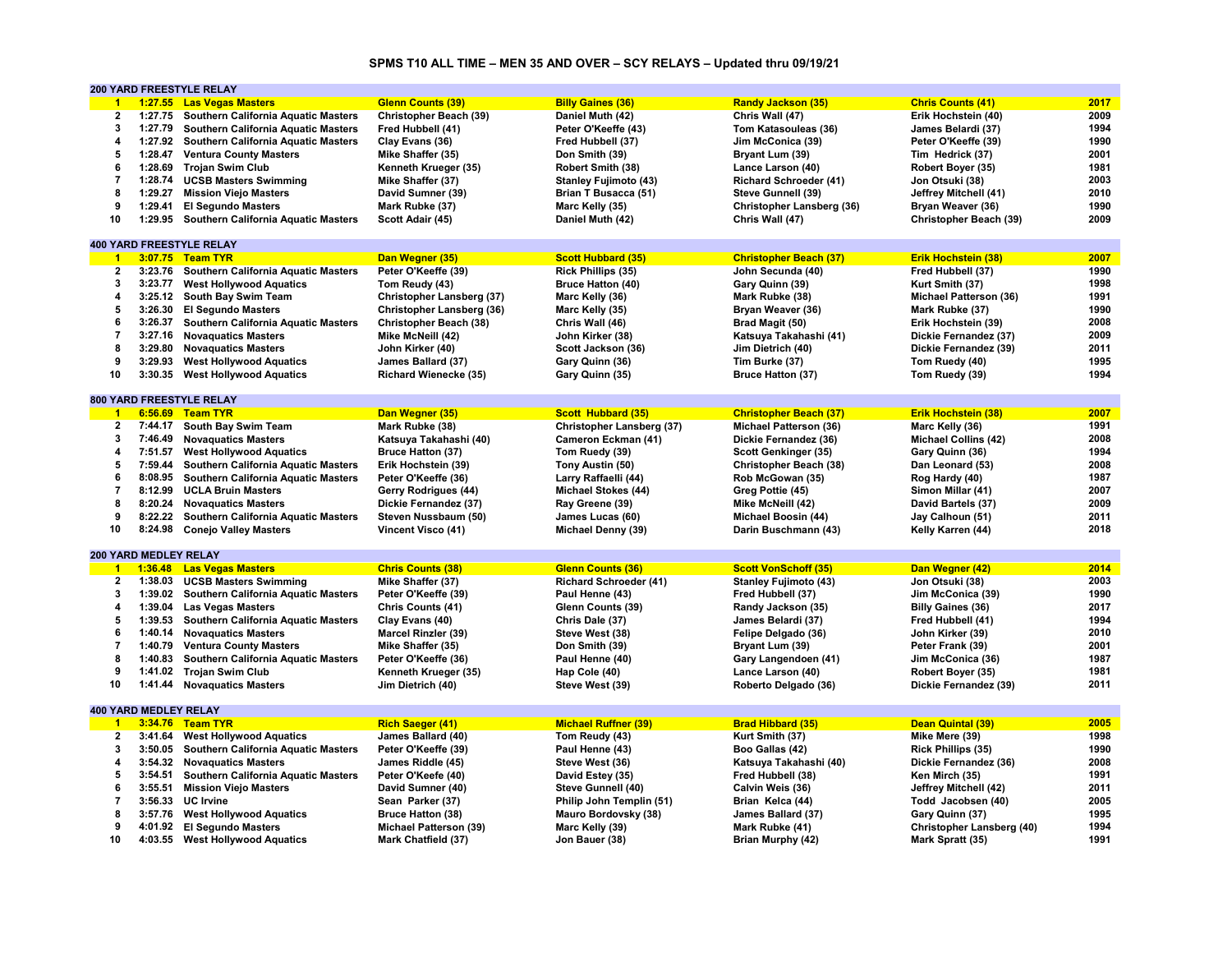# **SPMS T10 ALL TIME – MEN 45 AND OVER – SCY RELAYS – Updated thru 09/19/21**

|                         |                       | 200 YARD FREESTYLE RELAY                    |                              |                                    |                                |                             |      |
|-------------------------|-----------------------|---------------------------------------------|------------------------------|------------------------------------|--------------------------------|-----------------------------|------|
| $\blacktriangleleft$    |                       | 1:29.52 Conejo Valley Masters               | <b>Matthew Biondi (49)</b>   | <b>Michael Boosin (48)</b>         | <b>Scott Adair (51)</b>        | Chris Wall (53)             | 2015 |
| $\overline{\mathbf{2}}$ | 1:32.37               | <b>Rose Bowl Masters</b>                    | Nicolas Granger (47)         | <b>Christophe Charpentier (46)</b> | Dan Stephenson (58)            | Sebastien Chaput (47)       | 2015 |
| 3                       |                       | 1:32.82 El Segundo Masters                  | Robert Whitley (49)          | John Templin (45)                  | Boo Graner-Gallas (51)         | Mark Rubke (46)             | 1999 |
| 4                       |                       | 1:33.08 Novaguatics Masters                 | Jamie Fowler (49)            | Gerard Von Hoffmann (53)           | James Riddle (46)              | Tord Benner (49)            | 2009 |
| 5                       |                       | 1:33.10 Santa Barbara Masters               | Kip Fulbeck (52)             | Michael Power (49)                 | Mark Stori (51)                | Gerry Tallman (49)          | 2017 |
| 6                       | 1:33.54               | <b>Rose Bowl Masters</b>                    | Thomas Davis (45)            | Peter Wisner (55)                  | Heinz Hercher (46)             | Steve Lowe (45)             | 2003 |
| $\overline{7}$          |                       |                                             |                              |                                    |                                |                             |      |
|                         |                       | 1:34.03 Conejo Valley Masters               | <b>Matthew Biondi (48)</b>   | Nick Boshoff (45)                  | Todd Irmas (51)                | Doug Koehler (48)           | 2014 |
| 8                       |                       | 1:34.43 Mission Viejo Masters               | Magid Ahmadi-Kashani (45)    | Steve Gunnell (47)                 | Kyle Kurr (45)                 | David Sumner (47)           | 2018 |
| 9                       | 1:35.40               | Los Angeles Peninsula Swimmers              | Steven Powell (46)           | Brian Kelca (53)                   | David Bartholomew (54)         | <b>Chuck Ponthier (51)</b>  | 2014 |
| 10                      | 1:35.41               | <b>Mission Viejo Masters</b>                | Carlo Travaini (56)          | Steve Gunnell (48)                 | David Sumner (48)              | Mike Gibson (57)            | 2019 |
|                         |                       |                                             |                              |                                    |                                |                             |      |
|                         |                       | <b>400 YARD FREESTYLE RELAY</b>             |                              |                                    |                                |                             |      |
| $\overline{1}$          |                       | 3:27.09 Conejo Valley Masters               | <b>Matthew Biondi (49)</b>   | <b>Scott Adair (51)</b>            | <b>Michael Boosin (48)</b>     | Chris Wall (53)             | 2015 |
| $\overline{\mathbf{2}}$ |                       | 3:34.76 Conejo Valley Masters               | Stephen Ball (47)            | <b>Matthew Biondi (52)</b>         | Doug Koehler (51)              | Michael Boosin (51)         | 2018 |
| 3                       |                       | 3:37.05 Mission Viejo Masters               | <b>Raymond Borzone (49)</b>  | Steven Willment (49)               | Jeff Taylor (51)               | <b>Wayne Deloney (48)</b>   | 2008 |
| 4                       |                       | 3:37.31 Conejo Valley Masters               | Kelly Karren (45)            | Doug Koehler (52)                  | Stephen Ball (48)              | Michael Boosin (52)         | 2019 |
| 5                       | 3:38.14               | Southern California Aquatic Masters         | Dan Leonard (55)             | Bill Ireland (50)                  | Chris Wall (48)                | James McCloskey (45)        | 2010 |
| 6                       |                       | 3:40.38 Mission Viejo Masters               | Magid Ahmadi-Kashani (45)    | Steve Gunnell (47)                 | Kyle Kurr (45)                 | Matthew Berkman (50)        | 2018 |
| 7                       |                       | 3:47.89 Rose Bowl Masters                   | <b>Patrick McGinley (46)</b> |                                    |                                | Ron Pearlman (52)           | 2010 |
| 8                       | 3:48.81               |                                             |                              | Brandon Day (47)                   | <b>Michael Martin (51)</b>     |                             | 2014 |
|                         |                       | <b>Rose Bowl Masters</b>                    | Ray Frost (49)               | Patrick McGinley (50)              | Drew Skelly (47)               | Michael Scannell (50)       |      |
| 9                       |                       | 3:48.90 Novaquatics Masters                 | Tord Benner (45)             | Paul Nelson (45)                   | Steve Sutherland (47)          | Gerard Von Hoffmann (49)    | 2005 |
| 10                      | 3:51.09               | <b>Novaquatics Masters</b>                  | James Riddle (48)            | Brett Olson (48)                   | Darren Inouye (45)             | Mark Montgomery (55)        | 2011 |
|                         |                       |                                             |                              |                                    |                                |                             |      |
|                         |                       | <b>800 YARD FREESTYLE RELAY</b>             |                              |                                    |                                |                             |      |
| $\blacksquare$ 1        |                       | 8:09.14 Mission Viejo Masters               | <b>Brian Busacca (51)</b>    | John Bright (45)                   | <b>Philip Albright (50)</b>    | <b>Michael Lewis (45)</b>   | 2010 |
| $\mathbf{2}$            | 8:19.64               | <b>Rose Bowl Masters</b>                    | Peter Hixson (45)            | <b>Patrick McGinley (48)</b>       | Drew Skelly (45)               | Julio Cienega (45)          | 2012 |
| 3                       |                       | 8:21.56 Rose Bowl Masters                   | Dan Borton (45)              | Julio Cienega (46)                 | <b>Patrick McGinley (49)</b>   | Michael Scannell (49)       | 2013 |
| 4                       | 8:29.39               | <b>Mission Viejo Masters</b>                | Wayne Deloney (49)           | Philip Albright (49)               | Mike Gibson (47)               | Steven Willment (50)        | 2009 |
| 5                       | 8:39.04               | <b>Conejo Valley Masters</b>                | Kelly Karren (45)            | Michael Boosin (52)                | Doug Koehler (52)              | Edward Waldron (52)         | 2019 |
| 6                       | 8:40.03               | <b>Rose Bowl Masters</b>                    | John Hyatt (47)              | Bob Coale (51)                     | Gary Langendoen (45)           | Stephen Saylor (48)         | 1991 |
| $\overline{7}$          |                       | 8:40.92 Novaquatics Masters                 | Diego Pombo (46)             | Tord Benner (48)                   | James Riddle (45)              | Bill Sieck (45)             | 2008 |
| 8                       | 8:50.35               | <b>Rose Bowl Masters</b>                    | <b>Patrick McGinley (46)</b> | <b>Robert Strand (64)</b>          | Tom Soderstrom (52)            | Brandon Day (47)            | 2010 |
| 9                       | 8:50.96               |                                             |                              |                                    |                                |                             | 2005 |
|                         |                       | <b>Novaguatics Masters</b>                  | Henry Greenberg (56)         | Tord Benner (45)                   | Paul Carter (47)               | Paul Nelson (45)            |      |
| 10                      |                       | 8:52.12 Southern California Aquatic Masters | Doug Kajiwara (51)           | Tony Austin (50)                   | <b>Bill Kalmenson (52)</b>     | Brad Magit (50)             | 2008 |
|                         |                       |                                             |                              |                                    |                                |                             |      |
|                         | 200 YARD MEDLEY RELAY |                                             |                              |                                    |                                |                             |      |
| $\blacksquare$          |                       | 1:42.05 Novaguatics Masters                 | <b>Tord Benner (49)</b>      | <b>Gerard Von Hoffman (53)</b>     | <b>Jamie Fowler (49)</b>       | <b>James Riddle (46)</b>    | 2009 |
| $\mathbf{2}$            |                       | 1:43.95 El Segundo Masters                  | Mark Rubke (46)              | John Templin (45)                  | Boo Graner-Gallas (51)         | Robert Whitley (49)         | 1999 |
| 3                       |                       | 1:44.13 Mission Viejo Masters               | David Sumner (48)            | Carlo Travaini (56)                | Mike Gibson (57)               | Steve Gunnell (48)          | 2019 |
| 4                       | 1:44.25               | <b>Southern California Aquatic Masters</b>  | Peter O'Keeffe (45)          | Paul Henne (49)                    | Gary Langendoen (50)           | John Quinn (45)             | 1996 |
| 5                       | 1:45.11               | <b>Rose Bowl Masters</b>                    | Dan Stephenson (58)          | <b>Christophe Charpentier (46)</b> | Nicolas Granger (47)           | Sebastien Chaput (47)       | 2015 |
| 6                       |                       | 1:46.04 Santa Barbara Masters               | Michael Power (49)           | Mark Stori (51)                    | Kip Fulbeck (52)               | Gerry Tallman (49)          | 2017 |
| $\overline{7}$          | 1:46.23               | <b>Las Vegas Masters</b>                    | Scott Townsend (55)          | Tryggvi Helgason (45)              | Sam Franklin (51)              | Sabri Ozun (45)             | 2009 |
| 8                       |                       | 1:47.03 Rose Bowl Masters                   | Thomas Davis (45)            | Peter Wisner (55)                  | Louis Caron (45)               | Steve Lowe (45)             | 2003 |
| 9                       | 1:47.22               | <b>Mission Viejo Masters</b>                | David Sumner (47)            | Steve Gunnell (47)                 | Kyle Kurr (45)                 | Magid Ahmadi-Kashani (45)   | 2018 |
| 10                      |                       | 1:47.64 Riverside Aquatics Association      | Mike Irvin (50)              |                                    |                                | Kevin Timko (47)            | 2017 |
|                         |                       |                                             |                              | Guy Knox (46)                      | Mark Magee (49)                |                             |      |
|                         |                       |                                             |                              |                                    |                                |                             |      |
|                         | 400 YARD MEDLEY RELAY |                                             |                              |                                    |                                |                             |      |
| $\blacktriangleleft$    |                       | 3:58.63 Novaquatics Masters                 | <b>Tord Benner (49)</b>      | <b>Gerard Von Hoffmann (53)</b>    | <b>Jamie Fowler (49)</b>       | <b>Jeffrey Crosson (47)</b> | 2009 |
| $\overline{2}$          | 4:00.71               | <b>Novaquatics Masters</b>                  | Tord Benner (45)             | Gerard Von Hoffmann (49)           | Paul Carter (47)               | Steve Sutherland (47)       | 2005 |
| 3                       | 4:11.59               | <b>Mission Viejo Masters</b>                | David Sumner (47)            | Steve Gunnell (47)                 | Kyle Kurr (45)                 | Magid Ahmadi-Kashani (45)   | 2018 |
| 4                       | 4:11.87               | <b>Rose Bowl Masters</b>                    | <b>Patrick McGinley (48)</b> | Peter Hixson (45)                  | Drew Skelly (45)               | Julio Cienega (45)          | 2012 |
| 5                       |                       | 4:12.74 Mission Viejo Masters               | Wayne Deloney (50)           | Philip Albright (50)               | John Bright (45)               | Brian Busacca (51)          | 2010 |
| 6                       | 4:20.58               | <b>Novaquatics Masters</b>                  | Tord Benner (48)             | Terry Tongate (47)                 | Michael Yarwood (53)           | Daniel Pennington (50)      | 2008 |
| $\overline{7}$          | 4:22.01               | <b>Mission Viejo Masters</b>                | Ham Homan (50)               | Mike Gibson (48)                   | <b>Richard Neiswonger (50)</b> | Kevin Weissman (47)         | 2010 |
| 8                       | 4:25.08               | <b>Mission Viejo Masters</b>                | <b>Wayne Deloney (48)</b>    | Steven Willment (49)               | Mike Gibson (46)               | Douglas Mader (48)          | 2008 |
| 9                       |                       | 4:27.72 West Hollywood Aquatics             | Michael Mealiffe (57)        | Jon Bauer (45)                     | Paulo Figueiredo (51)          | David Hay (47)              | 1998 |
| 10                      |                       | 4:29.29 Rose Bowl Masters                   | John Hyatt (47)              | Bob Coale (51)                     | Gary Langendoen (45)           | Stephen Saylor (48)         | 1991 |
|                         |                       |                                             |                              |                                    |                                |                             |      |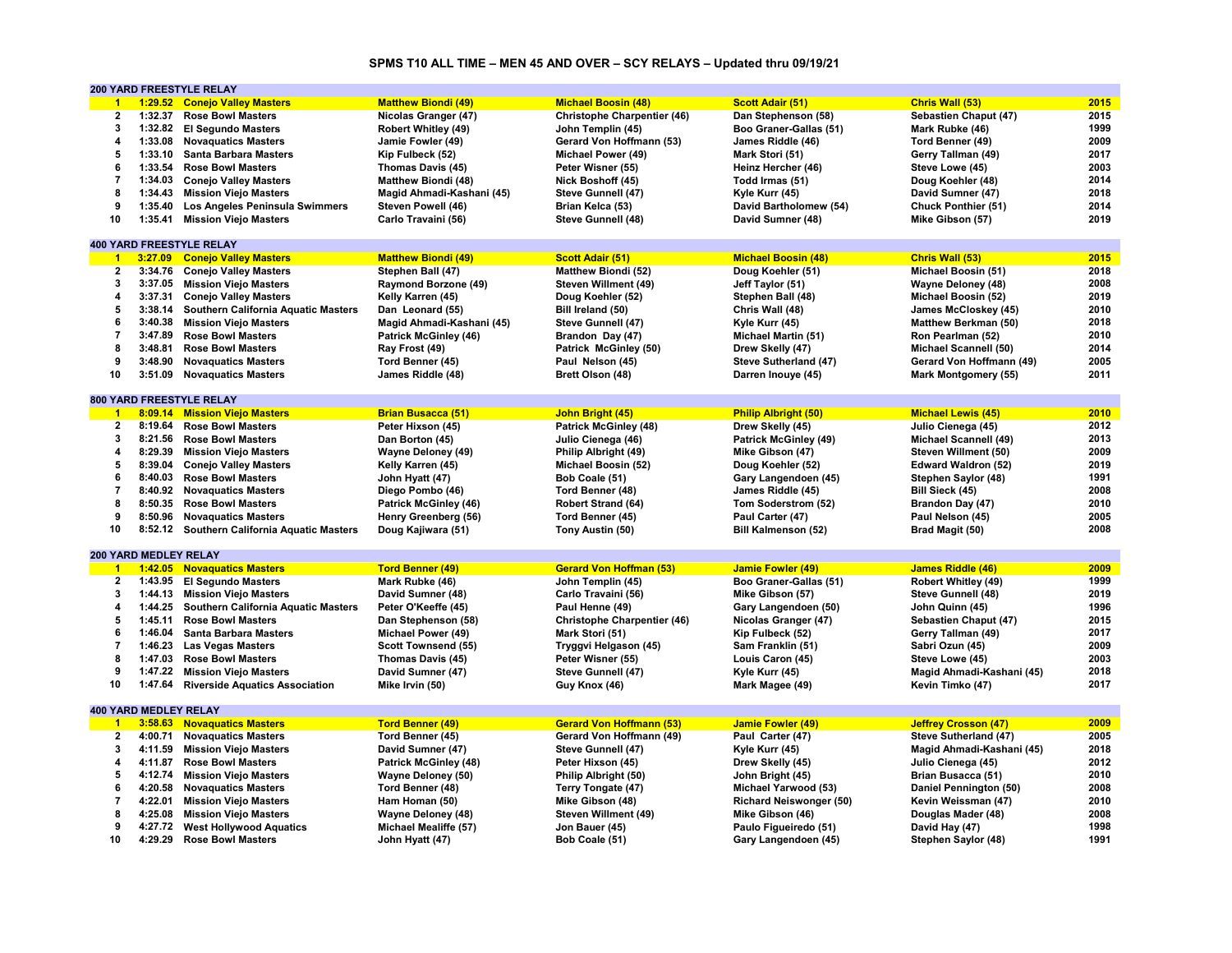# **SPMS T10 ALL TIME – MEN 55 AND OVER – SCY RELAYS – Updated thru 09/19/21**

|                |                       | <b>200 YARD FREESTYLE RELAY</b>             |                            |                              |                            |                             |      |
|----------------|-----------------------|---------------------------------------------|----------------------------|------------------------------|----------------------------|-----------------------------|------|
| $\overline{1}$ |                       | 1:36.86 Ventura County Masters              | <b>Bryant Lum (55)</b>     | Peter Frank (55)             | <b>Kevin Marble (60)</b>   | <b>Michael Blatt (61)</b>   | 2017 |
| $\mathbf{2}$   |                       | 1:37.73 Ventura County Masters              | Glenn Gruber (62)          | Hubie Kerns (62)             | Jim McConica (61)          | Michael Blatt (56)          | 2012 |
| 3              |                       | 1:38.04 Los Angeles Peninsula Swimmers      | Brian Kelca (58)           | Duncan McBride (64)          | David Lindstedt (63)       | Chuck Ponthier (56)         | 2019 |
| 4              | 1:38.48               | <b>Ventura County Masters</b>               | Glenn Gruber (57)          | John Derr (58)               | Hubie Kerns (57)           | Jim McConica (56)           | 2007 |
| 5              |                       | 1:39.26 Los Angeles Peninsula Swimmers      | David Lindstedt (59)       | Gregory Willis (66)          | Greg Heyes (60)            | Duncan McBride (60)         | 2015 |
| 6              | 1:39.31               | <b>Rose Bowl Masters</b>                    | Dan Stephenson (56)        | Robert Strand (67)           | Erik Sterne (60)           | Thomas Davis (55)           | 2013 |
| $\overline{7}$ | 1:39.68               |                                             |                            |                              |                            |                             | 2017 |
|                |                       | Los Angeles Peninsula Swimmers              | Brian Kelca (56)           | David Lindstedt (61)         | Eric Jones (63)            | Duncan McBride (62)         |      |
| 8              |                       | 1:42.04 Los Angeles Peninsula Swimmers      | David Lindstedt (55)       | Kenneth Shoor (62)           | Greg Heyes (56)            | Duncan McBride (56)         | 2011 |
| 9              | 1:42.24               | <b>Ventura County Masters</b>               | John Derr (60)             | Larry Raffaelli (66)         | Hubie Kerns (59)           | Jim McConica (58)           | 2009 |
| 10             |                       | 1:42.59 Industry Hills Aquatics Club        | Duane Draves (55)          | James Marcus (56)            | Sanford Dickey (55)        | John Watkins (57)           | 1981 |
|                |                       |                                             |                            |                              |                            |                             |      |
|                |                       | <b>400 YARD FREESTYLE RELAY</b>             |                            |                              |                            |                             |      |
| $\overline{1}$ |                       | 4:00.02 Rose Bowl Masters                   | <b>Thomas Davis (56)</b>   | <b>Walter Hitch (62)</b>     | Dan Stephenson (58)        | <b>Tom Soderstrom (56)</b>  | 2015 |
| $\mathbf{2}$   | 4:01.74               | <b>Rose Bowl Masters</b>                    | Tom Ettinger (65)          | Tom Soderstrom (55)          | Dan Stephenson (57)        | Winston Uchiyama (56)       | 2014 |
| 3              |                       | 4:03.35 Mission Viejo Masters               | Marlow Peterson (57)       | Michael Hiller (60)          | Michael Heather (63)       | Douglas Barker (55)         | 2018 |
| 4              |                       | 4:08.72 Rose Bowl Masters                   | David Strybel (57)         | Jim Dougherty (56)           | Gary Langendoen (66)       | Dan Stephenson (55)         | 2012 |
| 5              | 4:09.01               | <b>Rose Bowl Masters</b>                    | Erik Sterne (60)           | Tom Ettinger (64)            | David Strybel (58)         | Dan Stephenson (56)         | 2013 |
| 6              |                       | 4:14.55 Rose Bowl Masters                   | David Strybel (55)         | Peter Ronay (67)             | Tom Ettinger (61)          | Robert Strand (64)          | 2010 |
| $\overline{7}$ |                       | 4:19.39 Novaquatics Masters                 | Eric Schmitt (61)          | Allen Todd (62)              | Henry Greenberg (62)       | Mike Selna (62)             | 2011 |
| 8              |                       | 4:20.73 Rose Bowl Masters                   | Tom Soderstrom (55)        | Scott Sternberg (55)         | David Strybel (58)         | H. Lee Purgason (56)        | 2013 |
| 9              |                       | 4:24.34 Ojai Masters                        | Rick Goeden (60)           | Scott Wilson (55)            | Geale Lawrence (61)        | <b>Brock Bernstein (56)</b> | 2007 |
| 10             |                       |                                             |                            |                              |                            |                             | 2018 |
|                |                       | 4:25.23 Conejo Valley Masters               | Chris Wall (56)            | <b>Bradley Stolshek (57)</b> | Keith Robinson (59)        | James Aamoth (56)           |      |
|                |                       |                                             |                            |                              |                            |                             |      |
|                |                       | 800 YARD FREESTYLE RELAY                    |                            |                              |                            |                             |      |
| $\mathbf{1}$   |                       | 8:08.33 Ventura County Masters              | Glenn Gruber (61)          | <b>Hubie Kerns (61)</b>      | <b>Jim McConica (60)</b>   | <b>Michael Blatt (55)</b>   | 2011 |
| $\mathbf{2}$   |                       | 8:09.52 Ventura County Masters              | Jim McConica (59)          | Hubie Kerns (60)             | John Derr (61)             | Glenn Gruber (60)           | 2010 |
| 3              |                       | 9:47.73 Novaguatics Masters                 | Eric Schmitt (61)          | Allen Todd (62)              | Henry Greenberg (62)       | Mike Selna (62)             | 2011 |
| 4              |                       | 10:01.89 Rose Bowl Masters                  | Tom Soderstrom (55)        | Scott Sternberg (55)         | Gary Langendoen (67)       | Peter Ronay (70)            | 2013 |
| 5              |                       | 10:05.83 Conejo Valley Masters              | Terry Reding (60)          | Mark Losinski (60)           | Frank Freeman (70)         | Robert Rosen (66)           | 2016 |
| 6              |                       | 10:06.53 Mission Viejo Masters              | Michael Heather (56)       | Val Trowbridge (56)          | Paul Divan (58)            | Michael Colonnese (66)      | 2010 |
| $\overline{7}$ |                       | 10:18.37 Conejo Valley Masters              | Gabriel Salazar (55)       | Tom Pani (55)                | Frank Freeman (66)         | Robert Rosen (62)           | 2012 |
| 8              |                       | 10:18.56 Mission Viejo Masters              | Coochung Chao (55)         | Howard Burns (59)            | Michael Heather (57)       | Jim Stewart (69)            | 2011 |
| 9              |                       | 10:18.84 Conejo Valley Masters              | Frank Freeman (72)         | James Aamoth (56)            | Keith Robinson (60)        | Robert Rosen (68)           | 2018 |
| 10             |                       | 10:29.95 Novaquatics Masters                | Henry Greenberg (61)       | Steven Owen (58)             | Peter Rennard (56)         | Richard Andersen (66)       | 2010 |
|                |                       |                                             |                            |                              |                            |                             |      |
|                | 200 YARD MEDLEY RELAY |                                             |                            |                              |                            |                             |      |
| $\blacksquare$ |                       | 1:49.48 Los Angeles Peninsula Swimmers      | <b>Brian Kelca (58)</b>    | <b>David Lindstedt (63)</b>  | <b>Chuck Ponthier (56)</b> | <b>Duncan McBride (64)</b>  | 2019 |
| $\overline{2}$ |                       | 1:49.96 Los Angeles Peninsula Swimmers      |                            | David Lindstedt (61)         |                            | Duncan McBride (62)         | 2017 |
|                |                       |                                             | Buzz Harper (57)           |                              | Brian Kelca (56)           |                             |      |
| 3              | 1:50.28               | <b>Rose Bowl Masters</b>                    | Dan Stephenson (56)        | Robert Strand (67)           | Erik Sterne (60)           | Thomas Davis (55)           | 2013 |
| 4              |                       | 1:50.29 Ventura County Masters              | Jim McConica (56)          | Hubie Kerns (57)             | John Derr (58)             | Glenn Gruber (57)           | 2007 |
| 5              |                       | 1:50.42 Ventura County Masters              | Jim McConica (62)          | Hubie Kerns (63)             | Glenn Gruber (63)          | Michael Blatt (57)          | 2013 |
| 6              |                       | 1:50.65 Ventura County Masters              | Jim McConica (58)          | Hubie Kerns (59)             | John Derr (60)             | Larry Raffaelli (66)        | 2009 |
| $\overline{7}$ |                       | 1:51.03 Ventura County Masters              | Kevin Marble (60)          | Bryant Lum (55)              | Peter Frank (55)           | Michael Blatt (61)          | 2017 |
| 8              |                       | 1:51.71 Ventura County Masters              | Jim McConica (60)          | Hubie Kerns (61)             | John Derr (62)             | Michael Blatt (55)          | 2011 |
| 9              | 1:55.50               | <b>Rose Bowl Masters</b>                    | Dan Stephenson (55)        | Robert Strand (66)           | Erik Sterne (59)           | H. Lee Purgason (55)        | 2012 |
| 10             |                       | 1:57.57 Los Angeles Peninsula Swimmers      | David Lindstedt (55)       | Kenneth Shoor (62)           | Duncan McBride (56)        | Greg Heyes (56)             | 2011 |
|                |                       |                                             |                            |                              |                            |                             |      |
|                | 400 YARD MEDLEY RELAY |                                             |                            |                              |                            |                             |      |
| $\overline{1}$ |                       | 4:05.90 Ventura County Masters              | Jim McConica (56)          | <b>Hubie Kerns (57)</b>      | John Derr (57)             | Glenn Gruber (57)           | 2007 |
| $\overline{2}$ | 4:16.68               | <b>Ventura County Masters</b>               | Jim McConica (61)          | Michael Blatt (56)           | Hubie Kerns (62)           | Glenn Gruber (62)           | 2012 |
| 3              | 4:49.21               | <b>Mission Viejo Masters</b>                | Gregory Fowler (56)        | Val Trowbridge (56)          | Michael Heather (56)       | Paul Divan (58)             | 2010 |
| 4              | 4:59.87               | <b>West Hollywood Aquatics</b>              | James Ballard (60)         | Mauro Bordovsky (61)         | Charles Larson (65)        | Paulo Figueiredo (71)       | 2018 |
| 5              |                       | 5:06.05 Mission Viejo Masters               |                            |                              |                            |                             | 2009 |
|                |                       |                                             | Gregory Fowler (55)        | Paul Divan (57)              | Michael Colonnese (65)     | Mark Longworth (57)         |      |
| 6              | 5:09.62               | <b>Conejo Valley Masters</b>                | James Aamoth (57)          | Clive Edwards (65)           | Robert Rosen (69)          | Keith Robinson (61)         | 2019 |
| 7              |                       | 5:17.49 Huntington Beach Swim Club          | Stan McConnell (60)        | Frank Reynolds (60)          | Buddy Belshe (58)          | Peter Buckley (61)          | 1992 |
| 8              | 5:19.00               | Ojai-Santa Barbara Masters                  | <b>Edward Farrell (61)</b> | John Bleck (61)              | Jeff Farrell (57)          | Jack Spracklin (63)         | 1994 |
| 9              |                       | 5:24.24 Southern California Aquatic Masters | <b>Richard Rouse (56)</b>  | Donald Hester (63)           | Bill Hebert (59)           | George Brinton (65)         | 1990 |
| 10             |                       | 5:45.07 Novaquatics Masters                 | Evert Smethurst (75)       | Steven Owen (58)             | Henry Greenberg (61)       | Francesco Finizio (61)      | 2010 |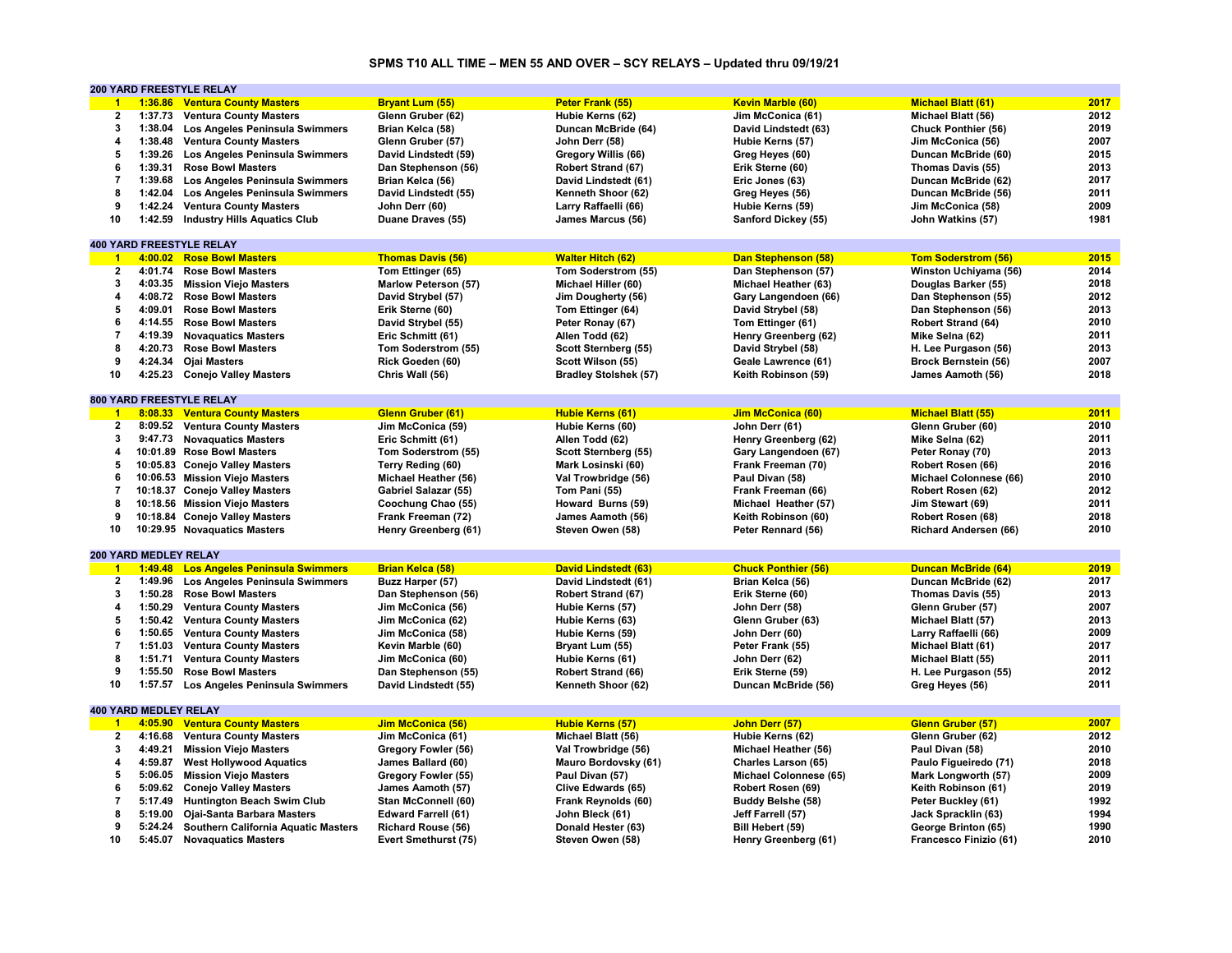# **SPMS T10 ALL TIME – MEN 65 AND OVER – SCY RELAYS – Updated thru 09/19/21**

|                |                              | <b>200 YARD FREESTYLE RELAY</b>              |                            |                           |                             |                             |      |
|----------------|------------------------------|----------------------------------------------|----------------------------|---------------------------|-----------------------------|-----------------------------|------|
| $\overline{1}$ |                              | 1:41.62 Ventura County Masters               | <b>Hubie Kerns (66)</b>    | Jim McConica (65)         | <b>Bruce Rollins (66)</b>   | <b>Glenn Gruber (66)</b>    | 2016 |
| $\mathbf{2}$   |                              | 1:42.42 Ventura County Masters               | Glenn Gruber (69)          | Hubie Kerns (69)          | John Derr (70)              | <b>Bruce Williams (65)</b>  | 2019 |
| 3              |                              | 1:43.08 Ventura County Masters               | Glenn Gruber (68)          | Hubie Kerns (68)          | James Lucas (67)            | Peter O'Keeffe (67)         | 2018 |
| 4              |                              | 1:44.92 Ventura County Masters               | Robert Owens (68)          | John Derr (65)            | Hubie Kerns (65)            | Glenn Gruber (65)           | 2015 |
| 5              |                              | 1:53.20 Ojai-Santa Barbara Masters           | Frank Piemme (71)          | Jurgen Schmidt (73)       | Boyd Johnson (68)           | Wallace Wolf (65)           | 1996 |
| 6              |                              | 1:55.12 Southern California Aquatic Masters  | Jurgen Schmidt (67)        | Frank Piemme (65)         | Bob Merrick (69)            | George Brinton (65)         | 1990 |
| $\overline{7}$ |                              | 1:55.53 Southern California Aquatic Masters  | Frank Piemme (69)          | Bob Merrick (73)          | Jurgen Schmidt (71)         | Boyd Johnson (66)           | 1994 |
| 8              |                              | 1:55.79 Southern California Aquatic Masters  | Boyd Johnson (65)          | Frank Piemme (68)         | Jurgen Schmidt (70)         | Lee Arth (68)               | 1993 |
| 9              |                              | 2:00.15 Long Beach Masters                   | <b>NO NAMES AVAILABLE</b>  |                           |                             |                             | 1984 |
| 10             |                              | 2:00.51 Southern California Aquatic Masters  | George Brinton (66)        | Lee Arth (66)             | Frank Piemme (66)           | Bob Merrick (70)            | 1991 |
|                |                              |                                              |                            |                           |                             |                             |      |
|                |                              | <b>400 YARD FREESTYLE RELAY</b>              |                            |                           |                             |                             |      |
| $-1$           |                              | 3:48.65 Ventura County Masters               | <b>Glenn Gruber (66)</b>   | Jim McConica (65)         | <b>Hubie Kerns (66)</b>     | <b>Bruce Rollins (66)</b>   | 2016 |
| $\mathbf{2}$   |                              | 4:28.95 Southern California Aquatic Masters  | Frank Piemme (65)          | Bob Merrick (69)          | Jurgen Schmidt (67)         | Lee Arth (65)               | 1990 |
| 3              | 4:34.97                      | <b>Conejo Valley Masters</b>                 | Robert Rosen (68)          | Steve Bowerman (68)       | Brent Lamb (67)             | Clive Edwards (65)          | 2019 |
| 4              |                              | 4:43.57 Rose Bowl Masters                    | Michael Farmer (67)        | Mike Freshley (73)        | Gary Langendoen (69)        | Peter Ronay (72)            | 2015 |
| 5              |                              | 4:47.18 Conejo Valley Masters                | Robert Rosen (68)          | Steve Bowerman (68)       | Brent Lamb (67)             | Clive Edwards (65)          | 2019 |
| 6              |                              | 5:09.18 Southern California Aquatic Masters  | George Brinton (68)        | Donald Hester (66)        | Lee Arth (67)               | Bob Merrick (72)            | 1993 |
| $\overline{7}$ | 5:25.66                      | <b>Long Beach Masters</b>                    | Brion Winship (75)         | Louis Giberson (72)       | <b>Woody Bowersock (79)</b> | Emile Achee (66)            | 1993 |
| 8              |                              | 5:26.94 Ojai-Santa Barbara Masters           | Woody Gair (66)            | Jack Spracklin (66)       | John Stern (73)             | Boyd Ford (72)              | 1997 |
| 9              |                              | 5:33.34 Ojai-Santa Barbara Masters           | Ed Farrell (66)            | Tom Mitchell (66)         | Boyd Ford (74)              | Robert May (65)             | 1999 |
| 10             |                              | 5:51.72 Long Beach Masters                   | Ernest Van Horn (73)       | Brion Winship (72)        | Jack Garnaus (74)           | Norman Fitzgerald (73)      | 1990 |
|                |                              |                                              |                            |                           |                             |                             |      |
|                |                              | 800 YARD FREESTYLE RELAY                     |                            |                           |                             |                             |      |
| $\mathbf{1}$   |                              | 8:32.89 Ventura County Masters               | Jim McConica (65)          | <b>Bruce Rollins (66)</b> | <b>Hubie Kerns (66)</b>     | Glenn Gruber (66)           | 2016 |
| $\mathbf{2}$   |                              | 10:07.01 Conejo Valley Masters               | Mark Buckley (65)          | Clive Edwards (65)        | Steve Bowerman (68)         | Robert Rosen (68)           | 2019 |
| 3              |                              | 10:37.32 Southern California Aquatic Masters | Lee Arth (66)              | Jurgen Schmidt (68)       | Frank Piemme (66)           | Bob Merrick (70)            | 1991 |
| 4              |                              | 11:17.45 Conejo Valley Masters               | Brent Lamb (67)            | Frank Freeman (73)        | Gary Ladinsky (72)          | Clive Edwards (65)          | 2019 |
| 5              |                              | 11:33.83 Conejo Valley Masters               | Frank Freeman (72)         | Gary Ladinsky (70)        | Steve Bowerman (67)         | Robert Rosen (67)           | 2018 |
| 6              |                              | 11:36.23 Ojai-Santa Barbara Masters          | Woody Gair (66)            | John Stern (73)           | Boyd Ford (72)              | Jack Spracklin (66)         | 1997 |
| $\overline{7}$ |                              | 13:24.88 Long Beach Masters                  | Ed Allen (72)              | Norman Fitzgerald (71)    | Gene Wade (73)              | Ernest Van Horn (71)        | 1988 |
| 8              |                              | 14:08.60 Long Beach Masters                  | Jack Garnaus (74)          | Norman Fitzgerald (73)    | Ed Allen (74)               | Woody Bowersock (76)        | 1990 |
| 9              |                              | 14:44.50 Long Beach Masters                  | <b>Brion Winship (74)</b>  | John Glenn (81)           | <b>Woody Bowersock (78)</b> | Emile Achee (65)            | 1992 |
| 10             |                              | 15:32.94 Ojai Masters                        | Thomas Delmer (65)         | Bill Wechter (75)         | James Becket (70)           | Glenn Erickson (67)         | 2007 |
|                |                              |                                              |                            |                           |                             |                             |      |
|                | <b>200 YARD MEDLEY RELAY</b> |                                              |                            |                           |                             |                             |      |
| $\blacksquare$ |                              | 1:55.38 Ventura County Masters               | Jim McConica (65)          | <b>Hubie Kerns (66)</b>   | <b>Glenn Gruber (66)</b>    | <b>Bruce Rollins (66)</b>   | 2016 |
| $\mathbf{2}$   | 1:57.65                      | <b>Ventura County Masters</b>                | Jim McConica (66)          | Hubie Kerns (67)          | John Derr (68)              | Glenn Gruber (67)           | 2017 |
| 3              |                              | 1:58.18 Ventura County Masters               | <b>Bruce Williams (65)</b> | Hubie Kerns (69)          | John Derr (70)              | Glenn Gruber (69)           | 2019 |
| 4              | 2:01.80                      | <b>Ventura County Masters</b>                | Larry Raffaelli (72)       | Hubie Kerns (65)          | John Derr (65)              | Glenn Gruber (65)           | 2015 |
| 5              |                              | 2:09.02 Southern California Aquatic Masters  | Boyd Johnson (65)          | Donald Hester (66)        | Frank Piemme (68)           | Jurgen Schmidt (70)         | 1993 |
| 6              | 2:11.17                      | <b>Southern California Aquatic Masters</b>   | George Brinton (66)        | Lee Arth (66)             | Jurgen Schmidt (68)         | Frank Piemme (66)           | 1991 |
| $\overline{7}$ |                              | 2:12.78 Southern California Aquatic Masters  | Bob Merrick (69)           | Lee Arth (65)             | Jurgen Schmidt (67)         | Frank Piemme (65)           | 1990 |
| 8              | 2:24.07                      | <b>Rose Bowl Masters</b>                     | Michael Farmer (69)        | Mike Freshley (75)        | Gary Langendoen (71)        | John Stacey (71)            | 2017 |
| 9              |                              | 2:24.23 Ojai-Santa Barbara Masters           | Frank Piemme (74)          | Ed Farrell (66)           | Tom Mitchell (66)           | Jurgen Schmidt (76)         | 1999 |
| 10             |                              | 2:24.25 Ventura County Masters               | Larry Raffaelli (71)       | Bart Bleuel (72)          | George Carey (71)           | Robert Owens (67)           | 2014 |
|                |                              |                                              |                            |                           |                             |                             |      |
|                | <b>400 YARD MEDLEY RELAY</b> |                                              |                            |                           |                             |                             |      |
| $-1$           |                              | 4:21.08 Ventura County Masters               | Jim McConica (65)          | <b>Bruce Rollins (66)</b> | Hubie Kerns (66)            | Glenn Gruber (66)           | 2016 |
| $\mathbf{2}$   |                              | 5:23.58 Southern California Aquatic Masters  | George Brinton (66)        | Bob Merrick (70)          | Jurgen Schmidt (68)         | Frank Piemme (66)           | 1991 |
| 3              | 6:46.48                      | <b>Long Beach Masters</b>                    | <b>Brion Winship (72)</b>  | Ernest Van Horn (73)      | Robert Smith (74)           | <b>Woody Bowersock (76)</b> | 1990 |
|                |                              | 7:21.60 Ojai-Santa Barbara Masters           | Robert May (65)            | Vito Portanova (78)       | Tom Mitchell (66)           | Boyd Ford (74)              | 1999 |
| 5              |                              |                                              |                            |                           |                             |                             |      |
| 6              |                              |                                              |                            |                           |                             |                             |      |

- **7**
- **8**
- **9**
- **10**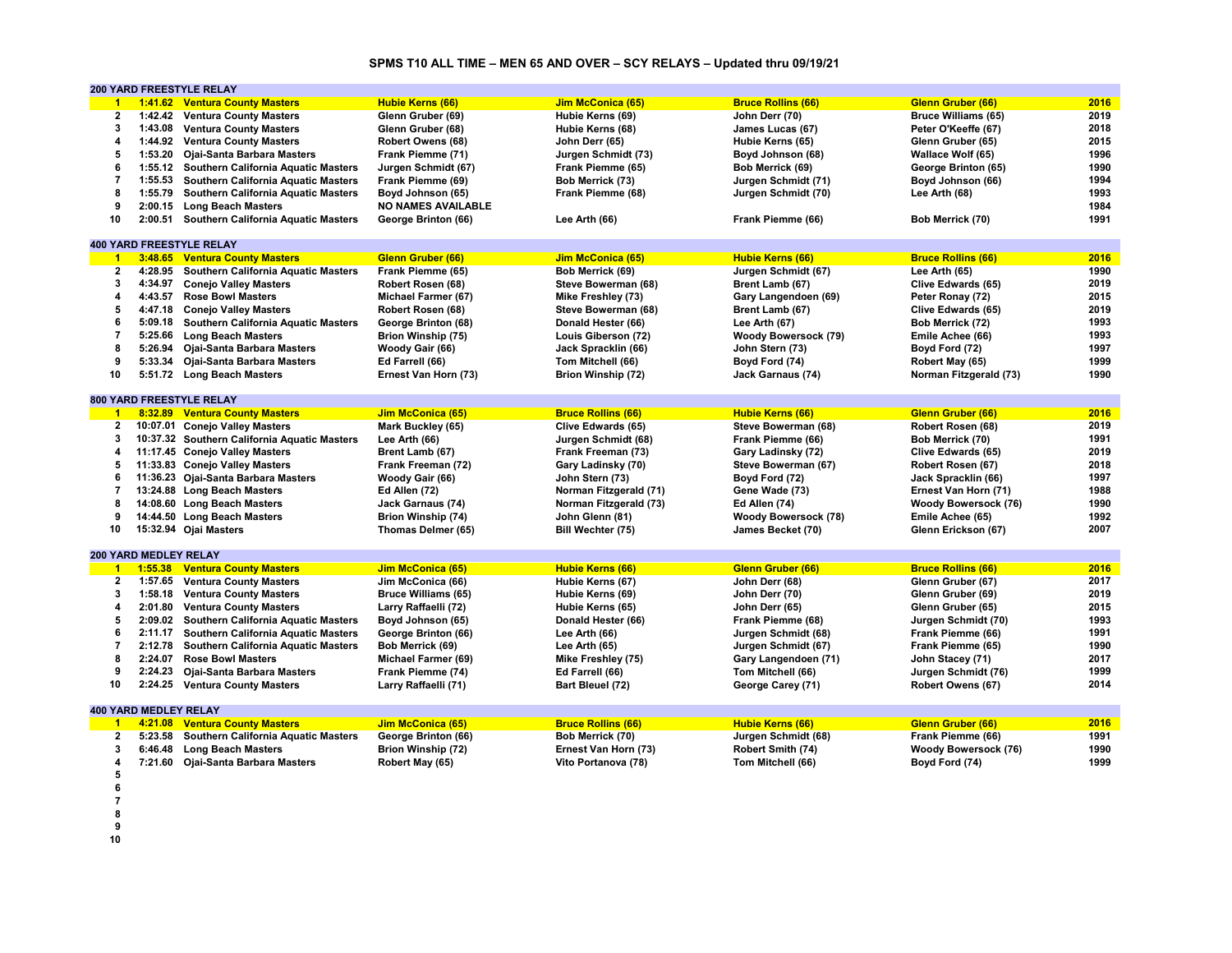# **SPMS T10 ALL TIME – MEN 75 AND OVER – SCY RELAYS – Updated thru 09/19/21**

|    | <b>200 YARD FREESTYLE RELAY</b> |                                     |                             |                            |                             |                             |      |  |  |  |  |
|----|---------------------------------|-------------------------------------|-----------------------------|----------------------------|-----------------------------|-----------------------------|------|--|--|--|--|
|    |                                 | 2:18.08 Coast Masters               | <b>Woody Bowersock (84)</b> | <b>Bob Christians (82)</b> | <b>Bob Merrick (77)</b>     | <b>Louis Giberson (77)</b>  | 1998 |  |  |  |  |
|    |                                 | 2:29.66 Long Beach Masters          | Robert Smith (78)           | Brion Winship (76)         | <b>Walter Pfeiffer (80)</b> | <b>Woody Bowersock (80)</b> | 1994 |  |  |  |  |
|    |                                 | 2:35.94 Long Beach Masters          | <b>NO NAMES AVAILABLE</b>   |                            |                             |                             | 1985 |  |  |  |  |
|    |                                 | 2:45.59 Long Beach Masters          | Sheldon White (79)          | James McPherson (78)       | Alfred Guth (75)            | Leonard Chapin (75)         | 1984 |  |  |  |  |
|    |                                 | 2:51.35 Long Beach Masters          | Thomas Monahan (75)         | <b>William Shott (78)</b>  | Alfred Guth (79)            | John Burnside (78)          | 1988 |  |  |  |  |
|    |                                 | 3:28.98 Las Vegas Masters           | Fred Leipziger (91)         | <b>Walter Butler (87)</b>  | Bob Stone (77)              | <b>Clarke Mitchell (86)</b> | 2019 |  |  |  |  |
|    | 3:45.94                         | <b>Industry Hills Aquatics Club</b> | <b>NO NAMES AVAILABLE</b>   |                            |                             |                             | 1985 |  |  |  |  |
|    |                                 | 4:22.06 Ojai-Santa Barbara Masters  | John Melville (79)          | Jerry Clark (86)           | Clark Webster (83)          | Vito Portanova (78)         | 1999 |  |  |  |  |
|    |                                 |                                     |                             |                            |                             |                             |      |  |  |  |  |
| 10 |                                 |                                     |                             |                            |                             |                             |      |  |  |  |  |

#### **400 YARD FREESTYLE RELAY**

|    |  | 5:33.57 Coast Masters      | <b>Woody Bowersock (84)</b> | <b>Bob Christians (82)</b> | <b>Louis Giberson (77)</b> | <b>Bob Merrick (77)</b> | 1998 |  |  |  |
|----|--|----------------------------|-----------------------------|----------------------------|----------------------------|-------------------------|------|--|--|--|
| 2  |  | 7:02.17 Long Beach Masters | Thomas Monahan (75)         | <b>Leonard Chapin (79)</b> | Alfred Guth (79)           | John Burnside (78)      | 1988 |  |  |  |
|    |  |                            |                             |                            |                            |                         |      |  |  |  |
|    |  |                            |                             |                            |                            |                         |      |  |  |  |
|    |  |                            |                             |                            |                            |                         |      |  |  |  |
| o  |  |                            |                             |                            |                            |                         |      |  |  |  |
|    |  |                            |                             |                            |                            |                         |      |  |  |  |
| 8  |  |                            |                             |                            |                            |                         |      |  |  |  |
|    |  |                            |                             |                            |                            |                         |      |  |  |  |
| 10 |  |                            |                             |                            |                            |                         |      |  |  |  |

#### **800 YARD FREESTYLE RELAY**

|    | 000 IAND INLL9TILL NLLAT |                             |                             |                            |                         |                            |      |  |  |  |  |
|----|--------------------------|-----------------------------|-----------------------------|----------------------------|-------------------------|----------------------------|------|--|--|--|--|
|    |                          | 13:24.65 Coast Masters      | <b>Woody Bowersock (84)</b> | <b>Bob Christians (82)</b> | <b>Bob Merrick (77)</b> | <b>Louis Giberson (77)</b> | 1998 |  |  |  |  |
| 2  |                          | 16:30.17 Long Beach Masters | Leonard Chapin (79)         | John Burnside (78)         | Alfred Guth (79)        | Thomas Monahan (75)        | 1988 |  |  |  |  |
|    |                          |                             |                             |                            |                         |                            |      |  |  |  |  |
|    |                          |                             |                             |                            |                         |                            |      |  |  |  |  |
|    |                          |                             |                             |                            |                         |                            |      |  |  |  |  |
|    |                          |                             |                             |                            |                         |                            |      |  |  |  |  |
|    |                          |                             |                             |                            |                         |                            |      |  |  |  |  |
|    |                          |                             |                             |                            |                         |                            |      |  |  |  |  |
|    |                          |                             |                             |                            |                         |                            |      |  |  |  |  |
| 10 |                          |                             |                             |                            |                         |                            |      |  |  |  |  |
|    |                          |                             |                             |                            |                         |                            |      |  |  |  |  |

|    | <b>200 YARD MEDLEY RELAY</b> |                            |                            |                             |                             |                             |      |  |  |  |  |
|----|------------------------------|----------------------------|----------------------------|-----------------------------|-----------------------------|-----------------------------|------|--|--|--|--|
|    |                              | 2:39.67 Coast Masters      | <b>Bob Christians (82)</b> | <b>Bob Merrick (77)</b>     | <b>Louis Giberson (77)</b>  | <b>Woody Bowersock (84)</b> | 1998 |  |  |  |  |
|    |                              | 2:48.32 Coast Masters      | Brion Winship (77)         | <b>Walter Pfeiffer (81)</b> | <b>Bob Christians (79)</b>  | <b>Woody Bowersock (81)</b> | 1995 |  |  |  |  |
|    |                              | 2:58.33 Long Beach Masters | Brion Winship (76)         | <b>Woody Bowersock (80)</b> | <b>Walter Pfeiffer (80)</b> | <b>Robert Smith (78)</b>    | 1994 |  |  |  |  |
|    |                              | 3:01.85 Long Beach Masters | Sheldon White (80)         | Alfred Guth (76)            | William Shott (75)          | Lenonard Chapin (76)        | 1985 |  |  |  |  |
|    |                              | 3:13.78 Long Beach Masters | James McPherson (78)       | Alfred Guth (75)            | Leonard Chapin (75)         | Sheldon White (79)          | 1984 |  |  |  |  |
|    |                              |                            |                            |                             |                             |                             |      |  |  |  |  |
|    |                              |                            |                            |                             |                             |                             |      |  |  |  |  |
|    |                              |                            |                            |                             |                             |                             |      |  |  |  |  |
|    |                              |                            |                            |                             |                             |                             |      |  |  |  |  |
| 10 |                              |                            |                            |                             |                             |                             |      |  |  |  |  |

**400 YARD MEDLEY RELAY**

|  | 6:29.58 Coast Masters      | <b>Bob Christians (82)</b> | <b>Bob Merrick (77)</b> | <b>Louis Giberson (77)</b>  | <b>Woody Bowersock (84)</b> | 1998 |
|--|----------------------------|----------------------------|-------------------------|-----------------------------|-----------------------------|------|
|  | 7:36.93 Coast Masters      | Brion Winship (77)         | John Glenn (84)         | <b>Walter Pfeiffer (81)</b> | <b>Woody Bowersock (81)</b> | 1995 |
|  | 7:38.85 Long Beach Masters | Thomas Monahan (76)        | Alfred Guth (80)        | Woody Bowersock (75)        | John Burnside (79)          | 1989 |
|  | 8:01.93 Long Beach Masters | Thomas Monahan (75)        | Alfred Guth (79)        | John Burnside (78)          | Leonard Chapin (79)         | 1988 |
|  |                            |                            |                         |                             |                             |      |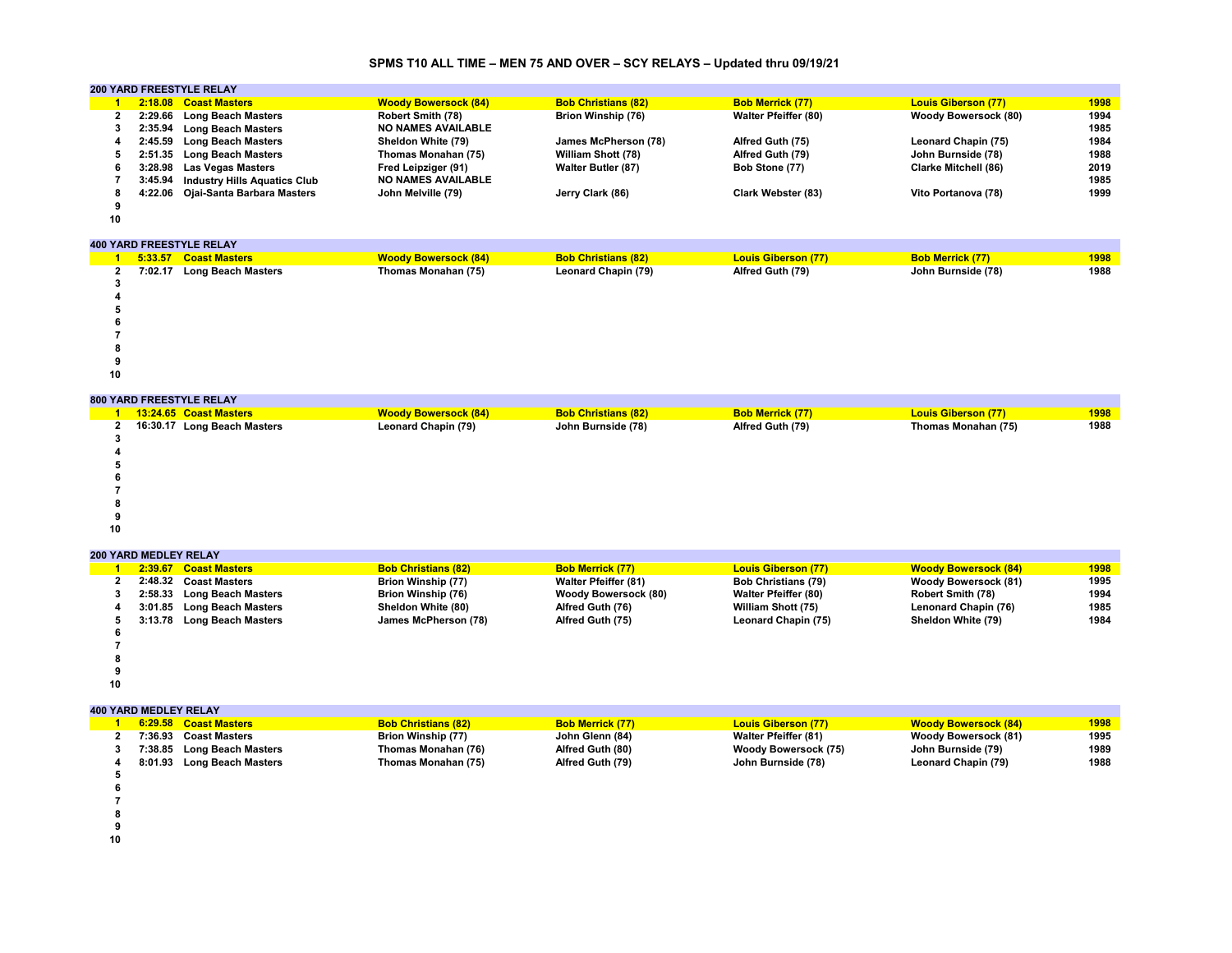#### **SPMS T10 ALL TIME – MIXED 18 AND OVER – SCY RELAYS – Updated thru 09/19/21**

|                      |                              | <b>200 YARD FREESTYLE RELAY</b>             |                               |                              |                                |                                 |      |
|----------------------|------------------------------|---------------------------------------------|-------------------------------|------------------------------|--------------------------------|---------------------------------|------|
| $\mathbf{1}$         |                              | 1:25.80 Las Vegas Masters                   | <b>Forrest Beesley (23)</b>   | <b>Amy Lubawy (23)</b>       | <b>Katarzyna Wilk (27)</b>     | Van Wynsberge (23)              | 2019 |
| $\mathbf{2}$         |                              | 1:30.23 Rose Bowl Aquatics                  | Lauren Frendreis (28)         | Simon Burnett (34)           | Lauren Turner (24)             | Ralph Porrazzo (24)             | 2017 |
| 3                    |                              | 1:31.16 Long Beach Masters                  | Bert Bergen (26)              | <b>Matthew Mitchell (25)</b> | Sherry Gaertner (29)           | Peggy Gross (24)                | 1993 |
| 4                    |                              | 1:32.32 Conejo Simi Aquatic Masters         | Louis Vayo (24)               | Kara Denby (23)              | Lauren Hancock (28)            | <b>Matthew Baerg (19)</b>       | 2010 |
| 5                    |                              | 1:33.29 Las Vegas Masters                   | Dan Wegner (46)               | Shekinah Hoffman (24)        | Katarzyna Wilk (26)            | Jason Alentado (23)             | 2018 |
| 6                    |                              | 1:33.40 Southern California Aquatic Masters | Charles Siroky (29)           | Susie Burt (21)              | Pamela Urbas (21)              | Brian Kurza (23)                | 1993 |
| $\overline{7}$       | 1:33.52                      | <b>UC</b> Irvine                            | Gary Singer (51)              | Carrie Gowen (20)            |                                | <b>Margaret Miles (51)</b>      | 2004 |
| 8                    |                              |                                             |                               |                              | Howard Burns (52)              |                                 |      |
|                      |                              | 1:33.97 Rose Bowl Aquatics                  | Michelle Duraj (26)           | Lauren Frendreis (30)        | Seanryan Samia (23)            | Eric Shi (24)                   | 2019 |
| 9                    | 1:34.09                      | <b>Long Beach Masters</b>                   | Jeffrey Roe (21)              | Bert Bergen (27)             | Jill Keenan (25)               | <b>Sherry Gaertner (30)</b>     | 1994 |
| 10                   |                              | 1:35.00 West Hollywood Aquatics             | Nikita Bondarenko (23)        | Elizabeth Vucinich (38)      | Antoine Kunsch (31)            | Keely MacDonald (29)            | 2019 |
|                      |                              |                                             |                               |                              |                                |                                 |      |
|                      |                              | <b>400 YARD FREESTYLE RELAY</b>             |                               |                              |                                |                                 |      |
| $\blacktriangleleft$ |                              | 3:42.38 Conejo Valley Masters               | <b>Ore Wahnishe (24)</b>      | <b>Brandon Sarich (29)</b>   | <b>Rachel Coleman (19)</b>     | Tomoko Naka (35)                | 2018 |
| $\mathbf{2}$         |                              | 3:42.84 South Bay Swim Team                 | Susie Mortenson (24)          | Brian Johnson (32)           | Chuck Ponthier (30)            | Jennifer O'Conner (30)          | 1993 |
| 3                    |                              | 3:42.84 Golden Road Aquatics                | Misael Acosta - Gomez (22)    | Olivia Harries (21)          | Taryn Albright (23)            | Trevor Holt (24)                | 2016 |
| 4                    |                              | 3:43.78 Conejo Valley Masters               | <b>Christopher Ramos (25)</b> | April Hubbard (23)           | Jennifer Weiderman (48)        | Justin McClure (31)             | 2015 |
| 5                    |                              | 3:43.89 Santa Barbara Masters               | Melissa Knell (24)            | Curtis Lin (28)              | Gabriel Zahony (44)            | Jill Jones                      | 2019 |
| 6                    |                              | 3:44.10 San Luis Obispo Masters             | Eileen Kim (27)               | Clare Dooley (18)            | Morgan Moore (23)              | Zachary Allen (21)              | 2019 |
| $\overline{7}$       |                              | 3:46.34 San Luis Obispo Masters             | Adelynn Peterson (18)         | Eileen Kim (26)              | <b>Russell Peterson (26)</b>   | Alan Peterson (24)              | 2018 |
| 8                    |                              | 3:47.29 Rose Bowl Aquatics                  | Chad Durieux (31)             | Tait Ecklund (29)            | Kathy Chung (29)               | Amanda Wetzler (24)             | 2011 |
| 9                    |                              | 3:47.67 UC Irvine                           | John Wingender (25)           | Monica Fox (29)              | Carrie Gowen (20)              | Liam Murphy (31)                | 2004 |
| 10                   |                              |                                             |                               |                              |                                |                                 | 2021 |
|                      |                              | 3:48.48 Mission Viejo Masters               | Daniel Kim (20)               | Ancilla Rompala (30)         | Cailyn Bugbee (32)             | Danny Giometti (34)             |      |
|                      |                              |                                             |                               |                              |                                |                                 |      |
|                      |                              | <b>800 YARD FREESTYLE RELAY</b>             |                               |                              |                                |                                 |      |
| $\overline{1}$       |                              | 7:39.44 Orange Coast Masters                | <b>Duke Krautim (24)</b>      | <b>Melissa Wong (25)</b>     | Lexie Kelly (23)               | Chris Egan (35)                 | 2010 |
| $\overline{2}$       |                              | 8:08.19 South Bay Swim Team                 | Brian Johnson (32)            | Susie Mortenson (24)         | Scott Southeron (28)           | Ann Finley (30)                 | 1993 |
| 3                    |                              | 8:10.76 Mission Viejo Masters               | Katie Moore (23)              | Merritt Johnson (29)         | Jeffrey Mitchell (42)          | Steve Gunnell (40)              | 2011 |
| 4                    |                              | 8:13.95 Novaquatics Masters                 | Meg Reilly (36)               | Kathleen Barris (27)         | Patrick Dideum (24)            | Tim Shumate (44)                | 2006 |
| 5                    |                              | 8:19.85 Rose Bowl Aquatics                  | Hector Jimenez (20)           | Kelsey Helgesen (22)         | Amanda Hardy (22)              | Alec Alders (24)                | 2013 |
| 6                    |                              | 8:22.65 Orange Coast Masters                | Steve Franklin (48)           | Aleah Amr (26)               | <b>Madeline Klobuchar (24)</b> | Keith Ryan (26)                 | 2010 |
| 7                    |                              | 8:23.79 Golden Road Aquatics                | Jacob Cook (28)               | Misael Acosta - Gomez (22)   | Olivia Harries (21)            | Lizz Grainger (24)              | 2016 |
| 8                    | 8:26.34                      | San Luis Obispo Masters                     | Adelynn Peterson (18)         | Daniel Gibbons (33)          | Eileen Kim (26)                | Alan Peterson (24)              | 2018 |
| 9                    |                              | 8:26.97 UC Irvine                           | John Wingender (25)           | Carrie Gowen (20)            | Monica Fox (29)                | Liam Murphy (31)                | 2004 |
| 10                   |                              | 8:29.93 Mission Viejo Masters               | Arianna Gardner (24)          | Laurel Rodin (22)            | Andy Villarete (33)            | James Bergen (37)               | 2005 |
|                      |                              |                                             |                               |                              |                                |                                 |      |
|                      | 200 YARD MEDLEY RELAY        |                                             |                               |                              |                                |                                 |      |
| $\blacktriangleleft$ |                              | 1:35.95 Las Vegas Masters                   | <b>Forrest Beesley (23)</b>   | Van Wynsberge (23)           | <b>Amy Lubawy (23)</b>         | <b>Katarzyna Wilk (27)</b>      | 2019 |
|                      |                              |                                             |                               |                              |                                |                                 |      |
| 2                    |                              | 1:42.81 El Segundo Masters                  | Diane Graner-Gallas (34)      | Steven Bergen (23)           | Frank Wattles (27)             | Laura Hajost (30)               | 1998 |
| 3                    |                              | 1:43.17 Las Vegas Masters                   | Jamie Akenberger (26)         | Brandon Meier (24)           | Dannica Brennan (26)           | Eric Anderson (19)              | 2017 |
| 4                    |                              | 1:44.29 El Segundo Masters                  | Diane Graner-Gallas (33)      | Jim Bergen (29)              | Brian Kelca (36)               | <b>Claudine Martinez (24)</b>   | 1997 |
| 5                    |                              | 1:44.75 Santa Barbara Masters               | <b>Mariah Reading (23)</b>    | Lesley Bethel (27)           | Curtis Lin (26)                | Darwin Chang (20)               | 2017 |
| 6                    |                              | 1:44.89 West Hollywood Aquatics             | Elizabeth Vucinich (28)       | <b>Matthew Schmidt (31)</b>  | <b>Matthew Thunell (23)</b>    | Sarah Lassek (36)               | 2009 |
| $\overline{7}$       | 1:45.58                      | <b>Conejo Simi Aquatic Masters</b>          | Spencer Miller (33)           | Kara Denby (23)              | Lauren Hancock (28)            | Louis Vayo (24)                 | 2010 |
| 8                    |                              | 1:45.74 Southern California Aquatic Masters | Susie Burt (21)               | Christopher Cavanaugh (30)   | Andrea Bardin (24)             | Brian Kurza (23)                | 1993 |
| 9                    | 1:45.86                      | <b>Las Vegas Masters</b>                    | Dan Wegner (46)               | Jason Alentado (23)          | Shekinah Hoffman (24)          | Katarzyna Wilk (26)             | 2018 |
| 10                   | 1:45.94                      | <b>Golden Road Aquatics</b>                 | Gwendolyn Mathias (24)        | Christophe Weber (25)        | Caroline Fernandez (27)        | Alex Verdegem (28)              | 2017 |
|                      |                              |                                             |                               |                              |                                |                                 |      |
|                      | <b>400 YARD MEDLEY RELAY</b> |                                             |                               |                              |                                |                                 |      |
| $\blacksquare$ 1     |                              | 3:59.01 Orange Coast Masters                | <b>Melissa Wong (25)</b>      | Duke Krautim (24)            | Keith Ryan (26)                | Aleah Amr (26)                  | 2010 |
| $\mathbf{2}$         |                              | 4:02.48 Mission Viejo Masters               | Rebekah Olsen (28)            | Katie Moore (21)             | Hiro Sugimoto (25)             | Scott Davison (26)              | 2009 |
| 3                    |                              |                                             |                               |                              |                                |                                 | 2016 |
|                      |                              | 4:04.52 Golden Road Aquatics                | Nicholas Korth (24)           | Trevor Hoyt (24)             | Lizz Grainger (24)             | Olivia Harries (21)             | 1993 |
| 4                    |                              | 4:04.88 West Hollywood Aquatics             | Kyle Fisher (22)              | David Guthrie (32)           | Dan Beatty (26)                | Stacy Jones (27)                |      |
| 5                    | 4:09.00                      | <b>San Luis Obispo Masters</b>              | Thomas Linker (22)            | Clare Dooley (18)            | Zachary Allen (21)             | Eileen Kim (27)                 | 2019 |
| 6                    | 4:09.80                      | Santa Barbara Swim Club                     | Aaron Goldschmidt (24)        | Marc Ruh (23)                | Debbie Miles (23)              | Cathy Sandison (25)             | 1987 |
| $\overline{7}$       |                              | 4:14.71 City of Las Vegas Masters           | Mark Magee (38)               | Lindsey Leeming (21)         | Keith Dennison (35)            | Kari Adams (40)                 | 2006 |
| 8                    |                              | 4:17.67 Rose Bowl Aquatics                  | <b>Cheryl Simmons (43)</b>    | Chad Durieux (30)            | Cherise Saito (26)             | Ryan Wensley (24)               | 2010 |
| 9                    |                              | 4:19.22 West Hollywood Aquatics             | Andrea DeVuono (31)           | Michael Thomson (24)         | Elizabeth Halouzka (29)        | Luis Salazar (27)               | 1994 |
| 10                   |                              | 4:19.64 Mission Viejo Masters               | Rebekah Olsen (30)            | Katie Moore (23)             | Merritt Johnson (29)           | <b>Tuesday Schellinger (24)</b> | 2011 |
|                      |                              |                                             |                               |                              |                                |                                 |      |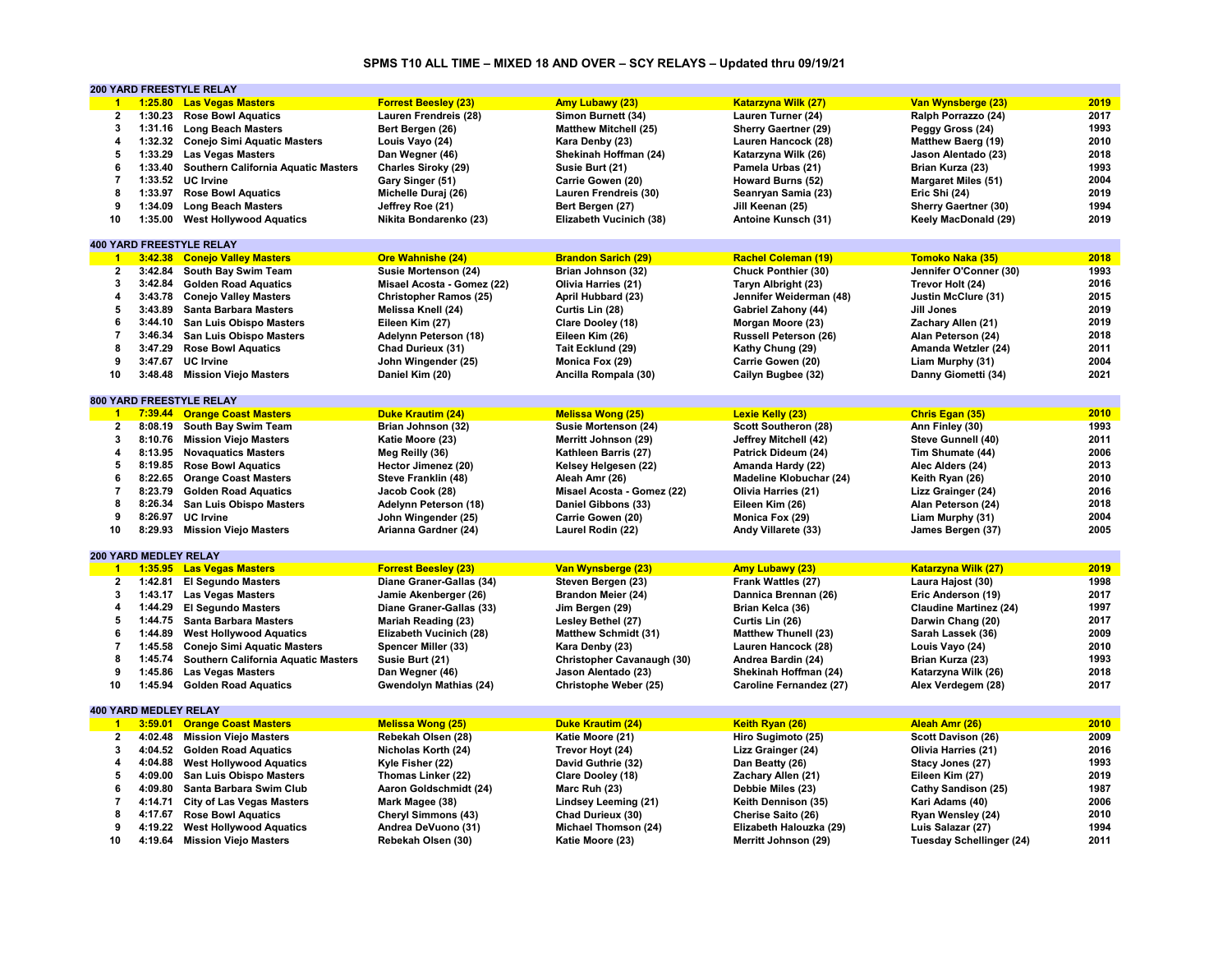#### **SPMS T10 ALL TIME – MIXED 25 AND OVER – SCY RELAYS – Updated thru 09/19/21**

|                      |                       | 200 YARD FREESTYLE RELAY                    |                              |                               |                                |                               |      |
|----------------------|-----------------------|---------------------------------------------|------------------------------|-------------------------------|--------------------------------|-------------------------------|------|
| $\blacktriangleleft$ |                       | 1:29.40 Southern California Aquatic Masters | <b>Chuck Ponthier (27)</b>   | Diane Graner (26)             | Kristine Bush (27)             | <b>Peter McClafferty (27)</b> | 1990 |
| 2                    | 1:31.70               | Southern California Aquatic Masters         | Christopher Cavanaugh (30)   | Nate Derby (25)               | Diane Graner-Gallas (29)       | Alexandra Middaugh (28)       | 1993 |
| 3                    | 1:31.80               | <b>El Segundo Masters</b>                   | Frank Wattles (27)           | Marc Rinzler (27)             | Diane Graner-Gallas (34)       | Heidi Hannenian (27)          | 1998 |
| 4                    | 1:32.07               | <b>Westside Masters</b>                     | <b>NO NAMES AVAILABLE</b>    |                               |                                |                               | 1984 |
| 5                    |                       | 1:32.13 Tandem Masters                      | Sandy Neilson (27)           | Mike Blatt (27)               | Bryan Weaver (29)              | Kim Worthen (27)              | 1983 |
| 6                    | 1:32.45               | <b>Rose Bowl Aquatics</b>                   | Nicolas Granger (48)         | Lauren Frendreis (27)         | Ashley Hauser (28)             | Jon Mendoza (33)              | 2016 |
| $\overline{7}$       | 1:32.46               | <b>West Hollywood Aquatics</b>              | Craig Thompson (25)          | Elizabeth Vucinich (30)       | Sarah Cefalu (25)              | <b>Brett MacLennan (26)</b>   | 2011 |
| 8                    | 1:32.68               |                                             |                              |                               |                                |                               | 1995 |
|                      |                       | <b>Long Beach Masters</b>                   | Bert Bergen (28)             | <b>Bruce Howell (38)</b>      | Lynn Wittstock (32)            | Maureen Mendoza (34)          |      |
| *9                   | 1:32.91               | <b>Ventura Aquatic Club</b>                 | Diana Todd (38)              | Sandy Neilson (26)            | James McConica (31)            | Steven Baxter (28)            | 1982 |
| *9                   | 1:32.91               | <b>El Segundo Masters</b>                   | Mary Edwards (26)            | Derek Robinson (29)           | Laura Hajost (31)              | Bert Bergen (32)              | 1999 |
|                      |                       |                                             |                              |                               |                                |                               |      |
|                      |                       | <b>400 YARD FREESTYLE RELAY</b>             |                              |                               |                                |                               |      |
| $\blacktriangleleft$ |                       | 3:24.00 Rose Bowl Aquatics                  | <b>Nicolas Granger (48)</b>  | <b>Lauren Frendreis (27)</b>  | <b>Ashley Hauser (28)</b>      | Jon Mendoza (33)              | 2016 |
| 2                    | 3:32.56               | Ojai-Santa Barbara Masters                  | Scott Reed (27)              | Jane Cairns (27)              | Wenke Hansen (28)              | Brian Alderman (29)           | 1998 |
| 3                    | 3:35.91               | <b>Novaguatics Masters</b>                  | <b>Robert Dmytrow (29)</b>   | Rendy Opdycke (27)            | Jenny Perrey (30)              | Danny Puchalski (29)          | 2011 |
| 4                    |                       | 3:39.23 West Hollywood Aquatics             | Andrea DeVuono (28)          | <b>Bruce Menefee (32)</b>     | Morri Spang (34)               | <b>Robert Fuentes (27)</b>    | 1991 |
| 5                    | 3:43.88               | <b>West Hollywood Aquatics</b>              | James Rhyne (32)             | Donald Skeoch (34)            | Amy Dantzler (33)              | Elizabeth Halouzka (33)       | 1998 |
| 6                    | 3:46.61               | South Bay Swim Team                         | C. Leigh                     | Cathy Moylan (29)             | Thomas Fahrenholz (25)         | David Frank (43)              | 1987 |
| $\overline{7}$       |                       | 3:46.62 South Bay Swim Team                 | Jim McGinn (29)              | Robert Eberwine (29)          | Mark Farmer (27)               | Fonda Wu (30)                 | 1990 |
| 8                    |                       | 3:47.96 South Bay Swim Team                 | Curtis Doyle (29)            | Timothy Hamilton (27)         | Ann Finley (27)                | Sheryl Luera (28)             | 1990 |
| 9                    | 3:48.48               | <b>Venice Masters</b>                       | Dan Borton (26)              | Teri Ellis (25)               | Lara Forman (25)               | Bruce Stahl (35)              | 1994 |
| 10                   |                       | 3:50.43 Long Beach Masters                  | Lucy Johnson (46)            | Michael Heather (39)          | Jill Keenan (25)               | David Ryan (33)               | 1994 |
|                      |                       |                                             |                              |                               |                                |                               |      |
|                      |                       | <b>800 YARD FREESTYLE RELAY</b>             |                              |                               |                                |                               |      |
| $\blacksquare$ 1     |                       |                                             |                              |                               |                                |                               |      |
|                      |                       | 8:18.57 El Segundo Masters                  | <b>Chris Lansberg (33)</b>   | <b>Scott Davey (33)</b>       | <b>Margaret Van Oppen (28)</b> | <b>Theresa Van Oppen (29)</b> | 1987 |
| $\mathbf{2}$         |                       | 8:26.92 Novaquatics Masters                 | <b>Michael Collins (47)</b>  | Stephanie Kramer (38)         | Rendy Opdycke (29)             | John Kirker (42)              | 2013 |
| 3                    | 8:30.18               | <b>Novaquatics Masters</b>                  | Michael Spiegel (26)         | <b>Mary Dannelley (40)</b>    | Julia Juliusson (44)           | John Kirker (38)              | 2009 |
| 4                    | 8:31.47               | South Bay Swim Team                         | Brian Kelca (32)             | Dede Moore (33)               | Chuck Ponthier (30)            | Carole Shigaki (37)           | 1993 |
| 5                    | 8:32.61               | <b>Venice Masters</b>                       | David Kastigar (29)          | Lara Forman (25)              | Teri Ellis (25)                | Bruce Stahl (35)              | 1994 |
| 6                    |                       | 8:33.94 Mission Viejo Masters               | Joshua Trotter (26)          | Jennifer Fant (29)            | Abel Tong (39)                 | Tami Engel (40)               | 2004 |
| $\overline{7}$       | 8:39.48               | <b>Mission Viejo Masters</b>                | Maura Haynes (29)            | Brendan Herlihy (32)          | Jessica Helliwell (33)         | Michael Kolarov (36)          | 2009 |
| 8                    | 8:41.81               | <b>Southern California Aquatic Masters</b>  | David Lubarsky (30)          | Keith Kaplan (25)             | Shari Latta (33)               | Mary Rose O'Neill (31)        | 1992 |
| 9                    | 8:42.28               | <b>Golden Road Aquatics</b>                 | Gregory Paggi (37)           | James Granados (34)           | Julia Browne (31)              | Abica Dubay (30)              | 2016 |
| 10                   |                       | 8:43.06 Las Vegas Masters                   | Shannon Colavito (28)        | <b>Violet Colavito (32)</b>   | Jared Griffard (26)            | Randy Jackson (34)            | 2016 |
|                      |                       |                                             |                              |                               |                                |                               |      |
|                      | 200 YARD MEDLEY RELAY |                                             |                              |                               |                                |                               |      |
| $\blacksquare$       | 1:39.32               | <b>Southern California Aquatic Masters</b>  | Diane Graner (26)            | <b>Peter McClafferty (27)</b> | <b>Chuck Ponthier (27)</b>     | <b>Kristine Bush (27)</b>     | 1990 |
| $\mathbf{2}$         | 1:41.72               | <b>West Hollywood Aquatics</b>              | Christopher Gibson (35)      | Steven Van Deventer (26)      | Elizabeth Vucinich (38)        | Keely MacDonald (29)          | 2019 |
| 3                    | 1:41.89               |                                             |                              |                               |                                |                               | 1995 |
|                      |                       | <b>Long Beach Masters</b>                   | Michael Kanner (26)          | <b>Bruce Howell (38)</b>      | Lynn Wittstock (32)            | Maureen Mendoza (34)          |      |
| 4                    |                       | 1:42.76 El Segundo Masters                  | Derek Robinson (28)          | Mary Bergen (27)              | Marc Rinzler (27)              | Heidi Hannenian (27)          | 1998 |
| 5                    | 1:42.80               | <b>West Hollywood Aquatics</b>              | Christopher Gibson (33)      | Nikola Delic (32)             | Elizabeth Vucinich (36)        | Keely MacDonald (27)          | 2017 |
| 6                    |                       | 1:42.84 Mission Viejo Masters               | Karol Zemier (27)            | Cynthia Lewis (34)            | Mark Soho (29)                 | Rebekah Olsen (29)            | 2010 |
| $\overline{7}$       | 1:43.03               | <b>El Segundo Masters</b>                   | Mary Edwards (26)            | Janet Harlow (30)             | <b>Marcel Rinzler (28)</b>     | James Bergen (31)             | 1999 |
| 8                    |                       | 1:43.22 Southern California Aquatic Masters | Diane Graner-Gallas (29)     | Guy Farrow (28)               | Peter Egan (29)                | Alexandra Middaugh (28)       | 1993 |
| 9                    | 1:43.56               | <b>West Hollywood Aquatics</b>              | Thomas Reed (27)             | <b>Matthew Schmidt (32)</b>   | Elizabeth Vucinich (29)        | Amy Dantzler (45)             | 2010 |
| 10                   | 1:43.80               | <b>Long Beach Masters</b>                   | Michael Kanner (27)          | James Bergan (28)             | Kathy Utley (25)               | Patricia Mitchell (27)        | 1996 |
|                      |                       |                                             |                              |                               |                                |                               |      |
|                      | 400 YARD MEDLEY RELAY |                                             |                              |                               |                                |                               |      |
| $\mathbf{1}$         |                       | 3:43.88 West Hollywood Aquatics             | <b>James Rhyne (32)</b>      | Donald Skeoch (34)            | <b>Amy Dantzler (33)</b>       | Elizabeth Halouzka (33)       | 1998 |
| $\overline{2}$       |                       | 3:53.32 Mission Viejo Masters               | Karol Zemier (27)            | Cynthia Lewis (34)            | Jeffrey Mitchell (41)          | Rebekah Olsen (29)            | 2010 |
| 3                    | 4:01.88               | <b>West Hollywood Aquatics</b>              | Andrea DeVuono (28)          | <b>Robert Fuentes (27)</b>    | Bruce Menefee (32)             | Morri Spang (34)              | 1991 |
| 4                    | 4:08.49               | <b>Ojai-Santa Barbara Masters</b>           | Jane Cairns (27)             | Alan Smallwood (39)           | Katrina Carson (25)            | Bill Kuhn (32)                | 1998 |
| 5                    | 4:10.89               | <b>Novaguatics Masters</b>                  |                              | Jenny Perrey (30)             | Robert Dmytrow (29)            | Rendy Opdycke (27)            | 2011 |
|                      |                       |                                             | James Riddle (48)            |                               |                                |                               |      |
| 6                    | 4:15.79               | <b>Conejo Valley Masters</b>                | <b>Bradley Stolshek (49)</b> | Ahelee Sue Osborn (52)        | Rob Dumouchel (28)             | Jinxi Caddel (39)             | 2010 |
| $\overline{7}$       | 4:19.49               | <b>West Hollywood Aquatics</b>              | Andrea DeVuono (29)          | Matt Knight (30)              | Gregory Jordy (29)             | Vicki Roberts (28)            | 1992 |
| 8                    | 4:20.57               | <b>Las Vegas Masters</b>                    | Shannon Colavito (28)        | Jared Griffard (26)           | Randy Jackson (34)             | <b>Violet Colavito (32)</b>   | 2016 |
| 9                    |                       | 4:22.56 West Hollywood Aquatics             | Lisa Bove (33)               | Matt Knight (32)              | <b>Robert Fuentes (30)</b>     | Kathleen Walsh (33)           | 1994 |
| 10                   | 4:22.79               | <b>Mission Viejo Masters</b>                | Cynthia Lewis (33)           | Maura Haynes (29)             | Jeffrey Mitchell (40)          | Keith Gierut (47)             | 2009 |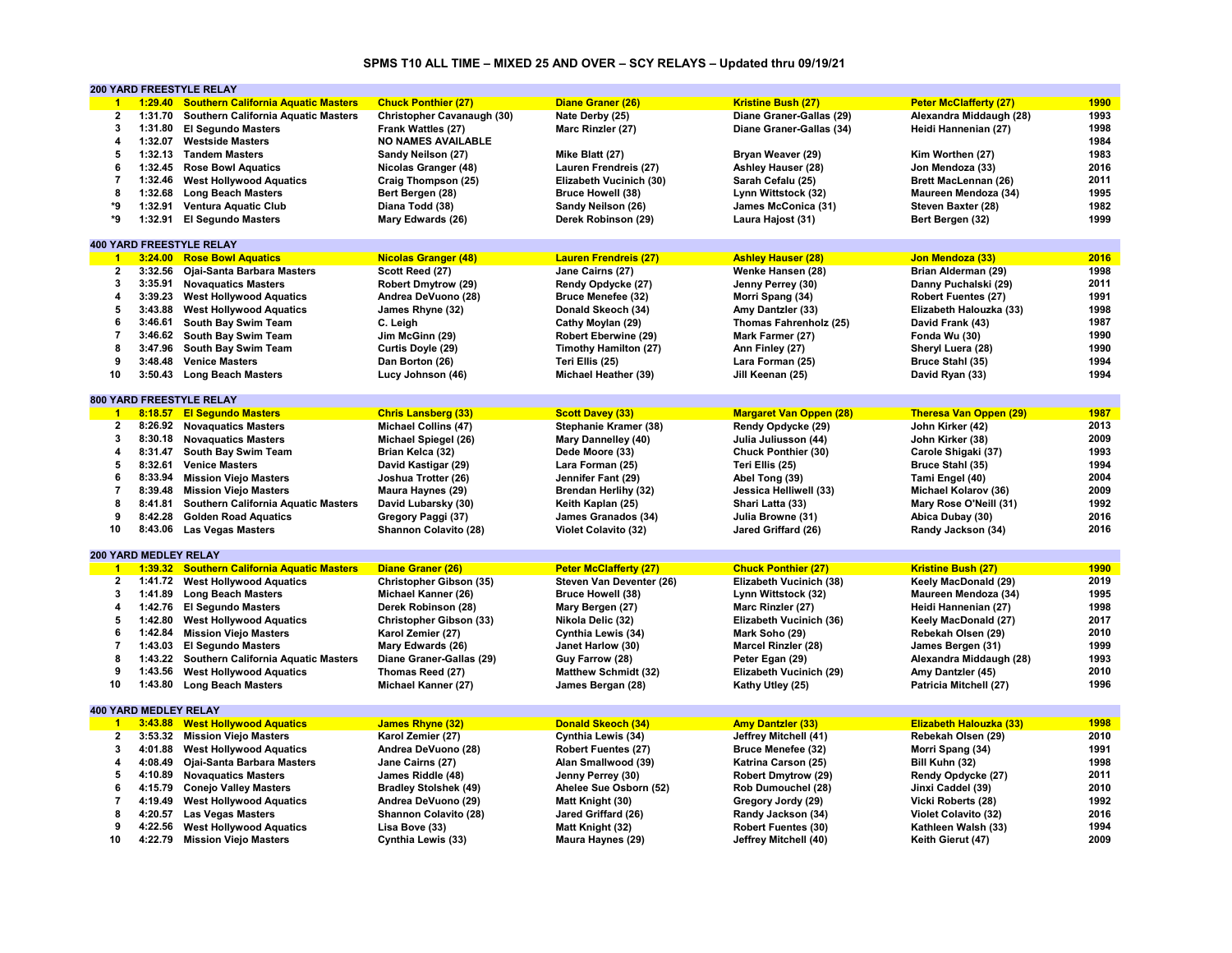#### **SPMS T10 ALL TIME – MIXED 35 AND OVER – SCY RELAYS – Updated thru 09/19/21**

|                      |                              | 200 YARD FREESTYLE RELAY                   |                               |                               |                              |                               |      |
|----------------------|------------------------------|--------------------------------------------|-------------------------------|-------------------------------|------------------------------|-------------------------------|------|
| $\blacktriangleleft$ |                              | 1:33.22 Santa Barbara Masters              | <b>Michael Power (49)</b>     | <b>Kip Fulbeck (52)</b>       | <b>Nicole Perkins (44)</b>   | <b>Gabrielle Chang (39)</b>   | 2017 |
| 2                    | 1:34.91                      | <b>UCSB Masters Swimming</b>               | <b>Stanley Fujimoto (43)</b>  | Lo Knapp (48)                 | Marcie Kjoller (35)          | <b>Richard Schroeder (41)</b> | 2003 |
| 3                    | 1:35.69                      | <b>Las Vegas Masters</b>                   | Chris Counts (38)             | Kari Adams (48)               | Katy Phifer (40)             | Glenn Counts (36)             | 2014 |
| 4                    | 1:35.73                      | <b>Las Vegas Masters</b>                   | Chris Counts (41)             | Karin Wegner (44)             | Mary Lee (35)                | Glenn Counts (39)             | 2017 |
| 5                    | 1:37.29                      | <b>Novaquatics Masters</b>                 | Julia Juliusson (44)          | Emily Odgers (41)             | Dickie Fernandez (37)        | Felipe Delgado (35)           | 2009 |
| 6                    | 1:37.33                      | <b>Westside Masters</b>                    | Ken Ziskin (37)               | Peter Taft (49)               | Lucy Johnson (37)            | Diana Todd (41)               | 1985 |
| $\overline{7}$       | 1:37.35                      | <b>Southern California Aquatic Masters</b> | Peter O'Keeffe (40)           | Diana Todd (47)               |                              | Clay Evans (37)               | 1991 |
| 8                    |                              |                                            |                               |                               | Bonnie Adair (38)            |                               |      |
|                      | 1:37.52                      | Southern California Aquatic Masters        | Fred Hubbell (40)             | Clay Evans (39)               | Karen Melick (36)            | Bonnie Adair (40)             | 1993 |
| 9                    | 1:37.57                      | <b>Trojan Swim Club</b>                    | Diana Todd (37)               | Becky Richter (37)            | Robert Smith (38)            | Ken Krueger (35)              | 1981 |
| 10                   | 1:37.76                      | <b>Santa Barbara Masters</b>               | <b>Timothy Siciliano (37)</b> | Gabrielle Chang (39)          | <b>Nicole Perkins (44)</b>   | Michael Power (48)            | 2017 |
|                      |                              |                                            |                               |                               |                              |                               |      |
|                      |                              | <b>400 YARD FREESTYLE RELAY</b>            |                               |                               |                              |                               |      |
| $\blacktriangleleft$ |                              | 3:36.18 Santa Barbara Masters              | <b>Timothy Siciliano (37)</b> | <b>Gabrielle Chang (39)</b>   | <b>Nicole Perkins (44)</b>   | <b>Michael Power (48)</b>     | 2017 |
| 2                    |                              | 3:45.12 Las Vegas Masters                  | Peter Ford (36)               | Karin Wegner (43)             | Melissa Giovanni (36)        | Dan Wegner (44)               | 2016 |
| 3                    | 3:47.07                      | Ojai Masters                               | Greg Sproles (40)             | Marc Whitman (51)             | <b>Monica Marcone (41)</b>   | Laura Schreiner (43)          | 2009 |
| 4                    |                              | 3:50.72 Conejo Valley Masters              | Stephen Ball (44)             | Deanna Koehler (45)           | Arlette Godges (50)          | Scott Adair (51)              | 2015 |
| 5                    | 3:51.49                      | <b>Novaquatics Masters</b>                 | James Riddle (46)             | Emily Odgers (41)             | Julia Juliusson (44)         | Gerard Von Hoffmann (53)      | 2009 |
| 6                    | 3:52.85                      | <b>Mission Viejo Masters</b>               | Tami Engel (40)               | Kevin Weissman (41)           | <b>Colleen Chandler (44)</b> | Mark Hammer (43)              | 2004 |
| $\overline{7}$       | 3:55.09                      | <b>Conejo Valley Masters</b>               | Kelly Karren (44)             | Michael Denny (39)            | Sarah Habib (36)             | Leslie Monroe (43)            | 2018 |
| 8                    | 3:56.11                      | <b>Rose Bowl Aquatics</b>                  | Jose Desouza (41)             | John Keim (37)                | Jana Chesley (40)            | Nina Paddock (41)             | 2013 |
| 9                    |                              |                                            |                               |                               |                              |                               | 2017 |
|                      | 3:57.35                      | <b>Conejo Valley Masters</b>               | Kelly Karren (43)             | Michael Denny (38)            | Jennifer Weiderman (50)      | Deanna Koehler (47)           |      |
| 10                   | 3:59.39                      | <b>Conejo Valley Masters</b>               | Kelly Karren (42)             | Beata Konopka (47)            | John Barbie (40)             | Leslie Monroe (41)            | 2016 |
|                      |                              |                                            |                               |                               |                              |                               |      |
|                      |                              | 800 YARD FREESTYLE RELAY                   |                               |                               |                              |                               |      |
| $\blacktriangleleft$ | 8:26.74                      | <b>Conejo Valley Masters</b>               | <b>Kelly Karren (44)</b>      | Doug Koehler (52)             | Jennifer Weiderman (51)      | <b>Becky Cleavenger (54)</b>  | 2018 |
| $\mathbf{2}$         | 8:35.98                      | <b>Novaguatics Masters</b>                 | Cynthia Lewis (36)            | <b>Astrid Cybulskis (37)</b>  | <b>Michael Collins (46)</b>  | Dickie Fernandez (40)         | 2012 |
| 3                    | 8:40.63                      | <b>Mission Viejo Masters</b>               | David Sumner (39)             | Jeffrey Mitchell (41)         | Kelly Richell (44)           | T Sorenson (43)               | 2010 |
| 4                    | 8:46.54                      | <b>Las Vegas Masters</b>                   | Karin Wegner (43)             | Melissa Giovanni (36)         | Dan Wegner (44)              | Peter Ford (36)               | 2016 |
| 5                    | 8:46.57                      | <b>Mission Viejo Masters</b>               | Gerard Leutner (40)           | Colleen Chandler (44)         | Kevin Weissman (41)          | Joy Leutner (45)              | 2004 |
| 6                    |                              | 8:59.11 Conejo Valley Masters              | Leslie Monroe (44)            | Sarah Habib (37)              | Jonathan Kretz (41)          | Darin Buschmann (44)          | 2019 |
| $\overline{7}$       | 9:03.44                      | South Bay Swim Team                        | Marcia Barry (43)             | Randy Lyman (39)              | Carole Shigaki (36)          | <b>Bruce Pettibone (37)</b>   | 1992 |
| 8                    | 9:12.60                      | <b>Conejo Valley Masters</b>               | Ralph Smalling (57)           | Deanna Koehler (43)           | <b>Becky Cleavenger (49)</b> | Nick Boshoff (44)             | 2013 |
| 9                    | 9:16.50                      | <b>Mission Viejo Masters</b>               | <b>Brendan Herlihy (41)</b>   | Jennifer Batcheller (49)      | <b>Margaret Stuart (59)</b>  | Karl Tokita (47)              | 2018 |
| 10                   |                              |                                            |                               |                               |                              |                               | 2009 |
|                      | 9:23.77                      | <b>Mission Viejo Masters</b>               | Jeffrey Mitchell (40)         | Deanne Weissman (46)          | Therese O'Rourke (46)        | Michael Lewis (43)            |      |
|                      |                              |                                            |                               |                               |                              |                               |      |
|                      | 200 YARD MEDLEY RELAY        |                                            |                               |                               |                              |                               |      |
| $\blacksquare$       |                              | 1:43.54 Novaguatics Masters                | <b>Megan Hedges (38)</b>      | <b>Steve West (39)</b>        | <b>Roberto Delgado (36)</b>  | <b>Cynthia Lewis (35)</b>     | 2011 |
| $\mathbf{2}$         |                              | 1:43.89 UCSB Masters Swimming              | Mike Shaffer (37)             | <b>Richard Schroeder (41)</b> | Arlette Godges (39)          | Marcie Kjoller (35)           | 2003 |
| 3                    | 1:44.23                      | Southern California Aquatic Masters        | Clay Evans (38)               | Karen Melick (35)             | James Belardi (35)           | Bonnie Adair (39)             | 1992 |
| 4                    | 1:46.07                      | <b>Las Vegas Masters</b>                   | Katy Phifer (40)              | Glenn Counts (36)             | Kari Adams (48)              | Chris Counts (38)             | 2014 |
| 5                    | 1:46.77                      | <b>Santa Barbara Masters</b>               | Michael Power (49)            | Gabrielle Chang (39)          | Kip Fulbeck (52)             | Nicole Perkins (44)           | 2017 |
| 6                    | 1:47.77                      | <b>Southern California Aquatic Masters</b> | Clay Evans (39)               | Karen Melick (36)             | Fred Hubbell (40)            | Bonnie Adair (40)             | 1993 |
| $\overline{7}$       | 1:47.90                      | Southern California Aquatic Masters        | Bonnie Adair (37)             | Clay Evans (36)               | Paul Henne (43)              | Diana Todd (46)               | 1990 |
| 8                    | 1:48.47                      | Southern California Aquatic Masters        | Peter O'Keeffe (40)           | Bonnie Adair (38)             | Diana Todd (47)              | Paul Henne (44)               | 1991 |
| 9                    | 1:48.47                      | <b>Las Vegas Masters</b>                   | Chris Counts (41)             | Steven Thomas (39)            | Melissa Giovanni (37)        | Mary Lee (35)                 | 2017 |
| 10                   | 1:48.80                      | <b>El Segundo Masters</b>                  | Diane Graner-Gallas (35)      | John Templin (45)             | <b>Margaret Miller (38)</b>  | Mark Rubke (46)               | 1999 |
|                      |                              |                                            |                               |                               |                              |                               |      |
|                      |                              |                                            |                               |                               |                              |                               |      |
|                      | <b>400 YARD MEDLEY RELAY</b> |                                            |                               |                               |                              |                               |      |
| $\overline{1}$       | 4:15.87                      | <b>West Hollywood Aquatics</b>             | <b>Bruce Hatton (37)</b>      | <b>Karen Melick (36)</b>      | <b>Gary Quinn (36)</b>       | <b>Morri Spang (37)</b>       | 1994 |
| $\overline{2}$       | 4:20.63                      | <b>Ojai Masters</b>                        | <b>Monica Marcone (41)</b>    | Sarah DelVecchio (43)         | Greg Sproles (40)            | Franco Campana (47)           | 2009 |
| 3                    | 4:23.70                      | <b>Novaquatics Masters</b>                 | Jim Dietrich (41)             | Cynthia Lewis (36)            | <b>Michael Collins (46)</b>  | <b>Astrid Cybulskis (37)</b>  | 2012 |
| 4                    | 4:28.07                      | <b>Novaquatics Masters</b>                 | Barbara Lastelic (42)         | Jim Dietrich (38)             | Katsuya Takahashi (41)       | Julia Juliusson (44)          | 2009 |
| 5                    |                              | 4:29.13 Las Vegas Masters                  | Dan Wegner (44)               | Karin Wegner (43)             | Peter Ford (36)              | Melissa Giovanni (36)         | 2016 |
| 6                    | 4:31.42                      | <b>West Hollywood Aquatics</b>             | Morri Spang (35)              | Mark Chatfield (38)           | Tom Reudy (37)               | Kathy Conte (45)              | 1992 |
| $\overline{7}$       | 4:32.28                      | <b>Novaquatics Masters</b>                 | Fred Anderson (60)            | Paul Grecco (42)              | David Hayward (42)           | Peter Barbrick (39)           | 2003 |
| 8                    | 4:38.38                      | <b>Novaguatics Masters</b>                 | Megan Hedges (37)             | Jeff Rovinsky (38)            | Katie Osborne (46)           | Steve Lamm (44)               | 2010 |
| 9                    | 4:39.88                      | <b>Mission Viejo Masters</b>               | Colleen Chandler (44)         | <b>Brian Goodell (45)</b>     | Tami Engel (40)              | Gerard Leutner (40)           | 2004 |
| 10                   |                              | 4:45.45 Novaquatics Masters                | Colleen Yanco (49)            | Reuben Myer (35)              | Cameron Eckman (41)          | Kerry Deputy (46)             | 2008 |
|                      |                              |                                            |                               |                               |                              |                               |      |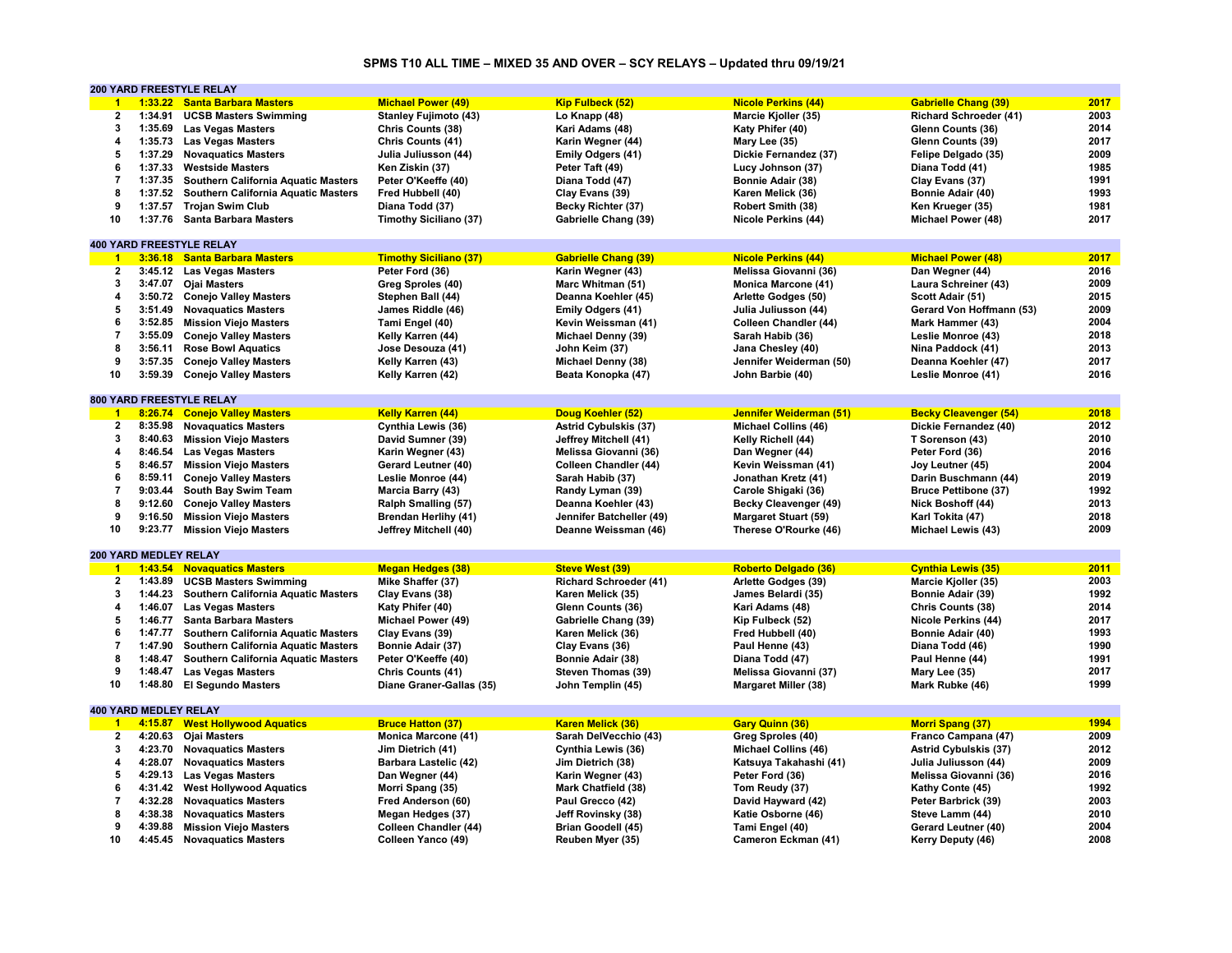# **SPMS T10 ALL TIME – MIXED 45 AND OVER – SCY RELAYS – Updated thru 09/19/21**

|                         |                       | 200 YARD FREESTYLE RELAY              |                              |                              |                              |                              |      |
|-------------------------|-----------------------|---------------------------------------|------------------------------|------------------------------|------------------------------|------------------------------|------|
| $\blacktriangleleft$    | 1:36.16               | <b>Conejo Valley Masters</b>          | <b>Matthew Biondi (48)</b>   | <b>Becky Cleavenger (50)</b> | Lisa Schoenneman (51)        | <b>Nick Boshoff (45)</b>     | 2014 |
| $\bf{2}$                |                       | 1:37.42 Conejo Valley Masters         | Michael Boosin (48)          | Chris Wall (53)              | Arlette Godges (50)          | Becky Cleavenger (51)        | 2015 |
| 3                       | 1:38.02               | Los Angeles Peninsula Swimmers        | <b>Chuck Ponthier (45)</b>   | Traci Granger (50)           | Laurie Ayoob (51)            | Duncan McBride (53)          | 2008 |
| 4                       |                       | 1:38.62 Conejo Valley Masters         | Becky Cleavenger (55)        | matthew Biondi (53)          | Arlette Godges (54)          | Michael Boosin (52)          | 2019 |
| 5                       | 1:39.31               | <b>Las Vegas Masters</b>              | Dan Wegner (47)              | Karin Wegner (46)            | Jelena Kunovac (54)          | Josh Davis (46)              | 2019 |
| 5                       | 1:39.38               | <b>Conejo Valley Masters</b>          | Par Lindstrom (46)           | <b>Becky Cleavenger (53)</b> | Arlette Godges (52)          | Chris Wall (55)              | 2017 |
| $\overline{7}$          | 1:39.38               | <b>Conejo Valley Masters</b>          |                              | <b>Becky Cleavenger (53)</b> | <b>Matthew Biondi (51)</b>   | Lisa Schoenneman (54)        | 2017 |
| 8                       |                       |                                       | Scott Adair (53)             |                              |                              |                              | 2005 |
|                         | 1:40.27               | Los Angeles Peninsula Swimmers        | Buzz Harper (45)             | Duncan McBride (50)          | Jane McCall (45)             | Traci Granger (47)           |      |
| 9                       | 1:40.49               | <b>Conejo Valley Masters</b>          | Becky Cleavenger (52)        | Arlette Godges (51)          | Doug Koehler (50)            | Michael Boosin (49)          | 2016 |
| 10                      | 1:40.53               | <b>Conejo Valley Masters</b>          | Kelly Karren (45)            | Doug Koehler (53)            | Arlette Godges (54)          | Becky Cleavenger (55)        | 2019 |
|                         |                       |                                       |                              |                              |                              |                              |      |
|                         |                       | <b>400 YARD FREESTYLE RELAY</b>       |                              |                              |                              |                              |      |
| $\blacktriangleleft$    | 3:35.98               | <b>Conejo Valley Masters</b>          | <b>Michael Boosin (48)</b>   | <b>Matthew Biondi (49)</b>   | <b>Becky Cleavenger (51)</b> | Lisa Schoenneman (52)        | 2015 |
| $\mathbf{2}$            | 3:40.41               | <b>Conejo Valley Masters</b>          | Arlette Godges (53)          | Becky Cleavenger (54)        | <b>Matthew Biondi (52)</b>   | Michael Boosin (51)          | 2018 |
| 3                       | 3:41.70               | <b>Conejo Valley Masters</b>          | Jill Gellatly (51)           | Becky Cleavenger (55)        | <b>Matthew Biondi (53)</b>   | Kelly Karren (45)            | 2019 |
| 4                       | 3:41.78               | <b>Conejo Valley Masters</b>          | Arlette Godges (51)          | Becky Cleavenger (52)        | Michael Boosin (49)          | Doug Koehler (50)            | 2016 |
| 5                       | 3:48.22               | <b>Conejo Valley Masters</b>          | Arlette Godges (54)          | Jennifer Weiderman (52)      | Michael Boosin (52)          | Stephen Ball (48)            | 2019 |
| 6                       | 3:51.39               | Southern California Aquatic Masters   | Arlette Godges (47)          | Steven Nussbaum (50)         | Melissa Latt (47)            | Chris L Wall (49)            | 2011 |
| $\overline{7}$          | 3:53.21               | <b>Conejo Valley Masters</b>          | Nick Boshoff (45)            | Becky Cleavenger (50)        | Lisa Schoenneman (51)        | Doug Koehler (48)            | 2014 |
| 8                       | 3:54.11               | <b>Las Vegas Masters</b>              | Kari Adams (50)              | Michelle Ashworth (52)       | Nick Boshoff (47)            | Laurence Jaffee (55)         | 2016 |
| 9                       | 4:02.65               | <b>Conejo Valley Masters</b>          | Eric Marnoch (49)            | Deanna Koehler (46)          | Jennifer Weiderman (49)      | Doug Koehler (49)            | 2016 |
| 10                      | 4:06.87               | <b>Mission Viejo Masters</b>          | Suzi Fitzpatrick (46)        | Patty Furukawa (46)          | Douglas Barker (55)          | Ryan Chapman (46)            | 2018 |
|                         |                       |                                       |                              |                              |                              |                              |      |
|                         |                       |                                       |                              |                              |                              |                              |      |
|                         |                       | 800 YARD FREESTYLE RELAY              |                              |                              |                              |                              |      |
| $\blacktriangleleft$    | 8:27.33               | <b>Conejo Valley Masters</b>          | <b>Eric Marnoch (49)</b>     | <b>Becky Cleavenger (52)</b> | <b>Matthew Biondi (50)</b>   | <b>Arlette Godges (51)</b>   | 2016 |
| $\overline{2}$          | 8:40.04               | <b>UCLA Bruin Masters</b>             | Christie Ciraulo (53)        | Peter O'Keeffe (56)          | Jenny Cook (49)              | Chris Hauty (50)             | 2007 |
| $\mathbf 3$             | 8:48.94               | <b>Rose Bowl Aquatics</b>             | <b>Patrick McGinley (47)</b> | Lisa Hilger (51)             | Kayley Vernallis (50)        | Winston Uchiyama (53)        | 2011 |
| $\overline{\mathbf{4}}$ | 8:54.95               | <b>Las Vegas Masters</b>              | Laurence Jaffee (55)         | Michelle Ashworth (52)       | Kari Adams (50)              | Nick Boshoff (47)            | 2016 |
| 5                       | 9:10.18               | <b>Conejo Valley Masters</b>          | Eric Marnoch (51)            | Doug Koehler (51)            | Jennifer Weiderman (51)      | Becky Cleavenger (54)        | 2018 |
| 6                       | 9:21.47               | <b>Conejo Valley Masters</b>          | Edward Waldron (45)          | Todd Irmas (49)              | Denise Hearst (54)           | Becky Cleavenger (48)        | 2012 |
| $\overline{7}$          | 9:30.21               | <b>Mission Viejo Masters</b>          | Beverly Montrella (65)       | Gregory Aakhus (61)          | <b>Bonnie Spivey (53)</b>    | John Bright (47)             | 2012 |
| 8                       | 9:32.77               | <b>Novaquatics Masters</b>            | Tord Benner (49)             | Bill Sieck (46)              | Colleen Yanco (50)           | Lynn Kubasek (50)            | 2009 |
| 9                       | 9:35.80               | <b>Conejo Valley Masters</b>          | Kerry O'Shea (47)            | Jennifer Weiderman (47)      | Lisa Schoenneman (51)        | Todd Irmas (51)              | 2014 |
| 10                      |                       | 9:45.28 Mission Viejo Masters         | Kevin Weissman (45)          | Theresa Dobbs (45)           | Philip Albright (48)         | Therese O'Rourke (45)        | 2008 |
|                         |                       |                                       |                              |                              |                              |                              |      |
|                         | 200 YARD MEDLEY RELAY |                                       |                              |                              |                              |                              |      |
|                         |                       |                                       |                              |                              |                              |                              |      |
| $\blacktriangleleft$    | 1:51.50               | <b>Los Angeles Peninsula Swimmers</b> | <b>Jane McCall (46)</b>      | <b>Victor Wagoner (50)</b>   | <b>Traci Granger (48)</b>    | <b>Duncan McBride (51)</b>   | 2006 |
| $\mathbf{2}$            | 1:51.80               | Los Angeles Peninsula Swimmers        | Jane McCall (47)             | Michael Hamm (49)            | Traci Granger (49)           | Duncan McBride (52)          | 2007 |
| 3                       | 1:52.21               | Los Angeles Peninsula Swimmers        | Laurie Ayoob (51)            | Michael Hamm (50)            | Traci Granger (50)           | Chuck Ponthier (45)          | 2008 |
| 4                       | 1:52.72               | <b>Las Vegas Masters</b>              | Dan Wegner (47)              | Jelena Kunovac (54)          | Josh Davis (46)              | Karin Wegner (46)            | 2019 |
| 5                       | 1:52.87               | <b>Conejo Valley Masters</b>          | Michael Boosin (48)          | Doug Koehler (49)            | Arlette Godges (50)          | Becky Cleavenger (51)        | 2015 |
| 6                       | 1:53.02               | <b>Las Vegas Masters</b>              | Paula James (50)             | Tryggvi Helgason (45)        | Sam Franklin (51)            | Carolyn Battin (55)          | 2009 |
| $\overline{7}$          | 1:53.08               | <b>Las Vegas Masters</b>              | Paula James (52)             | Tryggvi Helgason (47)        | Kari Adams (45)              | <b>Garrett Thompson (48)</b> | 2011 |
| 8                       | 1:53.85               | Los Angeles Peninsula Swimmers        | Susan Kingston (46)          | Michael Hamm (51)            | Brian Johnson (48)           | Laurie Ayoob (52)            | 2009 |
| 9                       | 1:54.61               | <b>Conejo Valley Masters</b>          | Beata Konopka (50)           | Doug Koehler (53)            | Kelly Karren (45)            | Arlette Godges (54)          | 2019 |
| 10                      | 1:54.91               | <b>Las Vegas Masters</b>              | Dan Wegner (45)              | Nick Boshoff (48)            | Kari Adams (51)              | Michelle Ashworth (53)       | 2017 |
|                         |                       |                                       |                              |                              |                              |                              |      |
|                         | 400 YARD MEDLEY RELAY |                                       |                              |                              |                              |                              |      |
| $\overline{1}$          | 4:14.87               | <b>Los Angeles Peninsula Swimmers</b> | <b>Jane McCall (50)</b>      | Brian Kelca (49)             | <b>Traci Granger (52)</b>    | <b>Duncan McBride (55)</b>   | 2010 |
| $\overline{\mathbf{2}}$ | 4:32.95               |                                       |                              |                              |                              |                              | 2016 |
|                         |                       | <b>Las Vegas Masters</b>              | Michelle Ashworth (52)       | Nick Boshoff (47)            | Laurence Jaffee (55)         | Kari Adams (50)              |      |
| 3                       | 4:44.57               | <b>Mission Viejo Masters</b>          | Suzi Fitzpatrick (46)        | Stephen Freitas (52)         | Kyle Kurr (45)               | Jennifer Batcheller (49)     | 2018 |
| 4                       | 4:47.17               | <b>Las Vegas Masters</b>              | Dan Wegner (46)              | Karin Wegner (45)            | Robert Mitchell (59)         | Kari Jauch (52)              | 2018 |
| 5                       | 4:48.75               | Ojai Masters                          | Kerry Ellison (58)           | Sarah DelVecchio (46)        | Bob Ward (49)                | Laura Rearwin (46)           | 2012 |
| 6                       | 4:55.09               | <b>Ojai Masters</b>                   | Kelly van Houten (45)        | Camilla Denton (47)          | Bob Ward (45)                | Grant Wilson (50)            | 2008 |
| $\overline{7}$          | 5:01.07               | <b>Mission Viejo Masters</b>          | Kevin Weissman (45)          | Theresa Dobbs (45)           | Therese O'Rourke (45)        | <b>Richard Reimers (49)</b>  | 2008 |
| 8                       | 5:01.44               | <b>Novaguatics Masters</b>            | James Riddle (46)            | Terry Tongate (48)           | Colleen Yanco (50)           | Lainie Johnson (48)          | 2009 |
| 9                       | 5:02.27               | <b>Mission Viejo Masters</b>          | <b>Trisha Commons (47)</b>   | Theresa Dobbs (48)           | Michael Heather (57)         | CooChung Chao (55)           | 2011 |
| 10                      |                       | 5:05.12 Novaquatics Masters           | Tord Benner (46)             | Kim Thornton (54)            | Eric Schmitt (56)            | Dionne Caldwell (73)         | 2006 |
|                         |                       |                                       |                              |                              |                              |                              |      |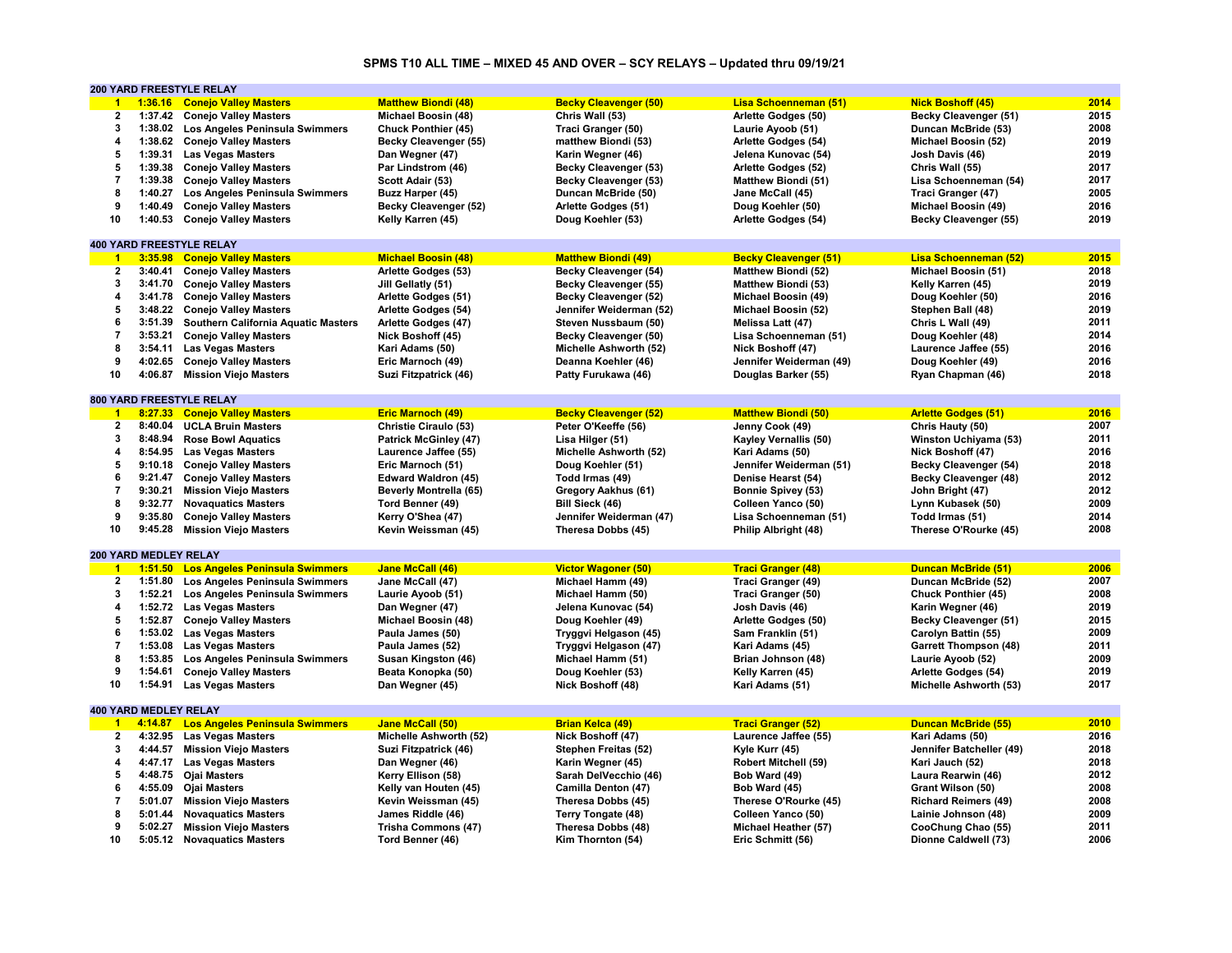#### **SPMS T10 ALL TIME – MIXED 55 AND OVER – SCY RELAYS – Updated thru 09/19/21**

|                          |                              | <b>200 YARD FREESTYLE RELAY</b>        |                                    |                                   |                             |                                   |      |
|--------------------------|------------------------------|----------------------------------------|------------------------------------|-----------------------------------|-----------------------------|-----------------------------------|------|
| $\bullet$                |                              | 1:42.59 Los Angeles Peninsula Swimmers | <b>Brian Kelca (58)</b>            | Ann Finley (56)                   | <b>Traci Granger (61)</b>   | <b>Chuck Ponthier (56)</b>        | 2019 |
| $\mathbf{2}$             |                              | 1:43.53 Los Angeles Peninsula Swimmers | David Lindstedt (59)               | Dede Moore (55)                   | Traci Granger (57)          | Duncan McBride (60)               | 2015 |
| 3                        | 1:44.88                      | <b>Ventura County Masters</b>          | Bryant Lum (55)                    | Jill Shaffer (55)                 | Stacey Warmuth (60)         | Michael Blatt (61)                | 2017 |
| 4                        |                              | 1:45.05 UCLA Bruin Masters             | Peter O'Keeffe (62)                | Jenny Cook (55)                   | Veronica Hibben (56)        | Brad Magit (55)                   | 2013 |
| 5                        |                              | 1:46.78 Ventura County Masters         | Glenn Gruber (63)                  | Cindy Blatt (59)                  | <b>Stacey Warmuth (56)</b>  | Michael Blatt (57)                | 2013 |
| 6                        |                              | 1:47.42 Ventura County Masters         | Michael Blatt (59)                 | Cindy Blatt (61)                  | <b>Stacey Warmuth (58)</b>  | Kevin Marble (58)                 | 2015 |
| $\overline{7}$           |                              | 1:49.85 Las Vegas Masters              | Joseph Wyson (57)                  | Beverly Meteyer (60)              | Carolyn Battin (60)         | Scott Townsend (60)               | 2014 |
| 8                        |                              | 1:51.67 Mission Viejo Masters          | Gregory Fowler (55)                | Michael Heather (55)              | <b>Mindy Dougherty (56)</b> | Gillian Doxzon (56)               | 2009 |
| 9                        |                              | 1:53.05 Las Vegas Masters              | Joanne Saul-Zachau (58)            | <b>Beverly Meteyer (63)</b>       | Laurence Jaffee (56)        | <b>Scott Townsend (63)</b>        | 2017 |
| 10                       |                              | 1:55.97 Las Vegas Masters              | Joseph Wyson (58)                  | Dave Arpin (55)                   | Terese Duggan (58)          | <b>Beverly Meteyer (61)</b>       | 2015 |
|                          |                              |                                        |                                    |                                   |                             |                                   |      |
|                          |                              | <b>400 YARD FREESTYLE RELAY</b>        |                                    |                                   |                             |                                   |      |
| $\overline{1}$           |                              | 4:16.22 Conejo Valley Masters          | <b>Robert Rosen (66)</b>           | <b>Denise Hearst (59)</b>         | <b>Niki Stokols (59)</b>    | Chris Wall (55)                   | 2017 |
| $\mathbf{2}$             |                              | 4:23.05 Conejo Valley Masters          | Niki Stokols (61)                  | Denise Hearst (61)                | Robert Rosen (68)           | Mark Buckley (65)                 | 2019 |
| 3                        |                              | 4:23.95 Conejo Valley Masters          | Terry Hearst (60)                  | Mark Buckley (62)                 | Denise Hearst (58)          | Niki Stokols (58)                 | 2016 |
| 4                        |                              | 4:27.18 Conejo Valley Masters          | Mark Buckley (61)                  | Gabriel Salazar (58)              | Denise Hearst (57)          | Niki Stokols (57)                 | 2015 |
| 5                        |                              | 4:27.94 Ojai Masters                   | Robert May (58)                    | Jack Spracklin (61)               |                             | Rita May (56)                     | 1992 |
|                          |                              |                                        |                                    |                                   | Ruth Farnham (62)           |                                   |      |
| 6                        |                              | 4:40.01 Las Vegas Masters              | Terry Duggan (59)                  | Joanne Saul-Zachau (57)           | Dave Arpin (56)             | Joseph Wyson (59)                 | 2016 |
| $\overline{\phantom{a}}$ |                              | 4:45.01 Mission Viejo Masters          | Mark Longworth (57)                | Gillian Doxzon (56)               | Paul Divan (57)             | <b>Beverly Montrella (62)</b>     | 2009 |
| 8                        | 4:46.83                      | <b>Santa Barbara Masters</b>           | Monica Little (64)                 | Marion Schoneberger (62)          | Michael Fasth (61)          | David Johannsen (62)              | 2017 |
| 9                        | 4:57.39                      | San Luis Obispo Masters                | Sammy Papert (64)                  | Linda McClure (60)                | Patrick Voegele (62)        | Deborah Bowers (62)               | 2019 |
| 10                       |                              | 4:57.57 Mission Viejo Masters          | Robert Mitchell (62)               | <b>Margaret Stuart (62)</b>       | Diana Dolan LaMar (63)      | Stephen Freitas (55)              | 2021 |
|                          |                              |                                        |                                    |                                   |                             |                                   |      |
|                          |                              | <b>800 YARD FREESTYLE RELAY</b>        |                                    |                                   |                             |                                   |      |
| $\blacktriangleleft$     |                              | 8:34.48 UCLA Bruin Masters             | <b>Brad Magit (55)</b>             | Jenny Cook (55)                   | Peter O'Keeffe (62)         | Veronica Hibben (56)              | 2013 |
| $\mathbf{2}$             | 9:47.08                      | <b>Conejo Valley Masters</b>           | Denise Hearst (58)                 | Ralph Smalling (60)               | Niki Stokols (58)           | Terry Hearst (60)                 | 2016 |
| 3                        |                              | 9:57.68 Conejo Valley Masters          | Denise Hearst (61)                 | Niki Stokols (61)                 | Ralph Smalling (63)         | James Aamoth (57)                 | 2019 |
| 4                        |                              | 10:28.96 Conejo Valley Masters         | Niki Stokols (60)                  | James Aamoth (56)                 | Nancy Kirkpatrick-Reno (62) | <b>Bradley Stolshek (57)</b>      | 2018 |
| 5                        |                              | 10:30.90 Ojai Masters                  | Kerry Ellison (58)                 | Susan McMahon (55)                | Jo O'Connell (59)           | Ken Umholtz (60)                  | 2012 |
| 6                        |                              | 11:17.15 Conejo Valley Masters         | Robert Rosen (63)                  | Frank Freeman (67)                | Nancy Kirkpatrick-Reno (57) | Diane Smith (68)                  | 2013 |
| $\overline{7}$           |                              | 11:30.96 Mission Viejo Masters         | Gwen Uthus (63)                    | <b>Beverly Montrella (71)</b>     | Mark Longworth (66)         | Ian Stuart (71)                   | 2018 |
| 8                        |                              | 11:43.81 Mission Viejo Masters         | <b>Robert Mitchell 962)</b>        | <b>Sherry Wendzel Brooks (60)</b> | Diana Dolan LaMar (63)      | Ian Stuart (74)                   | 2021 |
| 9                        |                              | 11:44.11 Ojai Masters                  | Kerry Ellison (59)                 | Reese Garza (59)                  | Sherril Ornelas (64)        | Marc Whitman (55)                 | 2013 |
| 10                       |                              | 12:06.48 Ojai-Santa Barbara Masters    | Gay Collins (63)                   | John Bleck (61)                   | Robert May (60)             | Malchia Olshan (63)               | 1994 |
|                          |                              |                                        |                                    |                                   |                             |                                   |      |
|                          | <b>200 YARD MEDLEY RELAY</b> |                                        |                                    |                                   |                             |                                   |      |
| $\blacktriangleleft$     | 1:53.68                      | <b>Los Angeles Peninsula Swimmers</b>  | <b>Bonnie Spivey (60)</b>          | <b>BrianKelca (58)</b>            | <b>Traci Granger (61)</b>   | <b>Chuck Ponthier (56)</b>        | 2019 |
| $\mathbf{2}$             |                              | 1:57.44 Los Angeles Peninsula Swimmers | Dede Moore (55)                    | David Lindstedt (59)              | Traci Granger (57)          | Duncan McBride (60)               | 2015 |
| 3                        |                              | 1:57.46 Ventura County Masters         | <b>Stacey Warmuth (60)</b>         | Michael Blatt (61)                | Bryant Lum (55)             | Jill Shaffer (55)                 | 2017 |
| 4                        | 2:01.21                      | Los Angeles Peninsula Swimmers         | Debbie Richardson (56)             | Charlie Raine (59)                | David Lindstedt (63)        | Ann Finley (56)                   | 2019 |
| 5                        | 2:01.46                      | <b>UCLA Bruin Masters</b>              | Peter O'Keeffe (62)                | Jenny Cook (55)                   | Christie Ciraulo (59)       | Brad Magit (55)                   | 2013 |
| 6                        |                              | 2:01.62 Ventura County Masters         | <b>Stacey Warmuth (58)</b>         | Michael Blatt (59)                | Kevin Marble (58)           | Cindy Blatt (61)                  | 2015 |
| $\overline{7}$           |                              | 2:02.84 Mission Viejo Masters          | <b>Mindy Dougherty (57)</b>        | Robin Smith (55)                  | Michael Heather (56)        | Gregory Fowler (56)               | 2010 |
| 8                        | 2:05.35                      | <b>Ventura County Masters</b>          | <b>Stacey Warmuth (57)</b>         | Michael Blatt (58)                | Hubie Kerns (64)            | Cindy Blatt (60)                  | 2014 |
| 9                        | 2:06.63                      | <b>Conejo Valley Masters</b>           | Nancy Kirkpatrick-Reno (63)        | Clive Edwards (65)                | Becky Cleavenger (55)       | Keith Robinson (61)               | 2019 |
| 10                       |                              | 2:08.06 Mission Viejo Masters          | <b>Mindy Dougherty (56)</b>        | Gillian Doxzon (56)               | Michael Heather (55)        | Gregory Fowler (55)               | 2009 |
|                          |                              |                                        |                                    |                                   |                             |                                   |      |
|                          | <b>400 YARD MEDLEY RELAY</b> |                                        |                                    |                                   |                             |                                   |      |
| $\overline{1}$           |                              | 5:32.62 Conejo Valley Masters          | <b>Nancy Kirkpatrick-Reno (56)</b> | Tom Pani (55)                     | <b>Robert Rosen (62)</b>    | Diane Smith (67)                  | 2012 |
| $\overline{2}$           |                              | 5:37.43 Mission Viejo Masters          | Diana Dolan LaMar (63)             | <b>Robert Mitchell (62)</b>       | Ray Borzone (62)            | <b>Sherry Wendzel Brooks (60)</b> | 2021 |
| 3                        | 6:07.06                      | <b>Novaguatics Masters</b>             | Steven Owen (57)                   | Kim Thornton (57)                 | Henry Greenberg (60)        | <b>Maureen McKinley (55)</b>      | 2009 |
| 4                        | 6:10.94                      | Ojai-Santa Barbara Masters             | Gay Collins (63)                   | <b>Edward Farrell (61)</b>        | Malchia Olshan (63)         | Jeff Farrell (57)                 | 1994 |
| 5                        | 6:21.50                      |                                        |                                    |                                   |                             |                                   | 1995 |
| 6                        |                              | Ojai-Santa Barbara Masters             | Sylvia Glenn (57)                  | John Bleck (62)                   | Malchia Olshan (64)         | Robert May (61)                   |      |
|                          |                              | 6:35.73 Ojai Masters                   | Robert May (56)                    | Maggie Mors (64)                  | Darrell Willey (56)         | Mitnee Duque (55)                 | 1990 |
| $\overline{7}$           |                              | 6:40.55 Ojai Masters                   | Robert May (59)                    | Maggie Mors (67)                  | Malchia Olshan (62)         | Jack Spracklin (62)               | 1993 |
| 8                        |                              | 6:44.87 Las Vegas Masters              | Dave Arpin (56)                    | Susan Canto (66)                  | Joseph Wyson (59)           | Pam Conboy (70)                   | 2016 |
| 9                        |                              | 7:03.23 Ojai Masters                   | Carole Borland (62)                | Harry Delatre (59)                | Richard Sojka (57)          | Kitty Johnston (63)               | 2006 |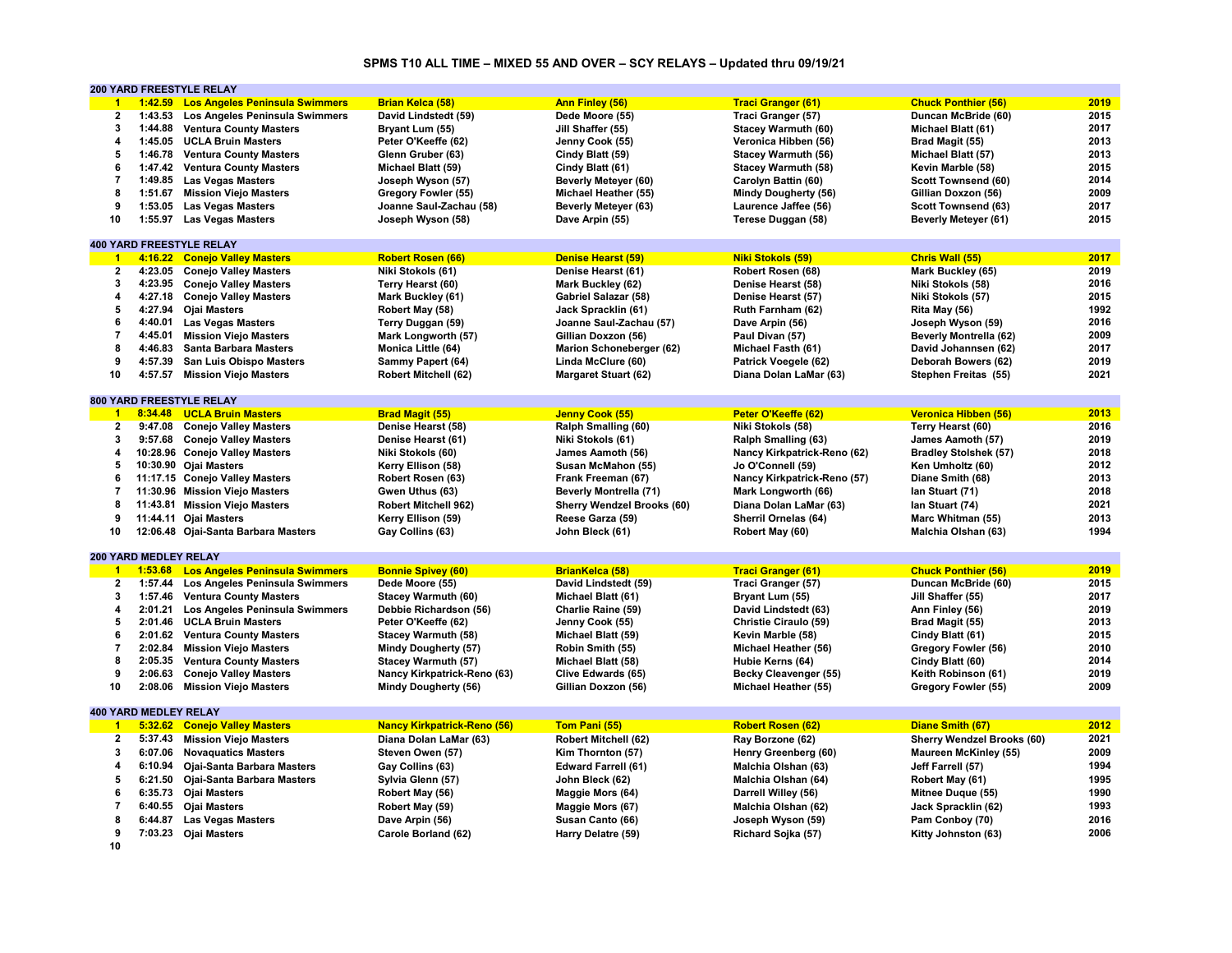# **SPMS T10 ALL TIME – MIXED 65 AND OVER – SCY RELAYS – Updated thru 09/19/21**

|                      |                              | <b>200 YARD FREESTYLE RELAY</b>            |                              |                               |                              |                              |      |
|----------------------|------------------------------|--------------------------------------------|------------------------------|-------------------------------|------------------------------|------------------------------|------|
| $\overline{1}$       | 1:58.40                      | <b>Las Vegas Masters</b>                   | <b>Carolyn Battin (65)</b>   | <b>Beverly Metever (66)</b>   | Jeff Ghan (68)               | <b>Scott Townsend (65)</b>   | 2019 |
| $\mathbf{2}$         | 2:03.43                      | <b>Mission Viejo Masters</b>               | John Campbell (66)           | Steven Wigely (65)            | Beverly Montrella (67)       | Jeanne Little (77)           | 2014 |
| 3                    | 2:10.10                      | Ojai-Santa Barbara Masters                 | Jurgen Schmidt (73)          | Malchia Olshan (65)           | Ruth Baar (73)               | Wallace Wolf (65)            | 1996 |
| 4                    | 2:17.27                      | <b>Long Beach Masters</b>                  | William Shott (74)           | Rita Simonton (65)            | <b>Maxine Merlino (71)</b>   | Woody Bowersock (70)         | 1984 |
| 5                    | 2:18.66                      | <b>Long Beach Masters</b>                  | William Shott (72)           | <b>Woody Bowersock (68)</b>   | Irene Van Vorst (71)         | <b>Maxine Merlino (69)</b>   | 1982 |
| 6                    | 2:20.94                      | Ojai-Santa Barbara Masters                 | Frank Piemme (72)            | Gay Collins (66)              | Jurgen Schmidt (74)          | Ruth Baar (74)               | 1997 |
| $\overline{7}$       | 2:22.61                      | Ojai-Santa Barbara Masters                 | Tom Mitchell (66)            | Malchia Olshan (68)           | Ed Farrell (66)              | Gay Collins (68)             | 1999 |
| 8                    | 2:24.87                      | <b>Long Beach Masters</b>                  | <b>Edward Schiesel (66)</b>  | <b>Maxine Merlino (68)</b>    | Grace Deal (68)              | Woody Bowersock (67)         | 1981 |
| 9                    | 2:26.46                      | <b>Long Beach Masters</b>                  | <b>Edward Schiesel (65)</b>  | Irene Van Vorst (69)          | Maxine Merlino (67)          | Thomas Monahan (67)          | 1980 |
| 10                   | 2:27.27                      | <b>Long Beach Masters</b>                  | Thomas Monahan (65)          | Ernie Hale (67)               | Maxine Merlino (65)          | Irene Van Vorst (67)         | 1978 |
|                      |                              |                                            |                              |                               |                              |                              |      |
|                      |                              | <b>400 YARD FREESTYLE RELAY</b>            |                              |                               |                              |                              |      |
| $\overline{1}$       |                              | 5:05.22 Ojai-Santa Barbara Masters         | <b>Malchia Olshan (65)</b>   | <b>Gay Collins (65)</b>       | <b>Frank Piemme (71)</b>     | <b>Jurgen Schmidt (73)</b>   | 1996 |
| $\mathbf{2}$         | 5:28.88                      | <b>Mission Viejo Masters</b>               | Van Cochran (71)             | Ian Stuart (74)               | Jan Levinrad (73)            | Beverly Montrella (74)       | 2021 |
| 3                    |                              |                                            |                              |                               |                              |                              | 1991 |
|                      |                              | 5:47.15 Long Beach Masters                 | <b>William Demastus (66)</b> | <b>Maurine Kornfeld (69)</b>  | Ernest Van Horn (74)         | <b>Woody Bowersock (77)</b>  |      |
| 4                    | 5:58.03                      | <b>Ojai Masters</b>                        | Carole Borland (68)          | Sheri Ann Cate (66)           | Harry Delatre (65)           | Rick Goeden (65)             | 2012 |
| 5                    | 6:52.60                      | <b>Ojai Masters</b>                        | Harry Delatre (66)           | Tina Thomas (71)              | Erin Hall (65)               | Rick Goeden (66)             | 2013 |
| 6                    |                              | 6:54.71 Coast Masters                      | <b>Madeleine Miller (84)</b> | Kathy Dixon (67)              | <b>Walter Pfeiffer (81)</b>  | <b>Woody Bowersock (81)</b>  | 1995 |
| 7                    | 7:56.58                      | Ojai-Santa Barbara Masters                 | Jennie Taylor (77)           | Clark Webster (79)            | John Melville (75)           | Peggy Sanborn (67)           | 1995 |
| 8                    |                              | 8:27.76 Ojai Masters                       | Nancy Voyer (75)             | Thomas Delmer (66)            | Mitnee Duque (72)            | James Becket (71)            | 2008 |
| 9                    |                              |                                            |                              |                               |                              |                              |      |
| 10                   |                              |                                            |                              |                               |                              |                              |      |
|                      |                              |                                            |                              |                               |                              |                              |      |
|                      |                              | <b>800 YARD FREESTYLE RELAY</b>            |                              |                               |                              |                              |      |
| $\mathbf{1}$         |                              | 13:19.90 Ojai Masters                      | <b>Carole Borland (68)</b>   | <b>Harry Delatre (65)</b>     | <b>Sheri Ann Cate (66)</b>   | <b>Rick Goeden (65)</b>      | 2012 |
|                      |                              | 2 13:20.72 Long Beach Masters              | <b>Maurine Kornfeld (65)</b> | <b>Maxine Merlino (74)</b>    | Norman Fitzgerald (70)       | Woody Bowersock (73)         | 1987 |
| 3                    |                              | 13:43.41 Long Beach Masters                | Ernest Van Horn (74)         | <b>Maurine Kornfeld (69)</b>  | <b>Maxine Merlino (78)</b>   | <b>William Demastus (66)</b> | 1991 |
| 4                    |                              | 14:13.28 Ojai-Santa Barbara Masters        | Boyd Ford (69)               | John Melville (74)            | Peggy Sanborn (66)           | Grace Altus (70)             | 1994 |
| 5                    |                              | 14:36.71 Mission Viejo Masters             | Jeanne Little (74)           | Robert Rolph (80)             | <b>Maurine Kornfeld (90)</b> | Jim Stewart (70)             | 2012 |
| 6                    |                              |                                            |                              |                               |                              |                              |      |
| $\overline{7}$       |                              |                                            |                              |                               |                              |                              |      |
| 8                    |                              |                                            |                              |                               |                              |                              |      |
| 9                    |                              |                                            |                              |                               |                              |                              |      |
| 10                   |                              |                                            |                              |                               |                              |                              |      |
|                      |                              |                                            |                              |                               |                              |                              |      |
|                      | 200 YARD MEDLEY RELAY        |                                            |                              |                               |                              |                              |      |
| $\blacktriangleleft$ | 2:18.73                      | <b>Las Vegas Masters</b>                   | <b>Scott Townsend (65)</b>   | Jeff Ghan (68)                | <b>Beverly Metever (65)</b>  | <b>Carolyn Battin (65)</b>   | 2019 |
| $\mathbf{2}$         |                              | 2:37.78 Long Beach Masters                 | Rita Simonton (65)           | Tom Lind (67)                 | William Shott (74)           | <b>Maxine Merlino (71)</b>   | 1984 |
| 3                    | 2:38.29                      | Ojai-Santa Barbara Masters                 | Frank Piemme (71)            | Malchia Olshan (65)           | Jurgen Schmidt (73)          | Ruth Baar (73)               | 1996 |
| 4                    | 2:43.15                      | Ojai-Santa Barbara Masters                 | Gay Collins (68)             | Ed Farrell (66)               | Tom Mitchell (66)            | Malchia Olshan (68)          | 1999 |
| 5                    | 2:52.29                      | <b>Mission Viejo Masters</b>               | <b>Maurine Kornfeld (87)</b> | Edwin Bloomgren (71)          | Michael Colonnese (65)       | Jeanne Little (72)           | 2009 |
| 6                    | 2:53.55                      | Ojai-Santa Barbara Masters                 | Gay Collins (66)             | Woody Gair (66)               | Malchia Olshan (66)          | Jack Spracklin (66)          | 1997 |
| $\overline{7}$       | 2:56.33                      | <b>Southern California Aquatic Masters</b> | George Brinton (69)          | Kotoko Kroesen (69)           | Frank Piemme (69)            | Marie Wallace (65)           | 1994 |
| 8                    | 3:03.38                      | Ojai-Santa Barbara Masters                 | Ruth Farnham (68)            | Malchia Olshan (67)           | Frank Piemme (73)            | Jurgen Schmidt (75)          | 1998 |
| 9                    | 3:07.73                      | <b>Long Beach Masters</b>                  | Dorothea Cole (72)           | <b>Maxine Merlino (69)</b>    | <b>Woody Bowersock (68)</b>  | Gene Wade (67)               | 1982 |
| 10                   | 3:08.83                      | <b>Long Beach Masters</b>                  | Dorothea Cole (71)           | Ernest Hale (70)              | Grace Deal (68)              | Gene Wade (66)               | 1981 |
|                      |                              |                                            |                              |                               |                              |                              |      |
|                      | <b>400 YARD MEDLEY RELAY</b> |                                            |                              |                               |                              |                              |      |
| $\blacktriangleleft$ |                              | 6:53.52 Mission Viejo Masters              | <b>Jan Levinrad (73)</b>     | <b>Beverly Montrella (74)</b> | Van Cochran (71)             | lan Stuart (74)              | 2021 |
| $\mathbf{2}$         |                              | 7:00.03 Mission Viejo Masters              | Jim Stewart (68)             | Bonnie Kotzbach (66)          | Jeanne Little (73)           | Robert Rolph (78)            | 2010 |
| 3                    | 7:27.99                      |                                            |                              |                               |                              |                              | 1991 |
|                      |                              | <b>Long Beach Masters</b>                  | Brion Winship (73)           | Woody Bowersock (77)          | <b>Maxine Merlino (78)</b>   | <b>Maurine Kornfeld (69)</b> |      |
| 4                    |                              | 7:34.17 Ojai-Santa Barbara Masters         | John Melville (74)           | Maggie Mors (68)              | Grace Altus (70)             | Boyd Ford (69)               | 1994 |
| 5                    |                              |                                            |                              |                               |                              |                              |      |
| 6                    |                              |                                            |                              |                               |                              |                              |      |
| $\overline{7}$       |                              |                                            |                              |                               |                              |                              |      |

- **8**
- **9**
- **10**